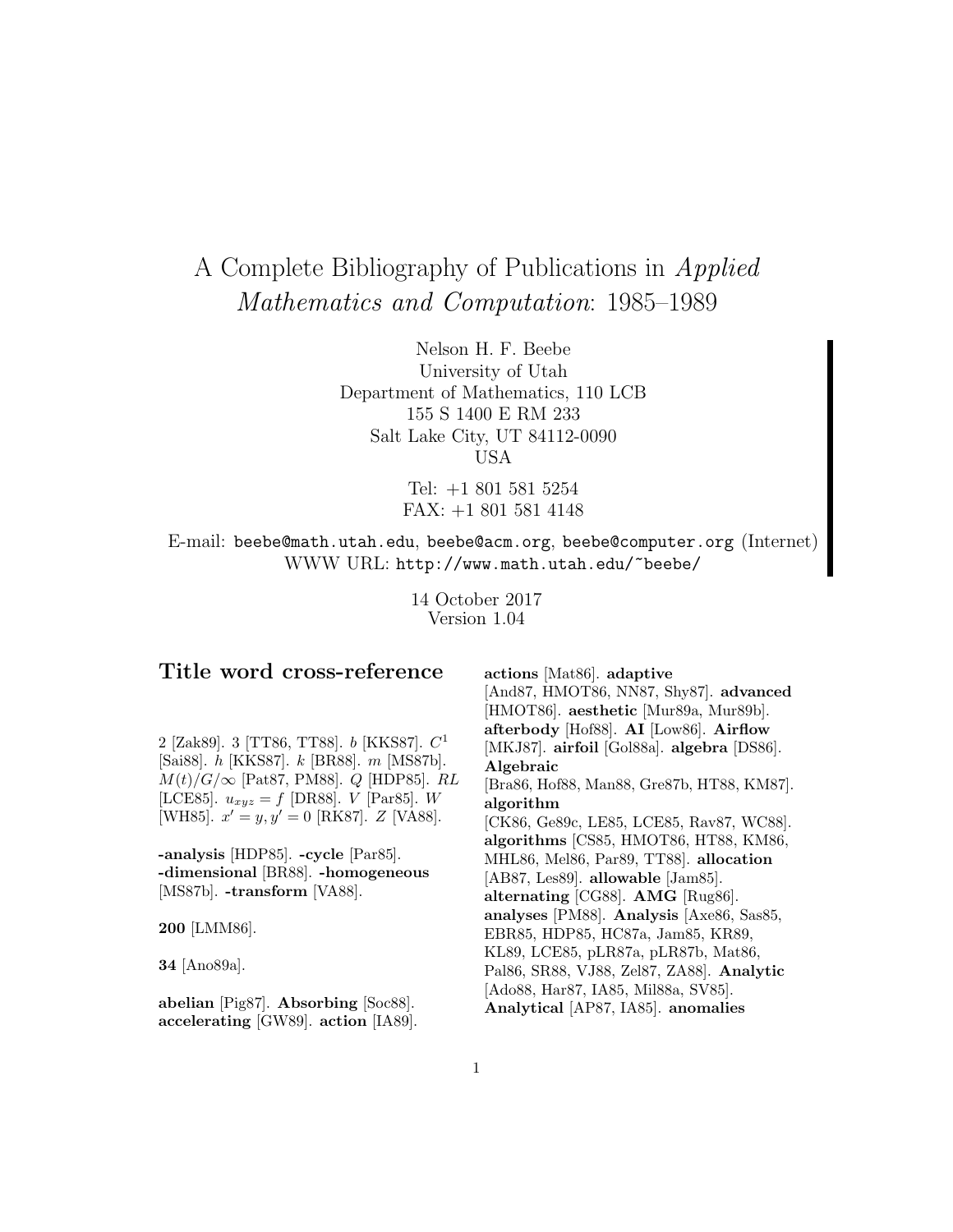[ZA88]. **aperiodic** [Gae87]. **Application** [AB87, Ioa88, Mer86, RS86, WC88, AP87, Har87, KKS87, RMR86, Sos88]. **Applications** [GS86]. **applied** [Ger85, Kam88, Ano89a]. **Applying** [MCD89]. **approach** [FMR86, GH89, Gre87a, IA85, JB89a, Uen89]. Approximate [KR87a, Vál88]. **approximation** [CK86]. **approximations** [MKJ87]. **architectures** [Pop86]. **areas** [DG87a]. **argument** [AW87]. **arguments** [KR87b]. **arid** [Fis85]. **arising** [SW89]. **ARMA** [NH86]. **Aspects** [KW86, NS89]. **asset** [Ree87]. **assignable** [JB89b]. **associated** [Ber89]. **astrophysical** [BCZ89]. **Asymptotic** [KR89, LP89, RSS89, Ado87, Boy89]. **attitude** [HH85]. **audit** [Ais88]. **Author** [Ano86a]. **autocorrelated** [HC87b]. **automata** [Hog88]. **Automatic** [Wex87, Ott86]. **Automation** [KPT87]. **averaging** [BM89]. **avoid** [Mor86b].

**balance** [Pat89]. **banded** [Sca89]. **based** [IA89, Sug87]. **bases** [Yse86]. **Basic** [TT86]. **basis** [Boy89]. **Bayesian** [FMR86]. **behavior** [Gae87, RSS89, SV85]. **Bergman** [RMR86]. **Bergman-type** [RMR86]. **best** [HQU88]. **between** [Fra89, Jam85, Ott86]. **Bifurcations** [CS88, MR89]. **Bioeconomic** [Mos88b]. **Biology** [Con89, CS89, Les89]. **Black** [Den86, Den88, KL89]. **blades** [WC88]. **board** [Ano85, Ano86b, Ano88b, Ano86c, Ano86d, Ano87a, Ano87b, Ano87c, Ano87d, Ano88a, Ano88c, Ano89b, Ano89c, Ano89d, Ano89e, Ano89f]. **Boolean** [TTB88]. **borehole** [ZA88]. **Boundary** [Zam88, AG85, Aga86, HL88b, HL88a, Ier86, KR87c, Mit86, Oma86, Pan88, SW89, Soc88, UA88, WKTM88]. **boundary-value** [WKTM88]. **bounded** [Sha87, Sos88]. **bounding** [Wol89]. **bounds** [AG89]. **box** [Den86, Den88]. **bundle** [Hof89].

**calculation** [GL86, LCE85]. **calculations** [Mel86]. **calculus** [TTB88]. **canonical** [IA89]. **case** [Bra86, Got85, Ier86]. **catastrophes** [MR89]. **cathodic** [Zam88]. **Cauchy** [Gol88b, Gol89, Uen89]. **causality** [NH86]. **causes** [JB89b]. **Cellular** [Hog88]. **cement** [Ger85]. **cement-plant** [Ger85]. **chain** [Ben89]. **changes** [Mos88a, Tur88]. **changing** [VB89]. **charge** [VJ88]. **charts** [JB89a, JB89b]. **chasing** [AG85]. **Chebyshev** [Boy89, Lon87c]. **chemical** [Shi89]. **chemostat** [SW89]. **choice** [Ge89a, GFM88, Gil89]. **Circular** [Car88a]. **class** [AG89, Ge89b, GW89, IP89]. **closed** [IP89]. **closed-form** [IP89]. **Coefficient** [MS89, RS86]. **Coefficient-parameter** [MS89]. **coefficients** [Boy89, Gol88b, Gol89]. **Collocation** [Hei88]. **color** [KL89]. **commutation** [Mur89b]. **Comparison** [Sca89, CS85]. **comparisons** [HQU88, Mat86]. **compartmental** [Pat89]. **compartmentalized** [PM89]. **competition** [Les89, SV85, SW89]. **compiler** [KN86]. **compiler-driven** [KN86]. **Complementary** [Lon87a]. **complex** [DLR85, Mei89, MW88]. **complexity** [BR88]. **composite** [HMOT86]. **composite-grid** [HMOT86]. **Computation** [Ano89a, DLR85, LE85, Shy87, SJK86]. **Computational** [Aga86, Kun86, CAP88, Hic86, KKS87, MHL86]. **Computations** [Lar86]. **Computer** [HC87a, TW89, Gre87a, Pop86]. **computer-oriented** [Gre87a]. **computers** [Axe86, DS86, HMOT86]. **Computing** [MS87a, Ge89b]. **concepts** [HDP85, Mer86, WHF89]. **concordance** [HDP85]. **condition** [MM85, Shi89]. **conditions** [Beh89, Soc88]. **conflicts** [Szi89]. **conjugate** [Kap88, Yse86]. **conjugate-gradient** [Kap88]. **conservative** [VJ88]. **considerations** [Kun86, pLR87a]. **constant** [AW87, Gol88b, Gol89]. **constants** [DT87]. **constrained** [KM86]. **constructing** [Oma86]. **construction**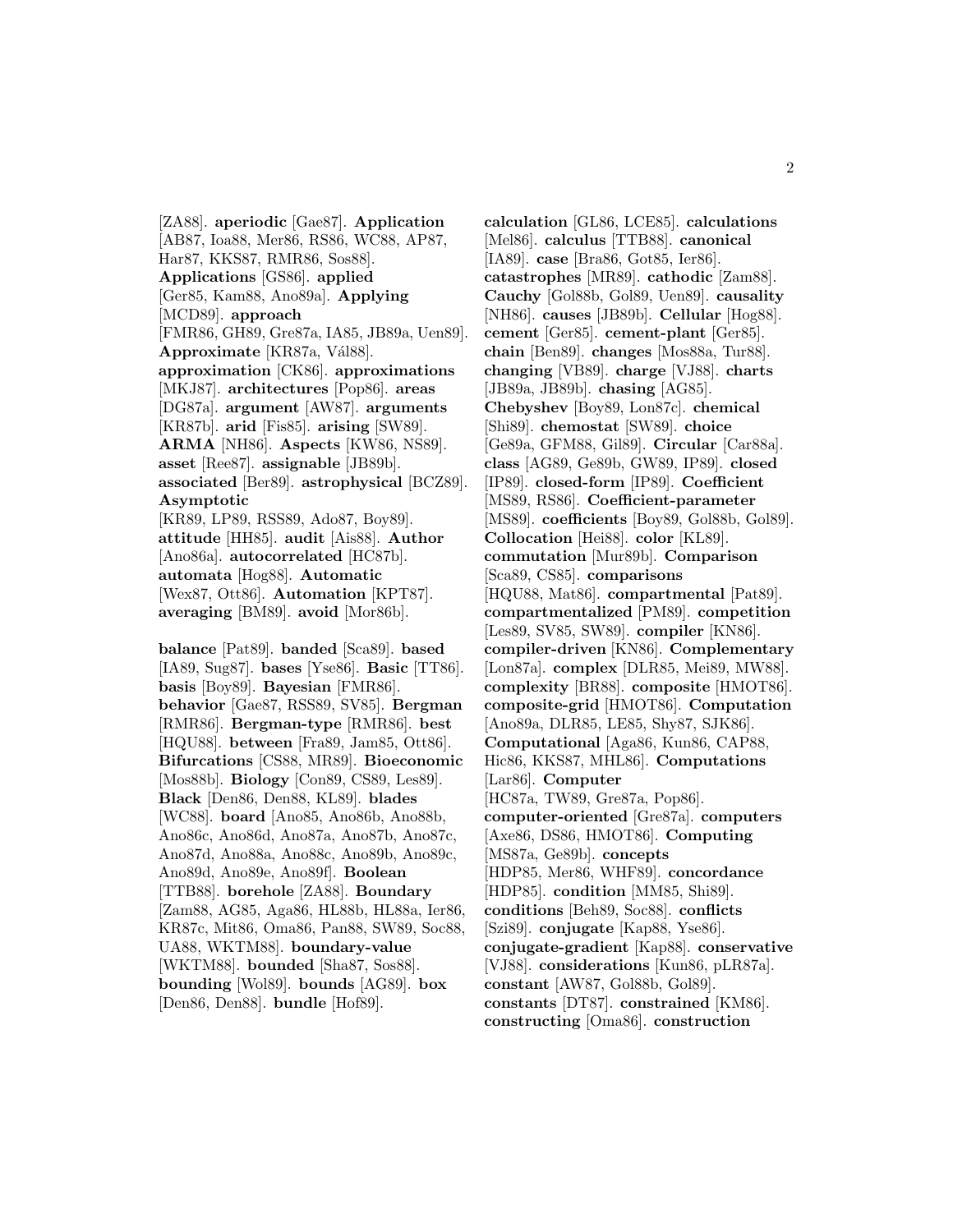[Eis87, WC88]. **consumer** [Gae87]. **contact** [Hof89]. **continuation** [MMP89b, Mit86, MS87a, MS89]. **continuous** [GH89, PM89]. **continuum** [Hic86, MHL86]. **contour** [WC88]. **contractions** [ZA88]. **control** [BM89, BdA89, CK86, Fei85, HH85, JB89a, JB89b]. **controls** [HH85]. **convergence** [GW89, HK89, KM87, KH87, Lon87b, pLR87a, MM87, Man86, Par85, Par87, Yse86]. **convex** [Wol89]. **coordinates** [Bar88]. **cortex** [Hof89]. **cosine** [EE89]. **countries** [Zem86]. **county** [Tur88]. **coupling** [Mei89]. **Cray** [LMM86]. **criterion** [Mat86]. **cubic** [Beh89]. **cumulative** [Pat89]. **curves** [Eis87, Ioa88]. **cyber** [Sca89]. **cycle** [Par85, TT89]. **Cyclic** [Ais88].

**D** [TT86, TT88, Zak89]. **damping** [Whi89]. **data** [Ben89, EBR85, Mer86, MKJ87, Pat89]. **Decision** [DDS85, BDT86, MCD89, Rav87]. **decomposition** [Ado87]. **decompositions** [CS88]. **defined** [Ioa88, Kee89]. **definite** [EE89, Man88]. **degenerate** [RK87]. **delay** [AW87]. **dependence** [Mit86]. **dependent** [ZH86]. **Derivation** [Fis85, IA85]. **derivative** [KPT87]. **Derivatives** [Har87, Wex87]. **derived** [Beh89]. **design** [CS85, JB89b, Sug87]. **detection** [Ott86]. **Determinacy** [RK87]. **determination** [BJ85, Ioa88]. **determining** [SR88]. **deterministic** [GD87]. **developed** [Zem86]. **development** [Mei89, Nic86]. **deviating** [KR87b]. **Diagonalization** [LR85]. **diced** [Lan89]. **difference** [GP88, Pan88, Sas88, ZA88]. **different** [Mur89a]. **Differential** [AW87, Ada89, AR87, DT87, LS87, LL89, LP89, Mik87, MB88, Nie85, SR88]. **differentiation** [MM85]. **diffusion** [AG89, Mei89]. **dilemma** [NS89]. **dimensional** [BR88, Hol86, KM87, ZA88, Zia89]. **dimensions** [Arn86, CG87, Kap88, KW86].

**dipole** [VJ88]. **direct** [KB85, bS89]. **directly** [bS89]. **discordance** [HDP85]. **Discrete** [Gol89, IA89, Aga86, DS87, GS86, Got85, PM89, Sha87, UA88, VJ86, WH85]. **disease** [Wat89]. **disequilibrium** [Zha89]. **disk** [Bar88]. **displacement** [KKS87]. **distance** [Fra89]. **distributed** [BW88]. **distributions** [Eis87, PM89]. **domain** [ZA88]. **dominance** [Kee89]. **doubling** [AB87]. **Drilling** [DG87a]. **driven** [KN86]. **duality** [V´al88]. **Due** [DDS85]. **during** [Mei89]. **dynamic** [Hen86, Udw87a, Udw87b]. **dynamical** [BL87, MR89, NS89]. **dynamics** [CJ88, DS87, Hic86, Jam88, MHL86].

**earning** [Ree87]. **Eckalbar** [Zha89]. **ecological** [Hog88]. **econometric** [MP86, Pal86]. **econometrics** [Hen86]. **economy** [Sos88]. **Editorial** [Ano85, Ano86b, Ano88b, Ano86c, Ano86d, Ano87a, Ano87b, Ano87c, Ano87d, Ano88a, Ano88c, Ano89b, Ano89c, Ano89d, Ano89e, Ano89f]. **effect** [TW89]. **effective** [JB89a]. **Efficient** [KM86, Ada89]. **efficiently** [NH86]. **elastic** [Soc88]. **elasticity** [KM87, Rug86]. **electrochemistry** [LE85]. **electron** [Kun86]. **element** [CG87, Cha88, Zam88]. **elementary** [IP89]. **elements** [Pig87]. **eligible** [Pig87]. **elliptic** [Ada89, Bar89, CG87, GP88, KB85, RS86, TT86]. **ELXSI** [SM88]. **Empirical** [Hen86]. **End** [Beh89]. **endpoint** [Boy89]. **energy** [Got85]. **Enumerating** [Pig87]. **environment** [Nic86, OM86, VB89]. **environmental** [Jam86]. **epidemics** [Gle88]. **epidemiological** [TW89]. **equation** [AP87, BdA89, Bar88, BYPRV86, DR88, Gol88a, HL86, Hol86, HL88a, JPS86, RS86, Sug87]. **equations** [Ada89, AR87, Ado87, Ado88, AW87, AP87, Bee87, Cha88, DT87, Gol88b, Gol89, Got85, HL88b, IP89, IA89, KB85, Kad86, KKS87, LV87, LS87, Lam86, MMP89a, Mer86, Mik87, Mil87, MB88,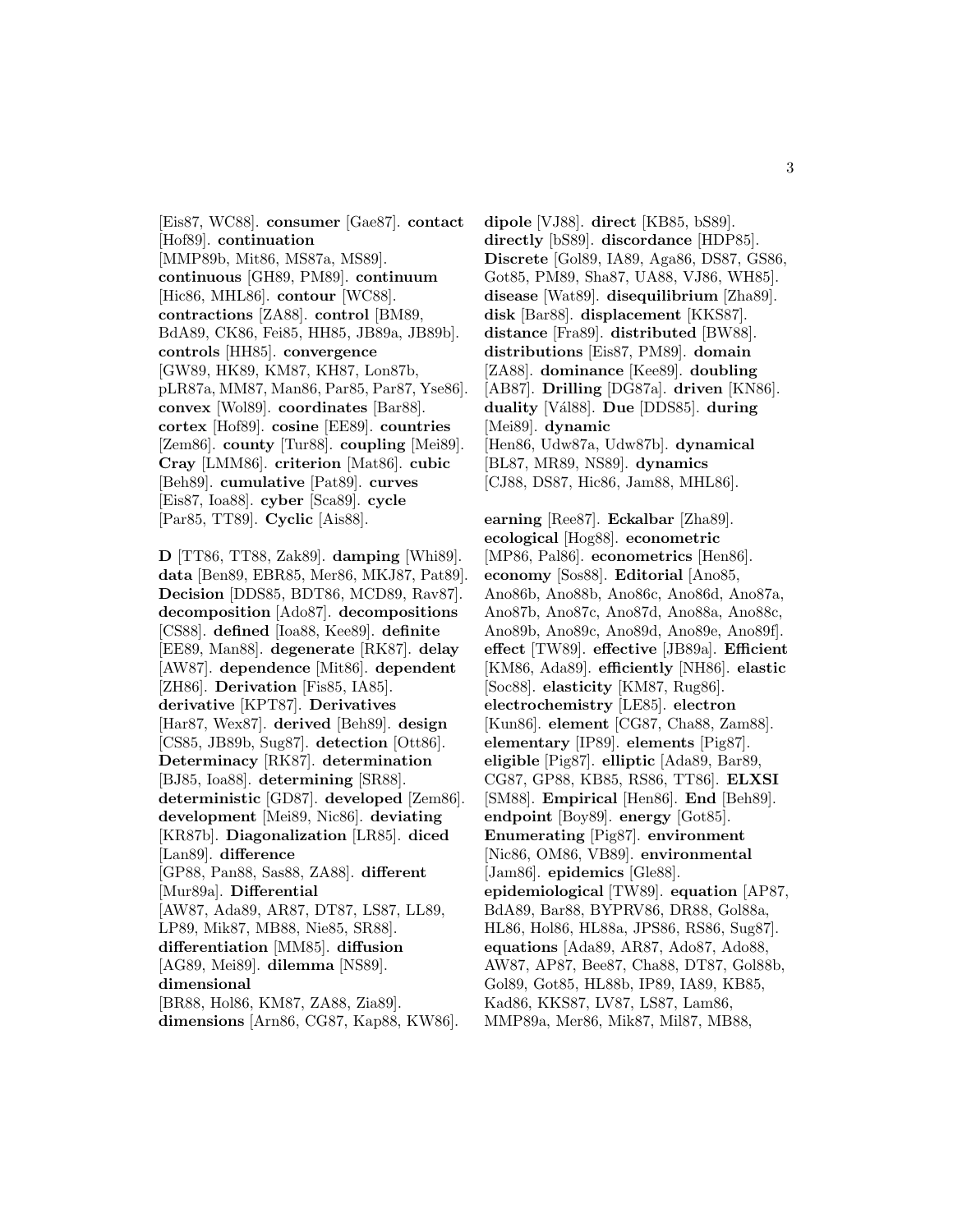NN87, Nie85, RS86, Sas85, Sas88, Sca89, Sha89, SR88, Soc88, ZH86, Zia89]. **Equidistribution** [And87]. **equilibria** [RK87]. **equipotential** [Ioa88]. **equivalence** [GP88]. **equivalents** [GD87]. **Error** [CG88, Ber89, LCE85]. **estimate** [Pet88]. **estimates** [CG88, KM87, MM87, Pat87, Pat89]. **estimating** [GFM88, Gil89]. **Estimation** [Whi89, Zia89, CSR88, MW88]. **Euler** [Mer86, SJK86]. **eutrophication** [Mos88b]. **Evaluation** [EE89, LMM86, Wex87]. **evolutionary** [VB89, CV89]. **exact** [Fei85, IA85]. **example** [Ber89]. **excited** [Gre87b]. **Existence** [Sas88]. **expansion** [RMR86]. **Expected** [pLR87a, pLR87b]. **experimental** [Ben89, EBR85, pLR87a]. **experiments** [HC87a, SM88]. **Explicit** [AR87, HH85]. **exponential** [MMP89a]. **exponentially** [HC87b]. **expression** [Ott86]. **extension** [Ge89a, GW89, Smi86]. **extremal** [Oma86]. **Extreme** [HC87b, HC87a]. **extreme-value** [HC87a].

**FAC** [HMOT86]. **factorable** [Ge89c]. **factorizations** [Axe86, Kap88]. **FAS** [RS86]. **fast** [Bar89, HMOT86, KB85]. **fatal** [Wat89]. **feedback** [BL87, HH85]. **field** [Mur89a, Mur89b, VJ88]. **filariasis** [TT89]. **filtering** [Cha89]. **Finding** [Mil87, Mil88a]. **Finite** [Car88b, Cha88, ZA88, CG87, Hof88]. **Finite-difference** [ZA88]. **finite-span** [Hof88]. **fins** [Hof88]. **first** [CG87, LS87, Nie85]. **flow** [Mel86, Mer86, Pat89, Shy87]. **flows** [SJK86, ZA88]. **fluids** [BS86]. **forecasting** [EB86]. **form** [IP89]. **formation** [Mei89]. **forms** [BR88]. **formula** [DT87, Gre87b, Lan89]. **formulae** [IA85, IP89]. **Fortran** [Ada89]. **forward** [Rav87]. **four** [EE89]. **Fourier** [Car88b, KL89, Lon87c]. **fractal** [Mil88b]. **Fredholm** [NN87]. **frontier** [DG87a]. **Fujitsu** [LMM86]. **full** [Hei88]. **function**

[Jer88, LE85, Mil88a, Uen89]. **functional** [DT87]. **functions** [Boy89, Ge89b, Ge89c, Hol89, IA85, Ioa88, KKS87]. **fusion** [Lar86].

**Galerkin** [Gol88b]. **Game** [NS89]. **Game-dynamical** [NS89]. **Gauss** [KL89]. **general** [Fah88, MM87, MS87b, Szi89, WKTM88].

**Generalized** [DT87, Gol88a]. **generation** [CSR88, Hof88, RS86]. **generators** [And87]. **Geometric** [Zak89, AB87]. **geometrical** [Eis87]. **geometry** [Mil88b]. **Georgia** [Tur88]. **give** [Yse86]. **given** [DG87b, Mil87]. **Global** [KB89, Sos88, Ge89c, Par89]. **Gordon** [BYPRV86]. **governed** [PM89]. **gradient** [Kap88, MKJ87, Yse86]. **gravitational** [BCZ88]. **grazing** [Fis85]. **grid** [CSR88, HMOT86, Hof88, RS86, Shy87].

**grids** [And87]. **group** [SR88]. **groups** [Pig87].

**habitats** [Fah88]. **Hammerstein** [HL88b, HL88a]. **hard** [GS86]. **Harmonic** [Ioa88]. **helium** [Gre87b]. **Helmholtz** [JPS86]. **Hierarchical** [Yse86]. **hierarchy** [Har87, SV85]. **high** [DS86, Hol89]. **higher** [Mei89, Whi89, bS89]. **higher-order** [Whi89]. **Hitachi** [LMM86]. **Hodgkin** [Lam86]. **homogeneous** [MS87b]. **homotopy** [Mor86a, MS87a, MS87b]. **Hopf** [MR89]. **horizon** [Rav87]. **Huxley** [Lam86]. **hybrid** [Uen89]. **hydrocode** [KH87]. **hydrodynamical** [HK89]. **hydrodynamics** [BCZ88]. **hydrologic** [BW88]. **hyperbolic** [Car88a]. **hypergames** [WHF89]. **hyperspheres** [Lan89].

**ideas** [KP85]. **identification** [MMP89b]. **II** [Udw87b]. **ill** [Kee89]. **ill-defined** [Kee89]. **image** [Cha89]. **imbedding** [WKTM88]. **impact** [Fra89]. **implicit** [Bar89]. **impulses** [KB89]. **impulsive** [LL89, LP89, RSS89]. **incidence** [TT89]. **incomplete**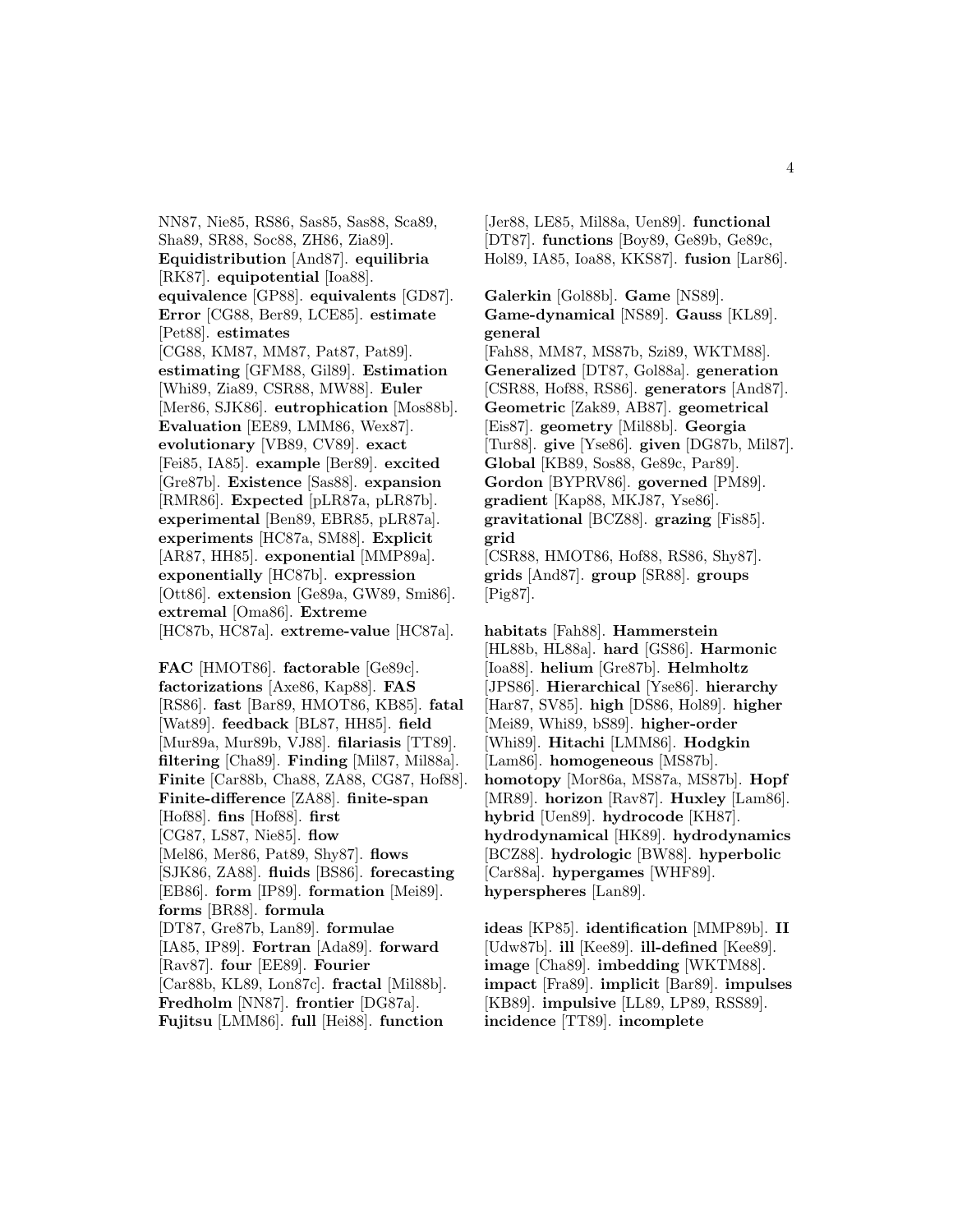[Axe86, Kap88]. **incompressible** [BS86]. **Increasing** [Lon87b]. **indefinite** [Man86]. **index** [Ano86a, Ano89g]. **inequalities** [AW87]. **inference** [MP86]. **infinite** [GW89]. **infinity** [Mor86b]. **information** [GFM88, Gil89]. **initial** [Kad86]. **inputs** [Pat87]. **integer** [GH89]. **integrability** [Mur89b]. **integral** [Bee87, Gol88b, Gol89, IP89, Kad86, KKS87, NN87, Sug87, TTB88]. **integral-equation** [Sug87]. **Integrals** [BE85, EE89, GW89]. **integration** [Beh89, bS89]. **integrodifferential** [Bee87, ER88, HL88b, HL88a, RSS89]. **intensity** [Jam86]. **Interactive** [DG87b]. **interpolation** [Beh89, Sai88]. **Interspecific** [Les89]. **Interval** [DTW88, MW88, Ge89a, Jam85, LS87, Wol89]. **Introduction** [DP86, Hic86, Jam88, CS89]. **invariant** [WKTM88]. **invariant-imbedding** [WKTM88]. **invasions** [CV89]. **inventory** [Zha89]. **inverse** [CAP88]. **investigation** [Ado87]. **involving** [RMR86, ZA88]. **irrational** [EE89]. **issue** [CS89]. **iterated** [Ber89]. **iterative** [Pan88, Sca89].

**kernels** [KKS87, NN87]. **kind** [NN87].

**L** [CG88]. **L-shaped** [CG88]. **Lagrange** [Got85, IA89]. **Lagrangian** [MM85]. **Lakshmikantham** [Zq87]. **land** [Tur88]. **lands** [BDT86]. **landscape** [CJ88, Jam88]. **landscapes** [Mil88b]. **large** [BW88, Ge89b, Zel87]. **large-scale** [BW88]. **lattice** [Mur89a]. **least** [Ber89, IA89, Sha89]. **least-squares** [Sha89]. **lecturers** [LH86]. **Leela** [Zq87]. **Legendre** [Lon87c]. **less** [Zem86]. **less-developed** [Zem86]. **Levin** [GW89]. **Linear** [DS86, Ada89, Ge89a, HL86, LR85, LV87, RK87, Sha89, Smi86, Sug87, WKTM88, Whi89]. **lines** [Ioa88, Mik87]. **Lipschitz** [ER88]. **list** [LH86]. **locally** [KM86]. **log** [Smi86]. **log-linear** [Smi86]. **logarithmic** [Boy89]. **Losses** [DDS85]. **Low** [BR88]. **lower** [LS87]. **machines** [Low86]. **machining** [MCD89]. **macro** [Zha89]. **MACSYMA** [RK87]. **magnetic** [VJ88]. **maintenance** [Ree87]. **making** [MCD89]. **management** [Ass87]. **many** [Kun86]. **MAPPACC** [Mat86]. **mappings** [Boy89]. **market** [Sos88]. **marketing** [Zem86]. **Markov** [Ben89, PM89]. **Mathematical** [Ger85, BCZ88, CS89, GD87]. **Mathematics** [Ano89a, Les89]. **matrices** [DLR85]. **matrix** [Axe86, Har87, KPT87, Sas85, Sha89]. **max** [MS88]. **maximal** [Pig87]. **maximal-order** [Pig87]. **maximum** [Rav87]. **Maxwell** [Cha88]. **Mean** [Sha87]. **means** [Mat86]. **measurement** [JB89a]. **measurements** [Jam85]. **measures** [LL89]. **Measuring** [Mil88b]. **mechanics** [Gre87a]. **media** [Cha88]. **medication** [Ass87]. **medium** [Sha87]. **metabolism** [Cas88]. **metabolism-repair** [Cas88]. **Method** [AG85, LV87, Ado87, BM89, BS86, BCZ88, CG87, Cha88, DR88, Fei85, Gol88b, Gre86, HMOT86, HL86, KR87a, KKS87, KM87, KL89, LS87, Mik87, NN87, Oma86, SR88, Shy87, bS89]. **Methodology** [Fis85]. **methods** [Aga86, Bee87, DTW88, Gol89, Hei88, Ier86, KB85, Kad86, Kap88, KW86, MM87, Man88, MMP89b, Pan88, SS86, Wol89, Yse86, ZH86]. **MG** [RS86]. **MG-FAS** [RS86]. **min** [MS88]. **min-max** [MS88]. **minimizing** [Ge89b]. **Mixed** [MS88, LV87]. **mixture** [BS86]. **mixtures** [BE85]. **Model** [EB86, BDT86, BCZ88, BCZ89, Con89, Fah88, Fra89, Jam85, KP86, Mos88b, Shi89, Sos88, SS87, TW89, Tur88, VJ86, Zha89]. **Modeling** [SV85, FMR86, Gre87b, Hen86, Hog88, Pal86]. **models** [Fra89, Kee89, MP86, NH86, Whi89]. **modified** [Bar89, WC88]. **molecular** [Gre87a, Kun86]. **MOLP** [DG87b]. **moments** [Lon87a]. **monitoring** [Jam86, Mos88a]. **monotone** [DR88, Oma86, Pan88]. **monotony** [LV87].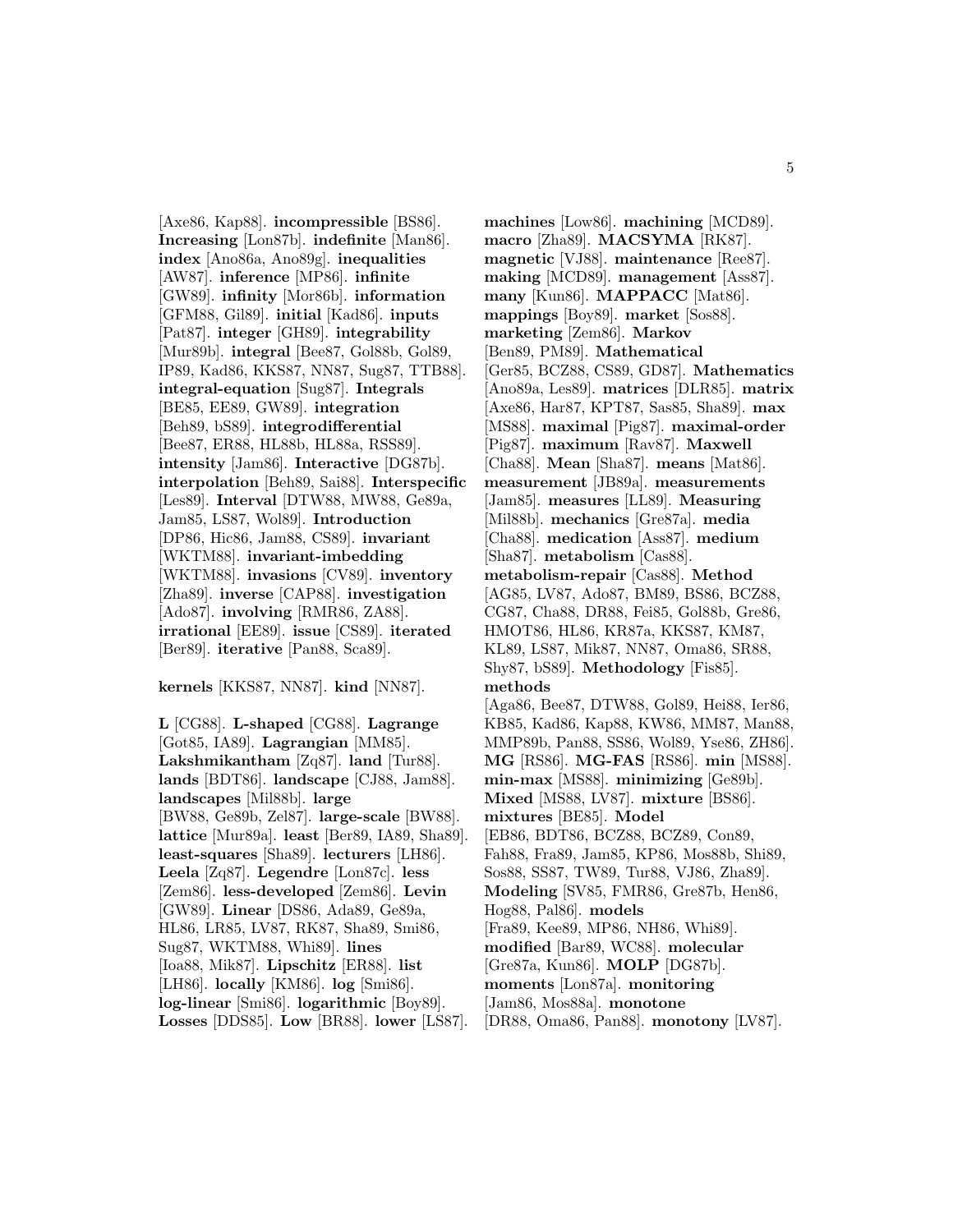**MOSI** [Bar89]. **Motion** [VJ88, BS86]. **MP/24** [LMM86]. **mudpack** [Ada89]. **multi** [LR85]. **multi-time-scale** [LR85]. **multiattribute** [BDT86]. **multichannel** [Ais88]. **multicriteria** [MCD89]. **Multicriterion** [Mat86]. **Multigrid** [GL86, Kam88, MM87, Man86, SS86, Axe86, Bar88, Bra86, Den86, Den88, Gre86, Hei88, HT88, Hol86, JPS86, KP85, KW86, KM87, KM86, KL89, Man88, Mel86, Mer86, Par85, Par87, TT86, TT88, Yse86, ZH86, Ada89]. **Multigrid-sinc** [SS86]. **Multilevel** [Mit86, Zem86]. **multinormal** [BE85]. **Multiobjective** [DDS85, HDP85, SS87]. **multiparameter** [pLR87b]. **multiple** [Cha88, CHMH86, DS87, JB89b]. **multiplicative** [BM89]. **multiplicity** [Shi89]. **multipoint** [AG85]. **multiprocessors** [Gre86]. **multitasking** [SM88]. **Multivariate** [JB89a, AB87, JB89b]. **mutual** [GFM88, Gil89].

**n** [HL86]. **n-space** [HL86]. **Navier** [Shy87, SJK86, ZH86]. **neighborhoods** [Mil87]. **nested** [KPT87, MP86]. **net** [Pat89]. **network** [CS85]. **networks** [Zel87, Zem86]. **neutral** [MB88]. **Newton** [DTW88]. **no** [Mur89b]. **noise** [TW89]. **non** [MP86]. **non-nested** [MP86]. **Nonlinear** [Cha89, Ado87, Ado88, Cas87, DT87, ER88, GH89, GW89, Hol89, Ier86, IP89, JPS86, LV87, Mit86, SW89]. **Nonnormal** [GD87]. **nonrectangular** [KB85]. **nonstiff** [bS89]. **nonsymmetric** [Man86]. **norm** [GP88]. **Note** [Gre87a, Gil89, Gol88a, HT88, Ott86, Par85, TT88, Zq87]. **number** [MM85]. **Numerical** [BYPRV86, CS85, Kad86, KR87b, KR87c, MMP89a, BS86, BCZ88, BCZ89, HK89, JPS86, KR87a, KR89, MM85, NN87, UA88, VJ88].

**objectives** [DG87b]. **obtain** [Mei89]. **octonions** [Car88a]. **ODEs** [bS89]. **oil**

[VJ86]. **one** [DG87b, Man86, DG87b]. **onset** [DS87]. **operations** [Ger85, KPT87, MCD89]. **operator** [Bar89, SR88]. **operators** [GP88, TT86, Wol89]. **Opportunity** [DDS85]. **Optimal** [BdA89, Ge89a, Mos88b, Mos88a, Ree87, Fei85, Fis85, HH85, JB89b]. **Optimization** [FGLF88, Cas87, Ge89c, Jer88, JB89a, MS88, Par89, Pet88, SS87]. **optimum** [AB87]. **order** [CG87, HL88a, LS87, Nie85, Oma86, Pig87, Sas85, Whi89, Wol89, bS89]. **order-interval** [Wol89]. **orders** [DG87b]. **organisms** [Mei89]. **oriented** [Gre87a]. **Oscillation** [MB88]. **oscillations** [Zha89]. **other** [Ioa88].

**Painlevé** [VJ88]. **paired** [HQU88]. **pairwise** [Mat86]. **para** [Gre87b]. **parabolic** [MB88]. **paradigm** [Hog88]. **Parallel** [CJ88, CHMH86, MHL86, Par89, Pop86, SJK86, Axe86, Ge89b, Ge89c, GS86, Jam88, KM86, Nic86, TT88]. **parallelism** [Low86, Ott86]. **parallelizable** [HL86]. **Parallelizing** [OM86]. **Parameter** [CSR88, MMP89b, Bee87, Mit86, MS89]. **parameters** [Kee89, PM88, Pat89, Zia89]. **parametrized** [NH86]. **part** [LV87, RK87]. **partial** [Ada89, Bee87, DG87b, Mik87]. **partially** [BM89]. **patchy** [Fah88]. **pattern** [Mei89]. **Patterns** [CV89, MKJ87]. **penalty** [Fei85]. **20** [LMM86]. **24** [LMM86]. **pendulum** [Pet88]. **performance** [DS86, JB89a, LMM86]. **Period** [Pet88]. **Periodic** [Gae87, HL88b, HL88a, Den88]. **Periodicity** [TT89, BJ85]. **Perron** [Har87]. **personal** [Hic86]. **perspective** [Hic86]. **perturbation** [KR87a, KR87b, KR89, Kam88]. **perturbed** [DTW88, Gol88b, GP88, KR87c, LR85]. **phenomena** [HC87a]. **physical** [BJ85]. **Physics** [Con89, Ado87, Lar86]. **physiology** [AG89]. **piecewise** [AW87]. **Piedmont** [Tur88]. **pipe** [Sca89]. **plan** [FGLF88].

**plane** [Ioa88]. **planning** [CAP88, MCD89].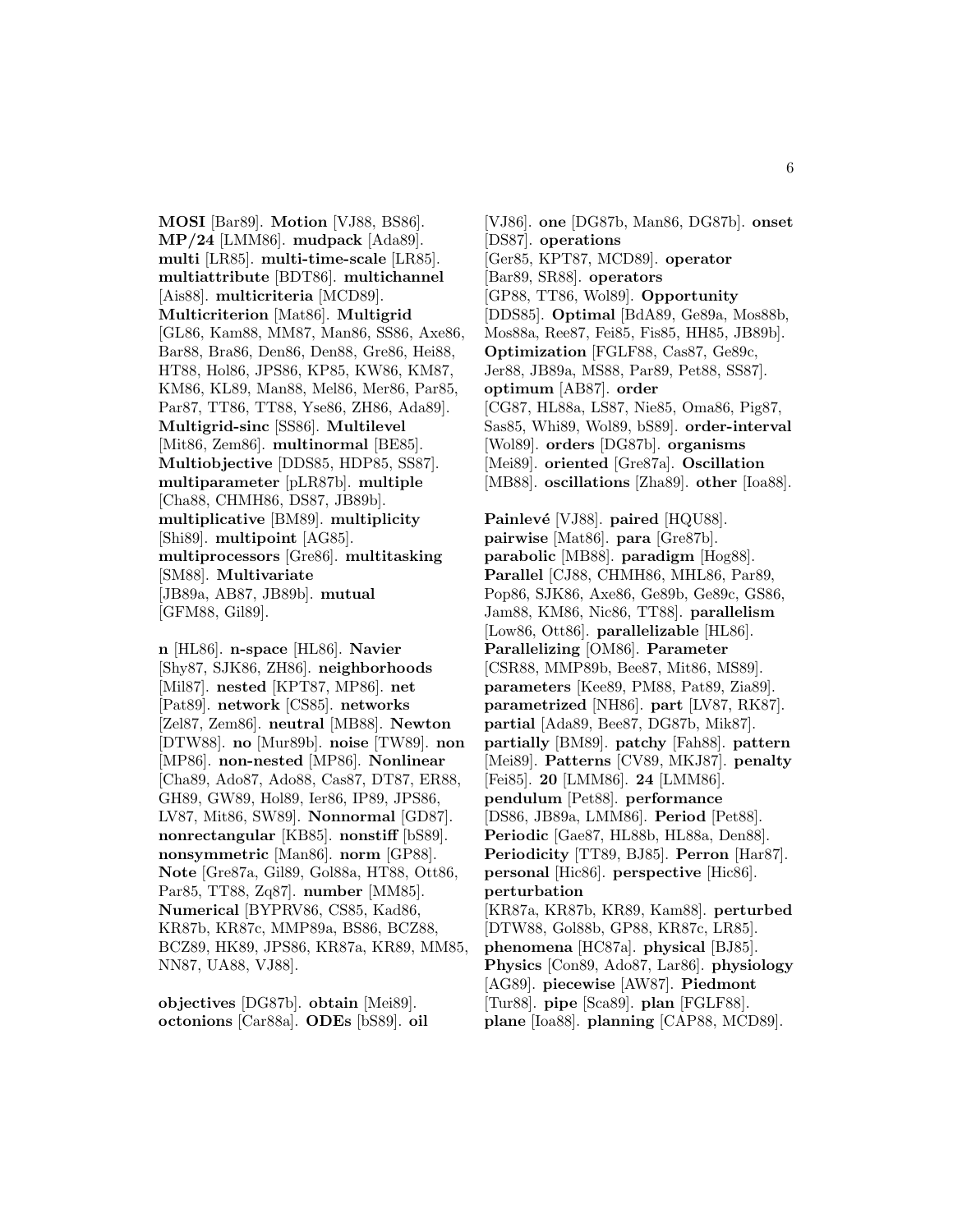**plant** [Ger85]. **plate** [Whi89]. **point** [KR87c, UA88, WKTM88]. **Pointwise** [AG89, Eis87]. **Poisson** [And87, Bar88, Hol86]. **polar** [Bar88]. **policies** [Fis85, Mos88b]. **polygon** [Sai88]. **polynomial** [AP87, MW88, Mor86a, Mor86b, MS87a, MS87b, MS89]. **population** [Les89]. **populations** [Fah88, PM89]. **portable** [Ada89]. **positive** [Har87, MMP89a, Smi86]. **Power** [cC87, BdA89]. **Power-series** [cC87]. **preconditioner** [JPS86]. **Preface** [LH86, McC86]. **preferences** [Mat86]. **presence** [JB89b]. **pressure** [MKJ87]. **pressure-gradient** [MKJ87]. **preventive** [Ree87]. **principle** [IA89, Rav87]. **priori** [Jam85]. **prisoner** [NS89]. **probabilities** [Ben89, Smi86]. **problem** [BCZ89, CAP88, DG87b, HL88b, HL88a, Kun86, KH87, MS88, RMR86, SW89]. **Problems** [DDS85, AG85, Aga86, AB87, AG89, BM89, BJ85, Cas87, CK86, CHMH86, Den88, DTW88, Fei85, GS86, HK89, Ier86, KR87a, KR87b, KR87c, KR89, Kam88, KW86, MM87, Man86, Man88, Mit86, Oma86, Pan88, Rug86, TT88, UA88, WKTM88]. **procedure** [CG88]. **procedures** [MW88, TT86]. **process** [Har87, SV85]. **processes** [PM89]. **processing** [CJ88, CHMH86, Jam88]. **processors** [GS86]. **production** [SS87]. **products** [BE85]. **Program** [VA88]. **programming** [AB87, GH89, Ger85, GD87]. **programs** [Nic86, Ott86]. **progress** [KH87]. **projection** [Gol89]. **projective** [HL86]. **propagation** [Ber89]. **properties** [pLR87a]. **protection** [Ree87, Zam88]. **prototype** [Zam88]. **Purcell** [HL86].

**quadrature** [Ioa88]. **quarry** [Ger85]. **quasilinear** [Bee87, Pan88]. **quasilinearization** [WC88]. **quaternions** [Car88a]. **queueing** [Sos88]. **Quintic**

[AP87]. **quite** [IP89].

**radiation** [CAP88]. **radiation-therapy** [CAP88]. **radiative** [KKS87]. **radiotherapy** [FGLF88]. **Randles** [LE85]. **random** [Jer88, Mos88a]. **rate** [Lon87b]. **rational** [Ge89c]. **reaction** [Mei89]. **reaction-diffusion** [Mei89]. **reactor** [Shi89]. **real** [DLR85]. **reciprocal** [Har87]. **Reclamation** [BDT86]. **recovery** [VJ86]. **red** [KL89]. **red-black** [KL89]. **reflector** [Uen89]. **region** [RMR86]. **regionalized** [CS85]. **regions** [CG88, Fis85, KB85]. **Regression** [Pat87, Pat89, Fra89]. **Regular** [NN87]. **regulator** [Sug87]. **related** [BCZ89]. **relations** [Mur89b]. **relationship** [Ott86]. **relative** [Ahm87, DS87]. **Remark** [Shi89]. **Remarks** [Par87]. **repair** [Cas88]. **replacement** [Ree87]. **representation** [Sug87]. **representations** [BJ85, Smi86]. **reproducible** [Mei89]. **reservoir** [VJ86]. **residue** [EE89]. **resource** [Les89]. **respects** [MS87b]. **Response** [Udw87a, Udw87b, VB89]. **restoration** [Cha89]. **restrictions** [MS88]. **result** [Gol88a]. **results** [HQU88, Rav87]. **resumming** [Lan89]. **revenue** [Ree87]. **revenue-earning** [Ree87]. **reversible** [LE85]. **reversion** [cC87]. **revisited** [Ahm87]. **Riccati** [BdA89, Sas85, Sas88]. **root** [Har87]. **roots** [DLR85, IP89, Mil87]. **rotating** [HH85]. **rules** [Ioa88]. **run** [Zha89].

**S810** [LMM86]. **S810/20** [LMM86]. **sample** [GFM88, Gil89]. **Sampling** [Jam86, AB87]. **satellite** [HH85]. **scalar** [Oma86]. **scale** [BW88, Ge89b, LR85]. **scales** [CHMH86]. **scatterers** [Sha87]. **scattering** [Uen89]. **scheme** [Bar89, DG87b, Ge89b, Pan88, Szi89, VJ88]. **schemes** [And87]. **Schwarz** [CG88]. **scientific** [Nic86]. **search** [Jer88, Par89]. **Searching** [Hol89]. **second** [HL88a, NN87, Oma86, Sas85]. **sedenions**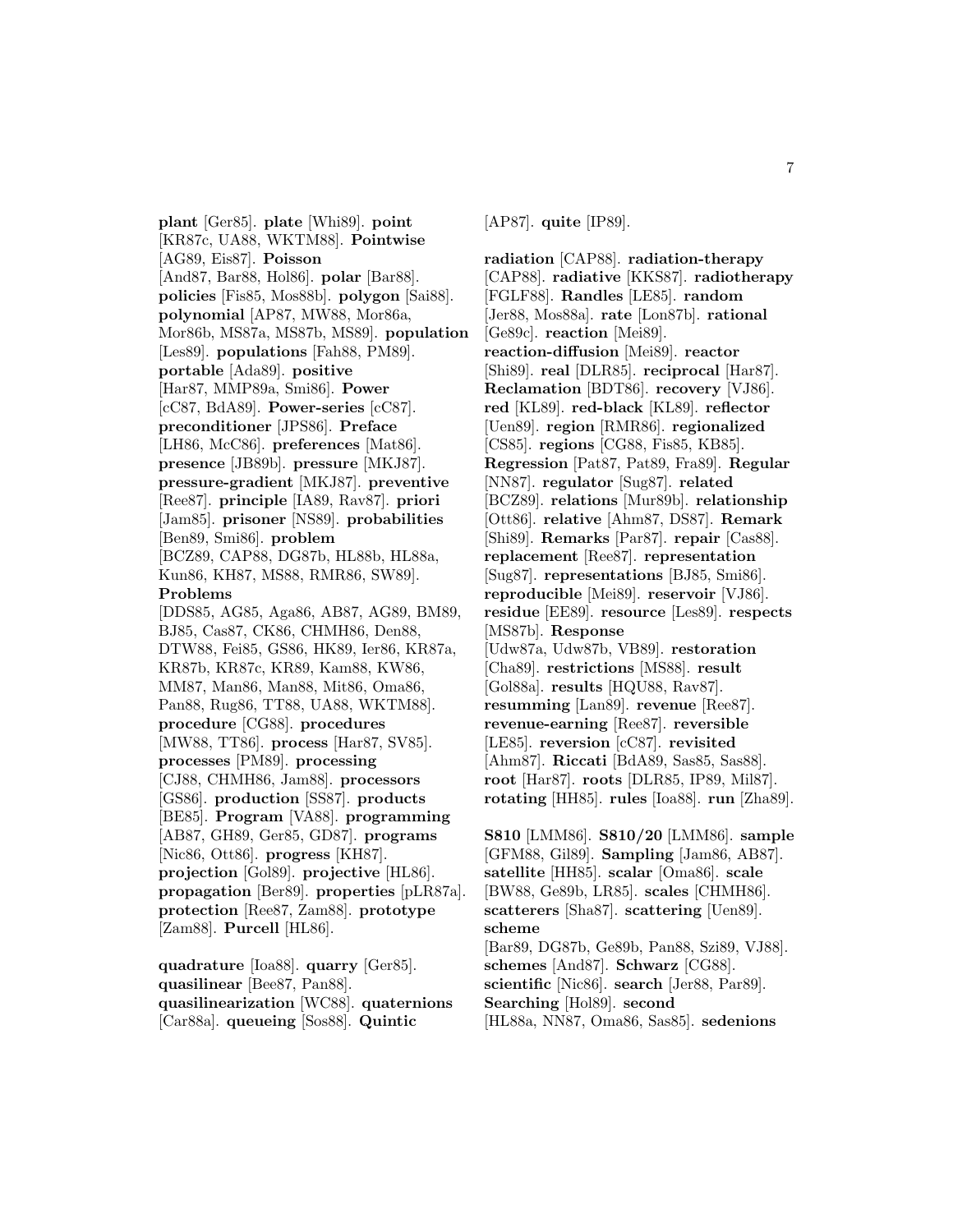[Car88a]. **Seidel** [KL89]. **selection** [EB86, Fra89]. **semi** [PM89]. **semi-Markov** [PM89]. **Semiclassical** [Gre87b]. **semiderivatives** [LCE85]. **semiintegrals** [LCE85]. **Sensitivity** [EBR85, PM88]. **separable** [Ge89c]. **separable-factorable** [Ge89c]. **sequences** [HC87b]. **series** [BJ85, Car88b, cC87, FMR86, GW89, Lon87a, Lon87b, Lon87c, Pal86]. **series-solution** [BJ85]. **service** [Pat87, PM88]. **set** [Ahm87, Nie85, Pig87]. **sets** [KB89, Sos88]. **Sevcik** [LE85]. **several** [Sca89]. **shaped** [CG88]. **ship** [Zam88]. **shock** [HK89, Zak89]. **shocks** [Arn86]. **Short** [Zha89, TT88]. **Short-run** [Zha89]. **shortage** [Sos88]. **Sidi** [GW89]. **simple** [IA85, Pet88]. **Simulating** [Arn86]. simulation [BW88, Tur88, Zam88]. **simultaneous** [MW88]. **sinc** [SS86]. **sine** [BYPRV86]. **sine-Gordon** [BYPRV86]. **single** [RS86]. **single-equation** [RS86]. **singlets** [Gre87b]. **singular** [AG89, Boy89, CS88, Den88, Gol88b, Gol89, Kad86, KR87a, KR87b, KR89, Kam88, LV87]. **singularities** [Boy89]. **Singularity** [Cas87]. **singularly** [GP88, KR87c, LR85]. **size** [GFM88, Gil89]. **smoothers** [Axe86, MM87]. **smoothing** [KL89, Man86, TT86]. **software** [Ada89]. **solar** [TT89]. **Solution** [WHF89, Ada89, AP87, AG89, BYPRV86, Ber89, BJ85, CAP88, Cha88, Ier86, JPS86, Kad86, KR87a, KR87b, MMP89a, Mik87, NN87, Nie85, Sca89, Sha87, UA88, WKTM88]. **Solutions** [Lam86, AR87, Ado88, HK89, LS87, MB88, Mor86b, MS87a, Mur89a, Oma86, RSS89, Sha89]. **solver** [Bar88, Bar89, HL86, Hol86, Mer86, RS86]. **Solving** [bS89, Fei85, KB85, Kun86, Mor86a, MS87b, SR88]. **Some** [HQU88, KH87, SM88, Bee87, GS86, KP85, MW88]. **space** [Ahm87, HL86]. **spaces** [V´al88]. **span** [Hof88]. **sparse** [HL86]. **spatial** [DS87, Tur88]. **Special** [CS89]. **specification** [KP86]. **spectra** [Gre87b].

**Spectral** [Ier86, ZH86]. **speed** [Yse86]. **spherical** [RMR86]. **SPICE** [OM86]. **spline** [Beh89]. **spread** [Gle88, Wat89]. **squares** [Ber89, Sha89]. **Stability** [Ahm87, LL89, ER88, KB89, LR85, LP89, Mik87, Sos88]. **stabilizing** [HH85]. **Stable** [CV89]. **stages** [Ass88]. **standard** [TT88]. **State** [BL87, PM89]. **states** [Gre87b]. **Statistical** [MP86, PM89]. **Stefan** [RMR86]. **step** [Man86]. **Stochastic** [Uen89, CK86, GD87, JPS86, PM88, Pat89]. **stocking** [Fis85]. **Stokes** [Shy87, SJK86, ZH86]. **Strategies** [BW88, DG87a, KP86, Mos88a, CV89]. **strategy** [Jer88]. **Strict** [Vál88]. **stripmined** [BDT86]. **strong** [Arn86]. **strongly** [Bar89]. **Structural** [FMR86, Pal86, Kee89]. **structure** [Nie85, Zak89]. **structures** [MS87b]. **Study** [Mur89a, Ier86, KP85, Man88, TW89]. **subgrid** [RS86]. **Subject** [Ano89g]. **subjected** [Mos88a]. **subvortices** [GL86]. **successive** [CK86]. **sufficient** [Shi89]. **sum** [MMP89a]. **summation** [Lon87a, Lon87c]. **supercomputer** [KN86]. **supercomputers** [LMM86]. **superconvergence** [Gol88a]. **supergrid** [RS86]. **survey** [KR89]. **symmetric** [Bra86, MM87, Man88, Sca89]. **synthesis** [HH85]. **system** [Ais88, Ass87, Ass88, MR89, Pat87, PM88, SM88, Uen89, Zam88]. **systems** [BdA89, BL87, Cas88, CG87, Den86, ER88, Jam86, Kee89, KM86, KB89, Kun86, LR85, LL89, LP89, pLR87b, Mei89, Mor86a, Mor86b, MS87a, MS87b, RSS89, Udw87a, Udw87b, VB89].

**Tailoring** [Mei89]. **Tam** [Lan89]. **tapered** [Hof88]. **Taylor** [BR88]. **techniques** [Mit86, MCD89, Sca89]. **terminal** [BM89]. **termination** [VA88]. **terms** [LL89, Whi89]. **test** [Jam85]. **Testing** [KP86, NH86]. **theorem** [Got85, Sas88, Zq87]. **theorems** [Par87, Smi86]. **theory**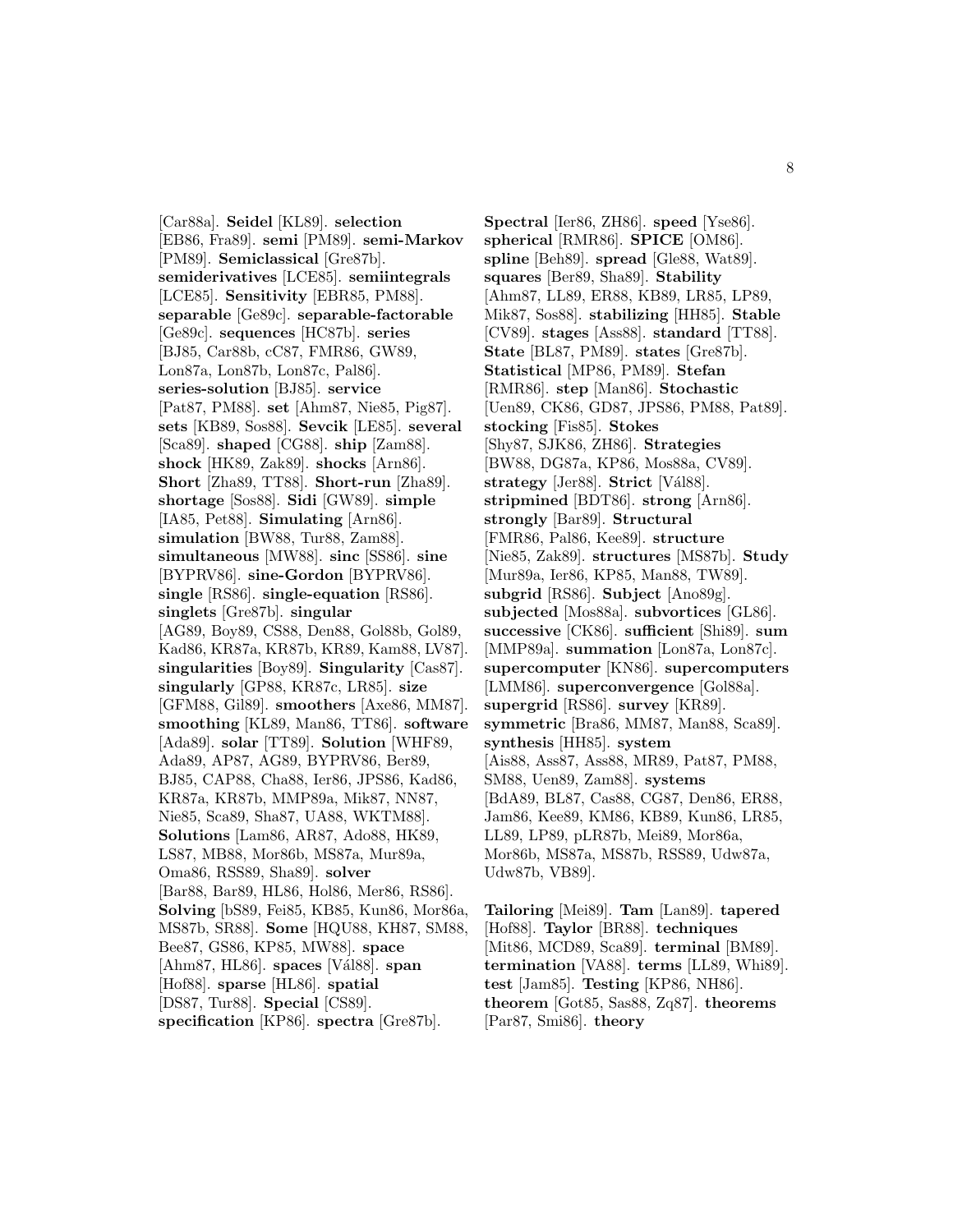#### *REFERENCES* 9

[Bra86, Cas87, Cas88, EE89, MM87, Mur89a, Mur89b, Pet88, Shi89, Szi89, VA88]. **therapy** [CAP88]. **three** [Arn86, CG87, Hol86, Kap88, KW86, KM87, LMM86, ZA88]. **three-dimensional** [Hol86, KM87, ZA88]. **time** [FMR86, HH85, LR85, Pal86, PM89, ZH86]. **time-dependent** [ZH86]. **timesharing** [OM86]. **Topological** [Zel87]. **transfer** [KKS87]. **transform** [VA88, WH85]. **transformation** [GD87, Mor86b]. **transformations** [GW89]. **transition** [Ben89]. **transonic** [Mel86]. **transonic-flow** [Mel86]. **transport** [Zia89]. **treatment** [CAP88, FGLF88, KR87c, TT86]. **Truncated** [Kap88]. **turbine** [WC88]. **turbulence** [DS87]. **Two** [KL89, Smi86, Ass88, BS86, DG87b, KR87c, Kap88, LL89, Sca89, UA88, WKTM88, Zia89]. **Two-color** [KL89]. **two-dimensional** [Zia89]. **two-pipe** [Sca89]. **two-point** [WKTM88]. **type** [HL88b, HL88a, MB88, RMR86, Yse86].

**uncertain** [BL87, Udw87a, Udw87b]. **Uncertainty** [DDS85]. **unification** [cC87]. **unified** [Con89]. **unit** [Bar88]. **unweighted** [Sha89]. **upper** [LS87]. **Use** [Mur89b, JB89a, Tur88]. **using** [Bar88, EE89, MS87a, NH86, Pat89, Pet88, RK87, VA88]. **usual** [MM87].

**validity** [Jam85, Mik87]. **value** [AG85, Aga86, CS88, HC87a, HL88b, HL88a, Ier86, Kad86, KR87c, pLR87a, pLR87b, Mit86, Oma86, Pan88, SW89, UA88, WKTM88]. **values** [HC87b, Hol89]. **variable** [Mos88a]. **variables** [CS85, DG87b]. **variation** [Bee87, DT87]. **variation-of-constants** [DT87]. **variational** [CSR88, MM87, Man86]. **various** [MKJ87]. **vector** [Axe86, CJ88, Jam88, NH86, Vál88]. **Vectorizable** [Mel86]. **vectorization** [HT88]. **vectorized** [Hol86]. **velocity**

[MKJ87]. **versions** [MW88]. **very** [Arn86]. **via** [CS88, Kad86, KR87b]. **viscous** [BS86]. **visual** [Hof89]. **Volterra** [ER88]. **Volume** [Ano89a]. **Volumes** [Lan89, Ano86a, Ano89g]. **VP** [LMM86]. **VP-200** [LMM86].

**waiting** [Ass88]. **wave** [Sha87, Soc88]. **waves** [Zak89]. **weak** [Zak89]. **Weighted** [Sha89, Pan88]. **whole** [Ahm87]. **wine** [SS87]. **within** [Pig87]. **workshop** [Jam88].

**X** [LMM86]. **X-MP** [LMM86]. **X-MP/24** [LMM86].

**Zardecki** [Lan89]. **zeros** [IA85, Mil88a, MW88, Wol89].

# **References**

#### **Ahmed:1987:AGP**

[AB87] Javed Ahmed and Charles D. Bonham. Application of geometric programming to optimum allocation problems in multivariate doubling sampling. Applied Mathematics and Computation, 21(2):157–169, February 1987. CODEN AMHCBQ. ISSN 0096- 3003 (print), 1873-5649 (electronic). URL http://www. sciencedirect.com/science/ article/pii/0096300387900245.

### **Adams:1989:MMP**

[Ada89] John C. Adams. mudpack: Multigrid portable Fortran software for the efficient solution of linear elliptic partial differential equations. Applied Mathematics and Computation, 34(2 (part 2)): 113–146, November 1989. CO-DEN AMHCBQ. ISSN 0096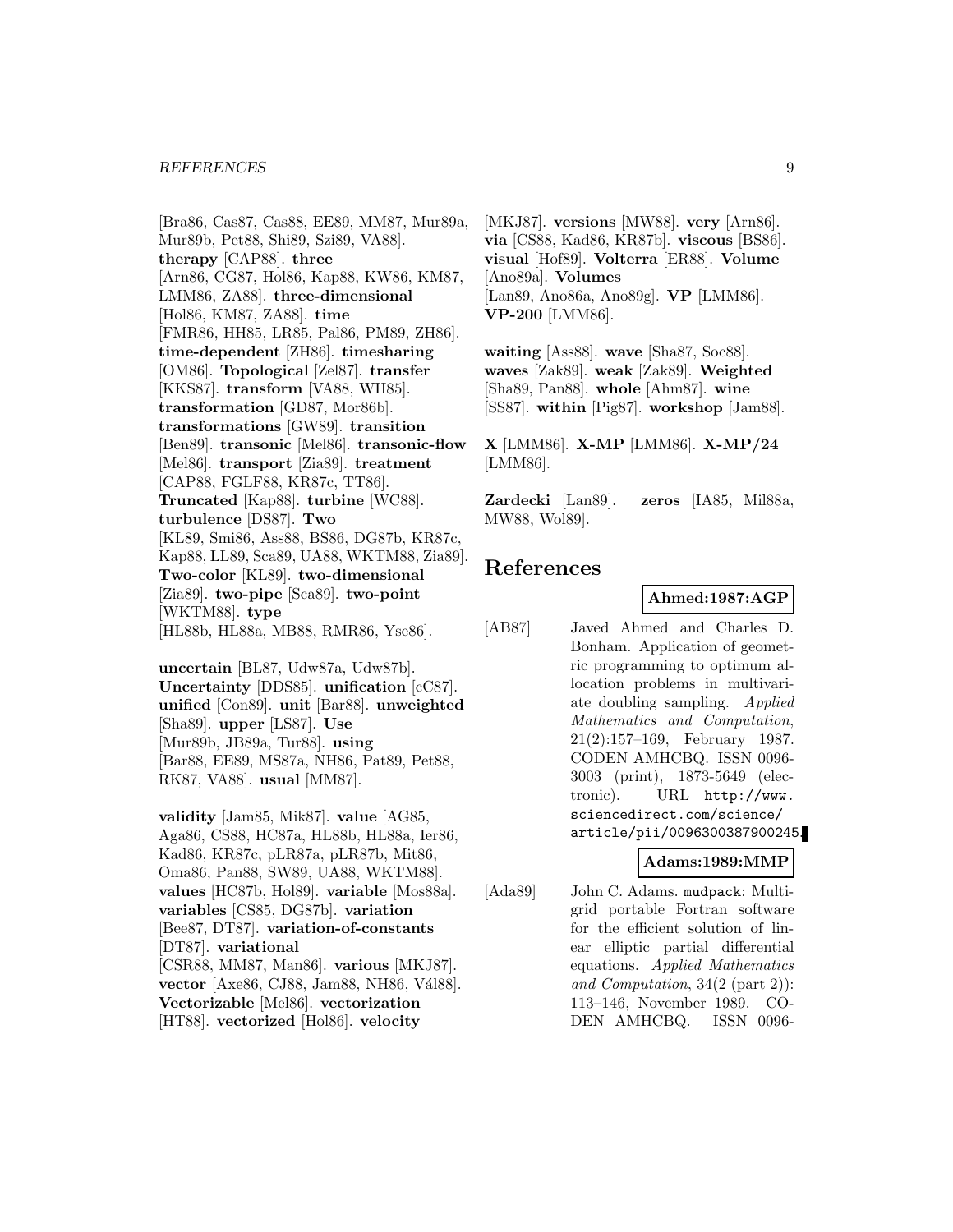3003 (print), 1873-5649 (electronic). URL http://www. sciencedirect.com/science/ article/pii/0096300389900106.

### **Adomian:1987:IAD**

[Ado87] G. Adomian. An investigation of the asymptotic decomposition method for nonlinear equations in physics. Applied Mathematics and Computation, 24 (1):1–17, October 1987. CO-DEN AMHCBQ. ISSN 0096- 3003 (print), 1873-5649 (electronic). URL http://www. sciencedirect.com/science/ article/pii/0096300387900270.

### **Adomian:1988:ASN**

[Ado88] G. Adomian. Analytic solutions for nonlinear equations. Applied Mathematics and Computation, 26(1):77–88, April 1988. CO-DEN AMHCBQ. ISSN 0096- 3003 (print), 1873-5649 (electronic). URL http://www. sciencedirect.com/science/ article/pii/0096300388900872.

#### **Agarwal:1985:MCM**

[AG85] Ravi P. Agarwal and Ramesh C. Gupta. Method of chasing for multipoint boundary value problems. Applied Mathematics and Computation,  $17(1):37-43$ , July 1985. CODEN AMHCBQ. ISSN 0096-3003 (print), 1873-5649 (electronic). URL http://www. sciencedirect.com/science/ article/pii/0096300385900177.

### **Asaithambi:1989:PSB**

[AG89] N. S. Asaithambi and J. B. Garner. Pointwise solution bounds for a class of singular diffusion problems in physiology. Applied Mathematics and Computation, 30(3):215–222, April 1989. CO-DEN AMHCBQ. ISSN 0096- 3003 (print), 1873-5649 (electronic). URL http://www. sciencedirect.com/science/ article/pii/0096300389900532.

### **Agarwal:1986:CMD**

[Aga86] Ravi P. Agarwal. Computational methods for discrete boundary value problems. Applied Mathematics and Computation, 18 (1):15–41, January 1986. CO-DEN AMHCBQ. ISSN 0096- 3003 (print), 1873-5649 (electronic). URL http://www. sciencedirect.com/science/ article/pii/0096300386900263.

### **Ahmad:1987:SRS**

[Ahm87] Khader H. Ahmad. Stability relative to a set and to the whole space revisited. Applied Mathematics and Computation, 24(2): 91–99, November 1987. CO-DEN AMHCBQ. ISSN 0096- 3003 (print), 1873-5649 (electronic). URL http://www. sciencedirect.com/science/ article/pii/0096300387900622.

### **Aisbett:1988:CAM**

[Ais88] Janet Aisbett. Cyclic audit of a multichannel system. Applied Mathematics and Computation, 25(1):11–28, January 1988. CO-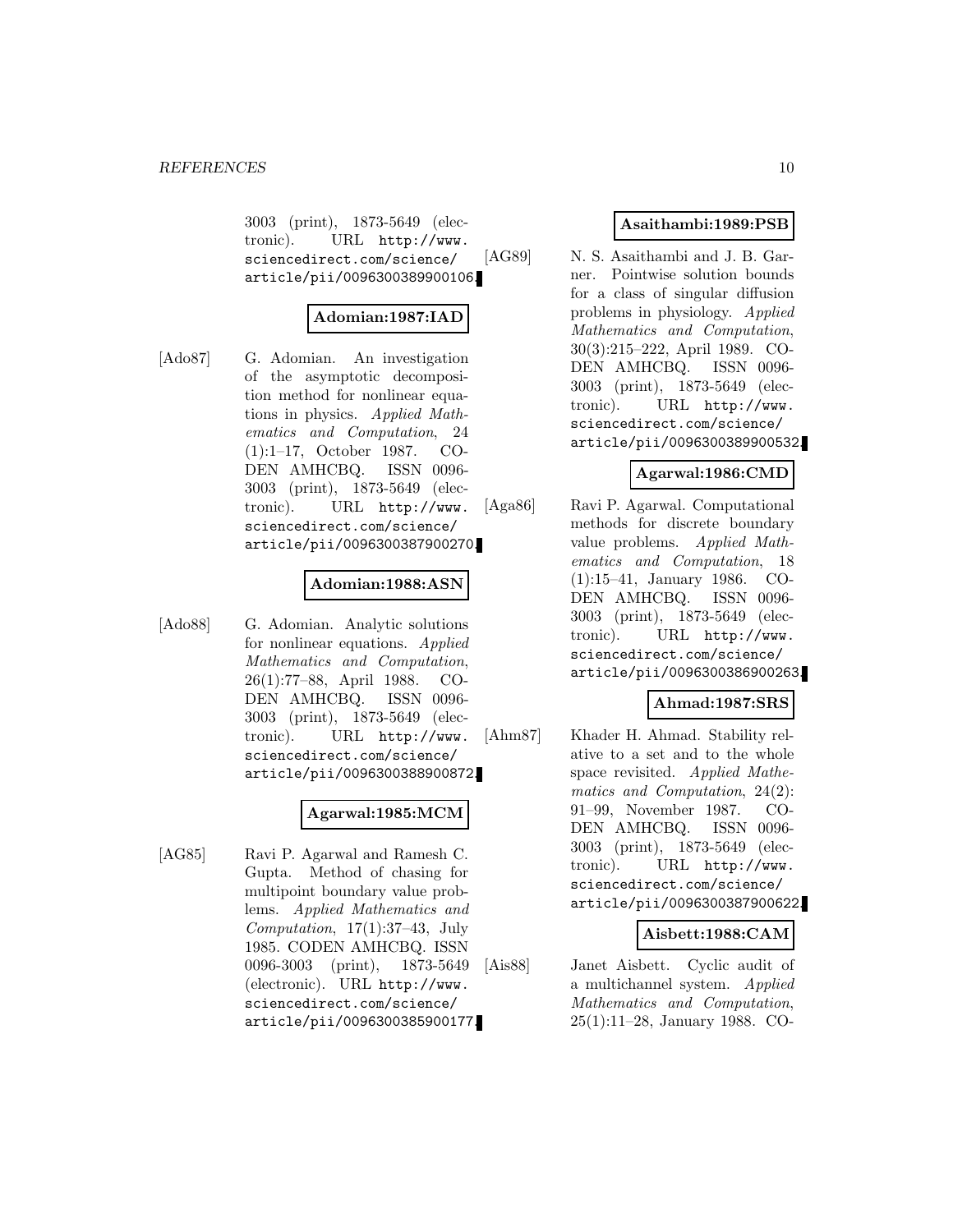DEN AMHCBQ. ISSN 0096- 3003 (print), 1873-5649 (electronic). URL http://www. sciencedirect.com/science/ article/pii/0096300388900616.

#### **Anderson:1987:ESP**

[And87] Dale A. Anderson. Equidistribution schemes, Poisson generators, and adaptive grids. Applied Mathematics and Computation, 24(3):211–227, December 1987. CODEN AMHCBQ. ISSN 0096- 3003 (print), 1873-5649 (electronic). URL http://www. sciencedirect.com/science/ article/pii/0096300387900853.

#### **Anonymous:1985:EB**

[Ano85] Anonymous. Editorial board. Applied Mathematics and Computation,  $17(1)$ :ii-iii, July 1985. CODEN AMHCBQ. ISSN 0096- 3003 (print), 1873-5649 (electronic). URL http://www. sciencedirect.com/science/ article/pii/0096300385900153.

#### **Anonymous:1986:AIV**

[Ano86a] Anonymous. Author index to volumes 18–20, 1986. Applied Mathematics and Computation, 20(3– 4):401–404, November 1986. CO-DEN AMHCBQ. ISSN 0096- 3003 (print), 1873-5649 (electronic). URL http://www. sciencedirect.com/science/ article/pii/0096300386900135.[Ano87b]

#### **Anonymous:1986:EBa**

[Ano86b] Anonymous. Editorial board. Applied Mathematics and Computation,  $18(1)$ :ii–iii, January

1986. CODEN AMHCBQ. ISSN 0096-3003 (print), 1873-5649 (electronic). URL http://www. sciencedirect.com/science/ article/pii/009630038690024X.

#### **Anonymous:1986:EBb**

[Ano86c] Anonymous. Editorial Board. Applied Mathematics and Computation,  $19(1-4)$ :ii–iii, July 1986. CODEN AMHCBQ. ISSN 0096-3003 (print), 1873-5649 (electronic). URL http://www. sciencedirect.com/science/ article/pii/0096300386900925.

#### **Anonymous:1986:EBc**

[Ano86d] Anonymous. Editorial Board. Applied Mathematics and Computation,  $20(1-2)$ :ii-iii, September 1986. CODEN AMHCBQ. ISSN 0096-3003 (print), 1873- 5649 (electronic). URL http:// www.sciencedirect.com/science/ article/pii/0096300386901153.

#### **Anonymous:1987:EBa**

[Ano87a] Anonymous. Editorial Board. Applied Mathematics and Computation,  $21(1)$ :ii–iii, January 1987. CODEN AMHCBQ. ISSN 0096-3003 (print), 1873-5649 (electronic). URL http://www. sciencedirect.com/science/ article/pii/0096300387900051.

#### **Anonymous:1987:EBb**

Anonymous. Editorial Board. Applied Mathematics and Computation, 22(1):ii-iii, April 1987. CODEN AMHCBQ. ISSN 0096- 3003 (print), 1873-5649 (electronic). URL http://www.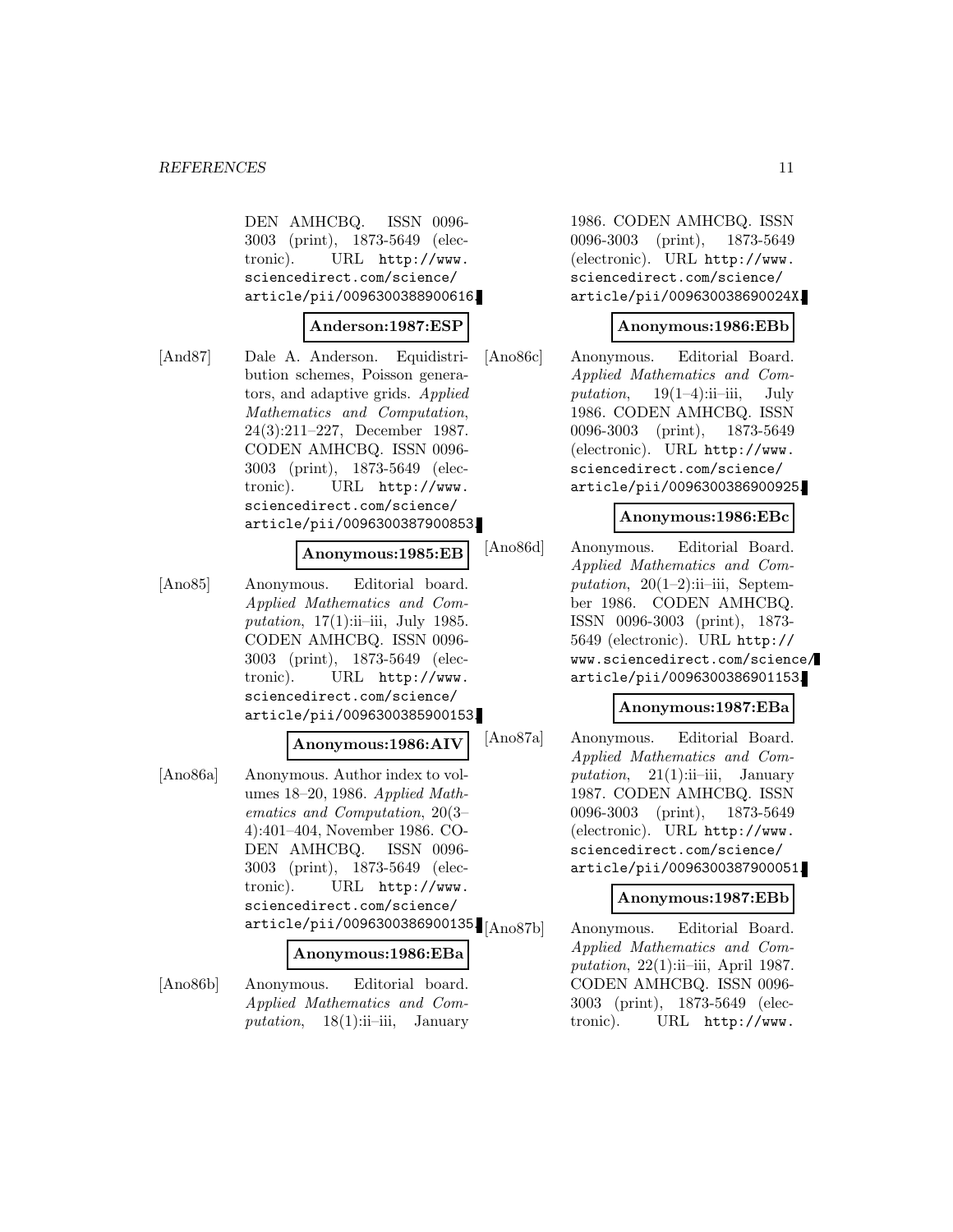sciencedirect.com/science/ article/pii/0096300387900464.

# **Anonymous:1987:EBc**

[Ano87c] Anonymous. Editorial Board. Applied Mathematics and Computation,  $23(1)$ :ii-iii, July 1987. CODEN AMHCBQ. ISSN 0096- 3003 (print), 1873-5649 (electronic). URL http://www. sciencedirect.com/science/ article/pii/0096300387900518.

### **Anonymous:1987:EBd**

[Ano87d] Anonymous. Editorial Board. Applied Mathematics and Computation,  $24(1)$ :ii–iii, October 1987. CODEN AMHCBQ. ISSN 0096-3003 (print), 1873-5649 (electronic). URL http://www. sciencedirect.com/science/ article/pii/0096300387900269.

#### **Anonymous:1988:EBa**

[Ano88a] Anonymous. Editorial Board. Applied Mathematics and Computation,  $26(1)$ :ii–iii, April 1988. CODEN AMHCBQ. ISSN 0096- 3003 (print), 1873-5649 (electronic). URL http://www. sciencedirect.com/science/ article/pii/0096300388900835.

#### **Anonymous:1988:EBb**

[Ano88b] Anonymous. Editorial board. Applied Mathematics and Computation,  $27(1)$ :ii-iii, July 1988. CODEN AMHCBQ. ISSN 0096- 3003 (print), 1873-5649 (electronic). URL http://www. sciencedirect.com/science/ article/pii/0096300388900938.

### **Anonymous:1988:EBc**

[Ano88c] Anonymous. Editorial Board. Applied Mathematics and Computation,  $28(1)$ :ii–iii, October 1988. CODEN AMHCBQ. ISSN 0096-3003 (print), 1873-5649 (electronic). URL http://www. sciencedirect.com/science/ article/pii/0096300388901294.

### **Anonymous:1989:AMC**

[Ano89a] Anonymous. Applied Mathematics and Computation: Volume 34. Applied Mathematics and Computation,  $34(3)$ :i-ii, December 1989. CODEN AMHCBQ. ISSN 0096-3003 (print), 1873-5649 (electronic). URL http://www. sciencedirect.com/science/ article/pii/0096300389901057.

### **Anonymous:1989:EBa**

[Ano89b] Anonymous. Editorial Board. Applied Mathematics and Computation,  $29(1)$ :ii–iii, January 1989. CODEN AMHCBQ. ISSN 0096-3003 (print), 1873-5649 (electronic). URL http://www. sciencedirect.com/science/ article/pii/0096300389900350.

### **Anonymous:1989:EBb**

[Ano89c] Anonymous. Editorial Board. Applied Mathematics and Computation,  $30(1)$ :ii–iii, March 1989. CODEN AMHCBQ. ISSN 0096- 3003 (print), 1873-5649 (electronic). URL http://www. sciencedirect.com/science/ article/pii/0096300389900611.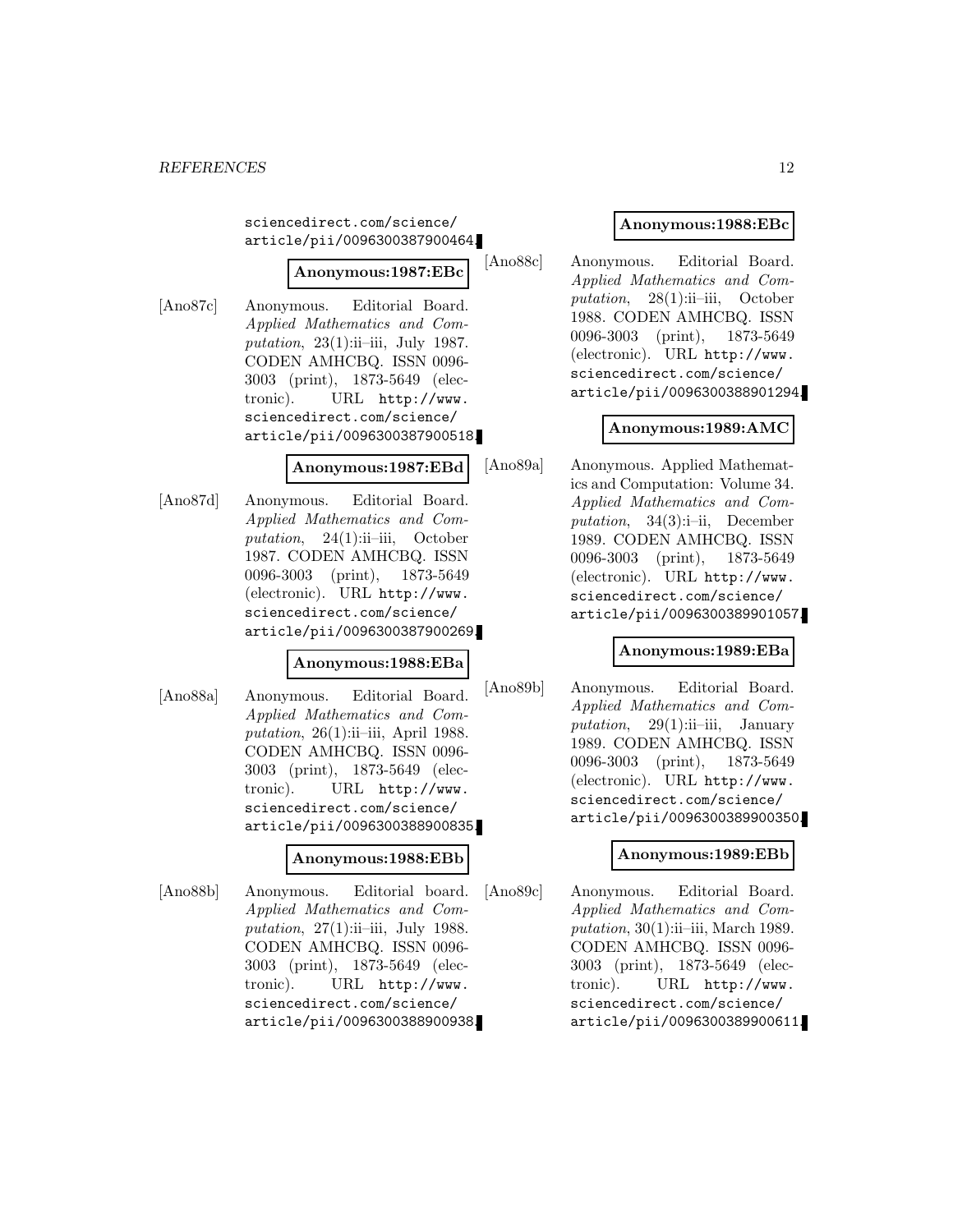#### *REFERENCES* 13

#### **Anonymous:1989:EBc**

[Ano89d] Anonymous. Editorial Board. Applied Mathematics and Computation,  $32(1)$ :ii-iii, July 1989. CODEN AMHCBQ. ISSN 0096- 3003 (print), 1873-5649 (electronic). URL http://www. sciencedirect.com/science/ article/pii/0096300389900428.

#### **Anonymous:1989:EBd**

[Ano89e] Anonymous. Editorial Board. Applied Mathematics and Computation,  $33(1)$ :ii–iii, September 1989. CODEN AMHCBQ. ISSN 0096-3003 (print), 1873-5649 (electronic). URL http://www. sciencedirect.com/science/ article/pii/0096300389900568.

#### **Anonymous:1989:EBe**

[Ano89f] Anonymous. Editorial Board. Applied Mathematics and Computation,  $34(1)$ :ii–iii, November 1989. CODEN AMHCBQ. ISSN 0096-3003 (print), 1873-5649 (electronic). URL http://www. sciencedirect.com/science/ article/pii/0096300389900015.

#### **Anonymous:1989:SIV**

[Ano89g] Anonymous. Subject index to volumes 29–34, 1989. Applied Mathematics and Computation, 34(3):iii–vi, December 1989. CO-DEN AMHCBQ. ISSN 0096- 3003 (print), 1873-5649 (electronic). URL http://www. sciencedirect.com/science/ article/pii/0096300389901069.

#### **Anastasselou:1987:ASP**

[AP87] E. G. Anastasselou and D. E. Panayotounakos. Analytical solution of polynomial equations with an application to the Quintic equation. Applied Mathematics and Computation, 21(2): 145–155, February 1987. CO-DEN AMHCBQ. ISSN 0096- 3003 (print), 1873-5649 (electronic). URL http://www. sciencedirect.com/science/ article/pii/0096300387900233.

#### **Adomian:1987:ESD**

[AR87] G. Adomian and R. Rach. Explicit solutions for differential equations. Applied Mathematics and Computation, 23 (1):49–59, July 1987. CO-DEN AMHCBQ. ISSN 0096- 3003 (print), 1873-5649 (electronic). URL http://www. sciencedirect.com/science/ article/pii/0096300387900555.

#### **Arnold:1986:SVS**

[Arn86] Clifford N. Arnold. Simulating very strong shocks in three dimensions. Applied Mathematics and Computation, 20(1– 2):53, September 1986. CO-DEN AMHCBQ. ISSN 0096- 3003 (print), 1873-5649 (electronic). URL http://www. sciencedirect.com/science/ article/pii/0096300386901244.

#### **Assimakopoulos:1987:MMS**

[Ass87] Nikitas Assimakopoulos. A medication management system. Applied Mathematics and Computation, 21(1):73–91, January 1987.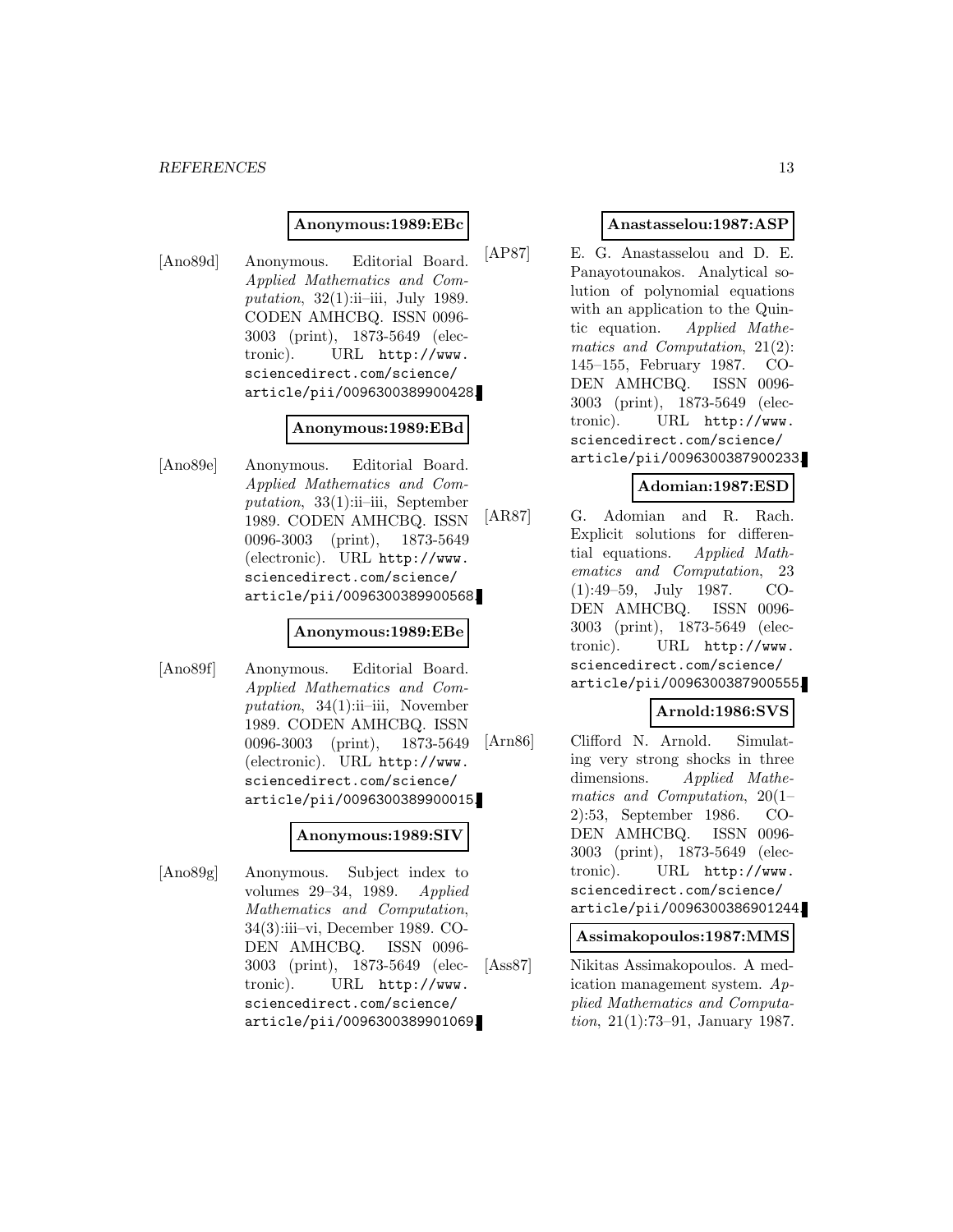CODEN AMHCBQ. ISSN 0096- 3003 (print), 1873-5649 (electronic). URL http://www. sciencedirect.com/science/ article/pii/0096300387900105.

#### **Assimakopoulos:1988:WST**

[Ass88] Nikitas Assimakopoulos. A waiting system with two stages.  $Ap$ plied Mathematics and Computation, 27(2):173–190, August 1988. CODEN AMHCBQ. ISSN 0096-3003 (print), 1873-5649 (electronic). URL http://www. sciencedirect.com/science/ article/pii/0096300388900288.

#### **Aftabizadeh:1987:DID**

[AW87] A. R. Aftabizadeh and Joseph Wiener. Differential inequalities for delay differential equations with piecewise constant argument. Applied Mathematics and Computation, 24(3): 183–194, December 1987. CO-DEN AMHCBQ. ISSN 0096- 3003 (print), 1873-5649 (electronic). URL http://www. sciencedirect.com/science/ article/pii/009630038790083X.

### **Axelsson:1986:AIM**

[Axe86] O. Axelsson. Analysis of incomplete matrix factorizations as multigrid smoothers for vector and parallel computers. Applied Mathematics and Computation, 19(1–4):3–22, July 1986. CO-DEN AMHCBQ. ISSN 0096- 3003 (print), 1873-5649 (electronic). URL http://www. sciencedirect.com/science/ article/pii/0096300386900949.

### **Barros:1988:PEU**

[Bar88] Saulo R. M. Barros. The Poisson equation on the unit disk: a multigrid solver using polar coordinates. Applied Mathematics and Computation, 25(2): 123–135, January 1988. CO-DEN AMHCBQ. ISSN 0096- 3003 (print), 1873-5649 (electronic). URL http://www. sciencedirect.com/science/ article/pii/0096300388901105.

### **Barthelson:1989:MOS**

[Bar89] Stephen H. Barthelson. The modified operator strongly implicit scheme, MOSI, as a fast elliptic solver. Applied Mathematics and Computation, 33(3): 185–196, October 1989. CO-DEN AMHCBQ. ISSN 0096- 3003 (print), 1873-5649 (electronic). URL http://www. sciencedirect.com/science/ article/pii/0096300389900507.

### **Bulgarelli:1988:NMM**

[BCZ88] U. Bulgarelli, M. M. Cerimele, and A. Zaretti. A numerical method for a mathematical model in gravitational hydrodynamics. Applied Mathematics and Computation, 27(3): 251–264, September 1988. CO-DEN AMHCBQ. ISSN 0096- 3003 (print), 1873-5649 (electronic). URL http://www. sciencedirect.com/science/ article/pii/0096300388900069.

#### **Bulgarelli:1989:NMR**

[BCZ89] Ulderico Bulgarelli, Maria Mercede Cerimele, and Anna Zaretti.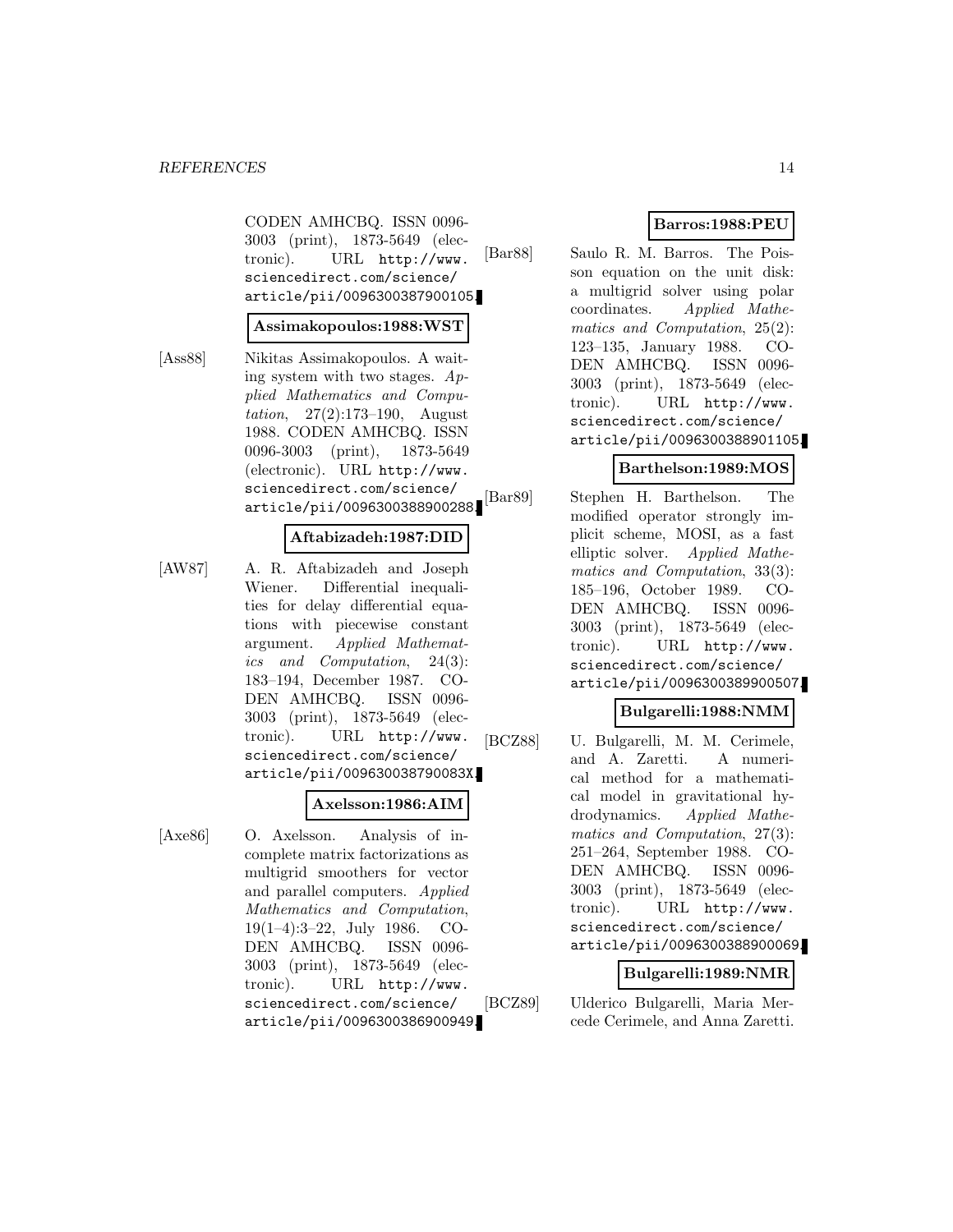A numerical model related to an astrophysical problem. Applied Mathematics and Computation, 29(1):17–38, January 1989. CO-DEN AMHCBQ. ISSN 0096- 3003 (print), 1873-5649 (electronic). URL http://www. sciencedirect.com/science/ article/pii/0096300389900374.

### **Ballesteros:1989:OCP**

[BdA89] F. Ballesteros and F. de Arriaga. Optimal control of power systems and the Riccati equation. Applied Mathematics and Computation, 33(1):43–52, September 1989. CODEN AMHCBQ. ISSN 0096-3003 (print), 1873-5649 (electronic). URL http://www. sciencedirect.com/science/ article/pii/0096300389900581.

### **Brinck:1986:RSL**

[BDT86] Fritz H. Brinck, Lucien Duckstein, and John Thames. Reclamation of stripmined lands: a multiattribute decision model. Applied Mathematics and Computation, 18(2):167–183, February 1986. CODEN AMHCBQ. ISSN 0096-3003 (print), 1873- 5649 (electronic). URL http:// www.sciencedirect.com/science/  $\arotic1e/pii/0096300386900238.$ <sub>[Ben89]</sub>

### **Bonney:1985:IPM**

[BE85] George E. Bonney and Robert C. Elston. Integrals of products of multinormal mixtures. Applied Mathematics and Computation,  $16(2):93-104$ , February 1985. CODEN AMHCBQ. ISSN 0096-3003 (print), 1873-5649

(electronic). URL http://www. sciencedirect.com/science/ article/pii/0096300385900013.

### **Beesack:1987:SVP**

[Bee87] Paul R. Beesack. On some variation of parameter methods for integrodifferential, integral, and quasilinear partial integrodifferential equations. Applied Mathematics and Computation, 22 (2–3):189–215, May 1987. CO-DEN AMHCBQ. ISSN 0096- 3003 (print), 1873-5649 (electronic). URL http://www. sciencedirect.com/science/ article/pii/0096300387900427.

### **Behforooz:1989:ECC**

[Beh89] G. Behforooz. End conditions for cubic spline interpolation derived from integration. Applied Mathematics and Computation, 29(3): 231–244, February 1989. CO-DEN AMHCBQ. ISSN 0096- 3003 (print), 1873-5649 (electronic). URL http://www. sciencedirect.com/science/ article/pii/0096300389900155.

### **Benaroya:1989:MCT**

Haym Benaroya. Markov chain transition probabilities and experimental data. Applied Mathematics and Computation, 29(2): 107–121, January 1989. CO-DEN AMHCBQ. ISSN 0096- 3003 (print), 1873-5649 (electronic). URL http://www. sciencedirect.com/science/ article/pii/0096300389900982.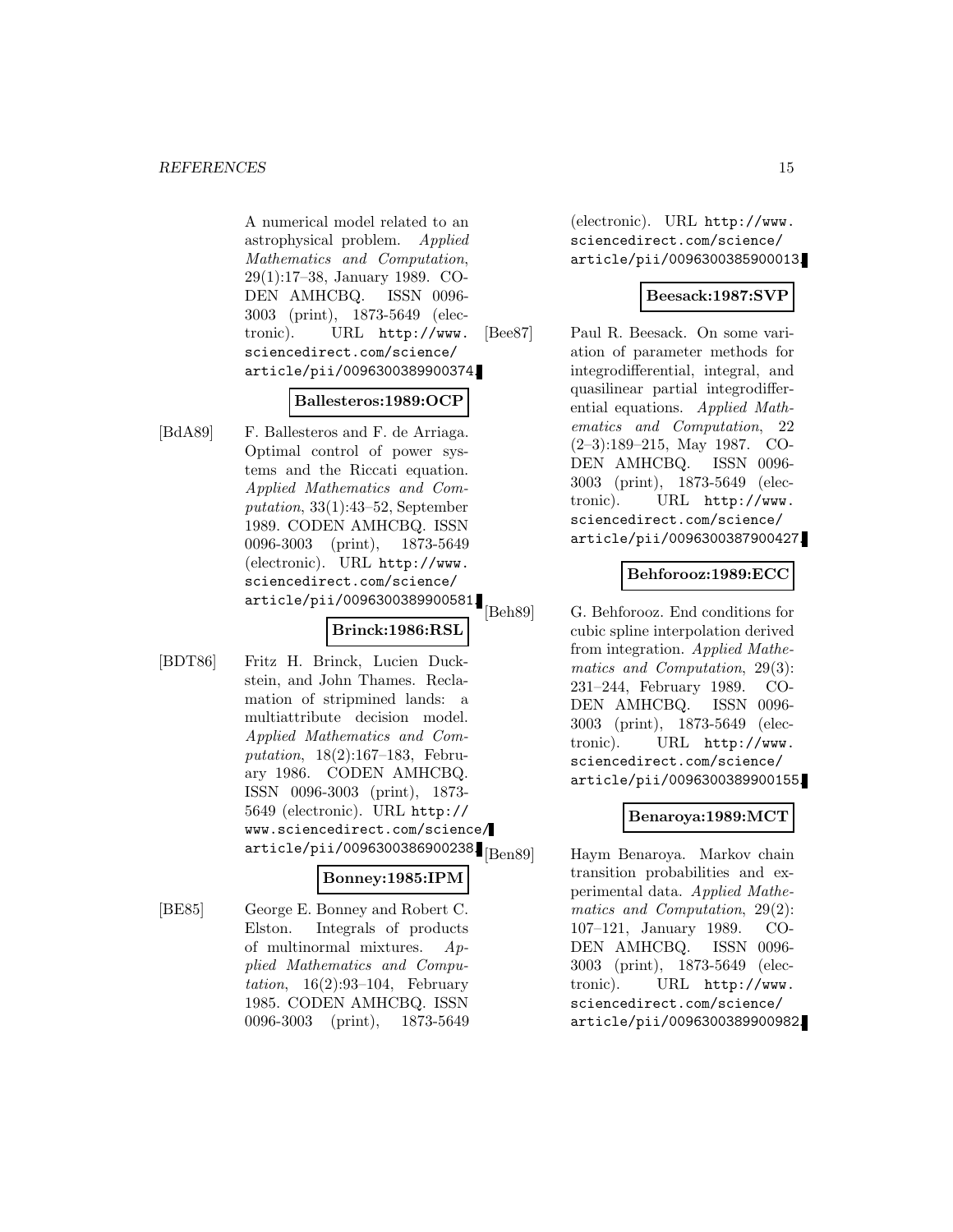### **Berman:1989:EPE**

[Ber89] Sorrell Berman. An example of propagation of error associated with an iterated least squares solution. Applied Mathematics and Computation, 34(3): 173–193, December 1989. CO-DEN AMHCBQ. ISSN 0096- 3003 (print), 1873-5649 (electronic). URL http://www. sciencedirect.com/science/ article/pii/0096300389901033.

### **Byrd:1985:DPP**

[BJ85] J. William Byrd and Robert R. Jones. The determination of periodicity in physical problems from series-solution representations. Applied Mathematics and Computation, 16(3):203–211, April 1985. CODEN AMHCBQ. ISSN 0096-3003 (print), 1873-5649 (electronic). URL http://www. sciencedirect.com/science/ article/pii/0096300385900281.

#### **Breinl:1987:SFU**

[BL87] W. Breinl and G. Leitmann. State feedback for uncertain dynamical systems. Applied Mathematics and Computation, 22 (1):65–87, April 1987. CO-DEN AMHCBQ. ISSN 0096- 3003 (print), 1873-5649 (electronic). URL http://www. sciencedirect.com/science/ article/pii/0096300387900506.

#### **Bainov:1989:MPM**

[BM89] D. D. Bainov and S. D. Milusheva. The method of partially multiplicative averaging in the problems of terminal control. Applied Mathematics and Computation, 33(1):69–74, September 1989. CODEN AMHCBQ. ISSN 0096-3003 (print), 1873-5649 (electronic). URL http://www. sciencedirect.com/science/ article/pii/009630038990060X.

# **Boyd:1989:ACC**

[Boy89] John P. Boyd. The asymptotic Chebyshev coefficients for functions with logarithmic endpoint singularities: mappings and singular basis functions. Applied Mathematics and Computation, 29(1):49–67, January 1989. CO-DEN AMHCBQ. ISSN 0096- 3003 (print), 1873-5649 (electronic). URL http://www. sciencedirect.com/science/ article/pii/0096300389900398.

### **Bao:1988:LCD**

[BR88] Paul G. Bao and Jon G. Rokne. Low complexity k-dimensional Taylor forms. Applied Mathematics and Computation, 27(3): 265–280, September 1988. CO-DEN AMHCBQ. ISSN 0096- 3003 (print), 1873-5649 (electronic). URL http://www. sciencedirect.com/science/ article/pii/0096300388900070.

### **Brandt:1986:AMT**

[Bra86] Achi Brandt. Algebraic multigrid theory: the symmetric case. Applied Mathematics and Computation,  $19(1-4):23-56$ , July 1986. CODEN AMHCBQ. ISSN 0096- 3003 (print), 1873-5649 (electronic). URL http://www.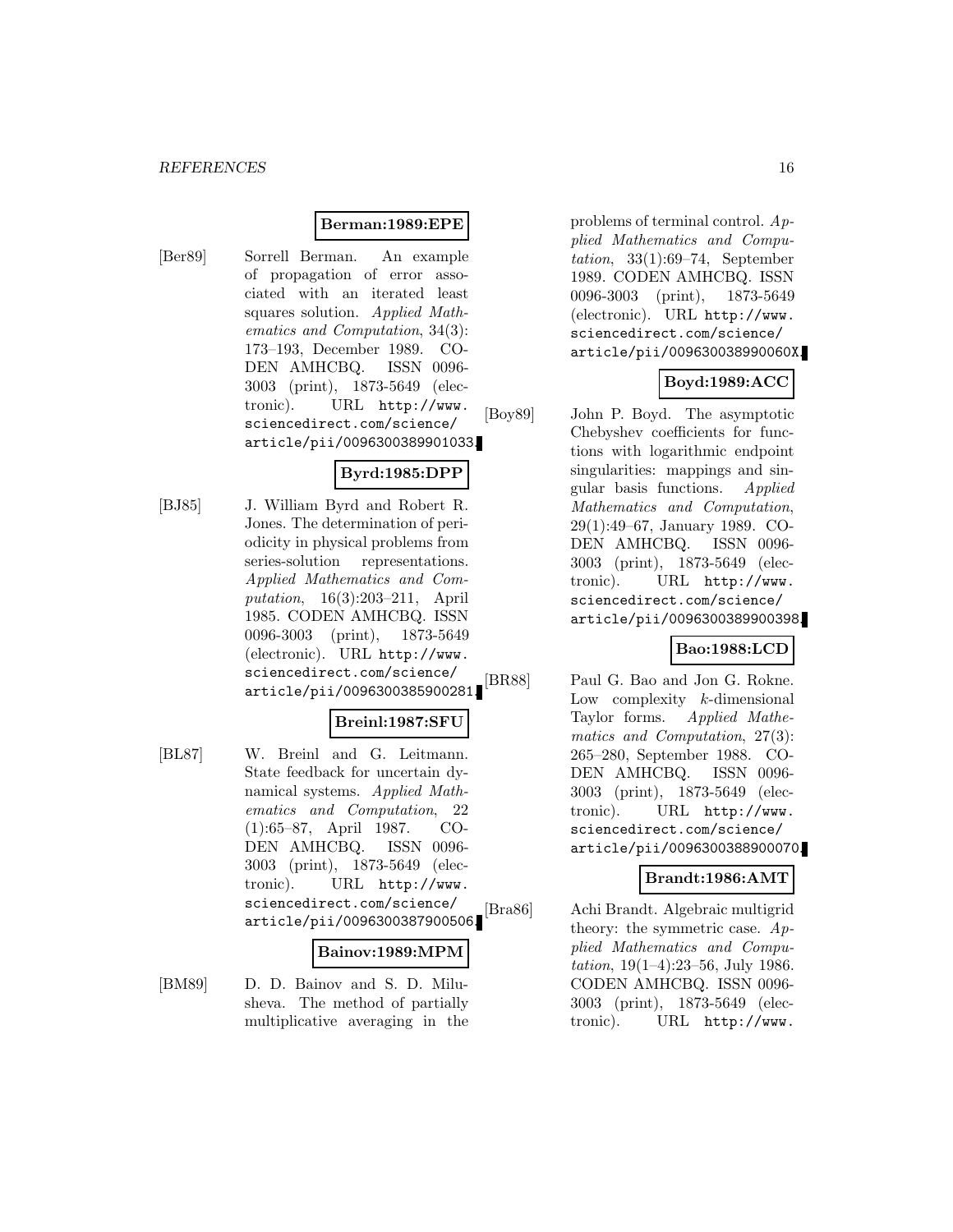sciencedirect.com/science/ article/pii/0096300386900950.

# **Bulgarelli:1986:NMM**

[BS86] U. Bulgarelli and R. M. Spitaleri. A numerical method for the motion of a mixture of two viscous incompressible fluids. Applied Mathematics and Computation, 18(3):223–237, April 1986. CODEN AMHCBQ. ISSN 0096- 3003 (print), 1873-5649 (electronic). URL http://www. sciencedirect.com/science/ article/pii/0096300386900160.

### **binSuleiman:1989:SNH**

[bS89] Mohamed bin Suleiman. Solving nonstiff higher order ODEs directly by the direct integration method. Applied Mathematics and Computation, 33(3): 197–219, October 1989. CO-DEN AMHCBQ. ISSN 0096- 3003 (print), 1873-5649 (electronic). URL http://www. sciencedirect.com/science/ article/pii/0096300389900519.

### **Band:1988:SLS**

[BW88] Lawrence E. Band and Eric F. Wood. Strategies for large-scale, distributed hydrologic simulation. Applied Mathematics and Computation,  $27(1):23-37$ , July 1988. CODEN AMHCBQ. ISSN 0096-3003 (print), 1873-5649 (electronic). URL http://www. sciencedirect.com/science/ article/pii/0096300388900963.

### **Ben-Yu:1986:NSS**

[BYPRV86] Guo Ben-Yu, Pedro J. Pascual, María J. Rodriguez, and Luis Vázquez. Numerical solution of the sine-Gordon equation. Applied Mathematics and Computation, 18(1):1–14, January 1986. CODEN AMHCBQ. ISSN 0096- 3003 (print), 1873-5649 (electronic). URL http://www. sciencedirect.com/science/ article/pii/0096300386900251.

### **Censor:1988:CSI**

[CAP88] Yair Censor, Martin D. Altschuler, and William D. Powlis. A computational solution of the inverse problem in radiationtherapy treatment planning.  $Ap$ plied Mathematics and Computation, 25(1):57–87, January 1988. CODEN AMHCBQ. ISSN 0096- 3003 (print), 1873-5649 (electronic). URL http://www. sciencedirect.com/science/ article/pii/0096300388900641.

### **Carmody:1988:CHQ**

[Car88a] Kevin Carmody. Circular and hyperbolic quaternions, octonions, and sedenions. Applied Mathematics and Computation, 28 (1):47–72, October 1988. CO-DEN AMHCBQ. ISSN 0096- 3003 (print), 1873-5649 (electronic). URL http://www. sciencedirect.com/science/ article/pii/0096300388901336.

#### **Carmody:1988:FFS**

[Car88b] Kevin Carmody. Finite Fourier series. Applied Mathematics and Computation, 28(2):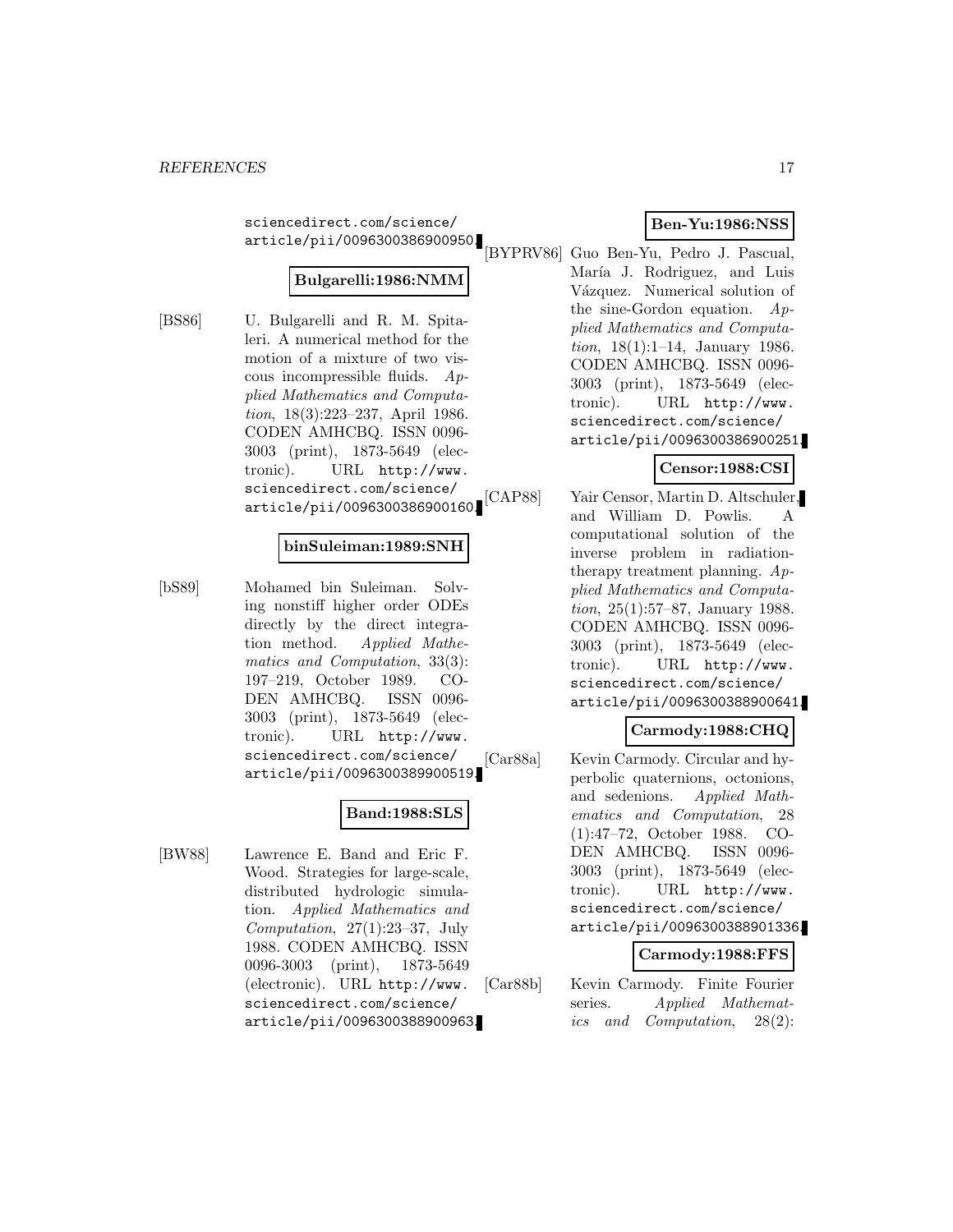89–96, November 1988. CO-DEN AMHCBQ. ISSN 0096- 3003 (print), 1873-5649 (electronic). URL http://www. sciencedirect.com/science/ article/pii/0096300388900884.

#### **Casti:1987:STN**

[Cas87] J. Casti. Singularity theory for nonlinear optimization problems. Applied Mathematics and Computation, 23(2):137–161, August 1987. CODEN AMHCBQ. ISSN 0096-3003 (print), 1873-5649 (electronic). URL http://www. sciencedirect.com/science/ article/pii/009630038790035X.

#### **Casti:1988:TMR**

[Cas88] John L. Casti. The theory of metabolism-repair systems. Applied Mathematics and Computation, 28(2):113–154, November 1988. CODEN AMHCBQ. ISSN 0096-3003 (print), 1873-5649 (electronic). URL http://www. sciencedirect.com/science/ article/pii/0096300388900902.

### **Chang:1987:PSU**

[cC87] Feng cheng Chang. Power-series unification and reversion. Applied Mathematics and Computation, 23(1):7–23, July 1987. CO-DEN AMHCBQ. ISSN 0096- 3003 (print), 1873-5649 (electronic). URL http://www. sciencedirect.com/science/ article/pii/0096300387900531.

#### **Chang:1987:FEM**

[CG87] Ching-Lung Chang and Max D. Gunzburger. A finite element

method for first order elliptic systems in three dimensions. Applied Mathematics and Computation, 23(2):171–184, August 1987. CO-DEN AMHCBQ. ISSN 0096- 3003 (print), 1873-5649 (electronic). URL http://www. sciencedirect.com/science/ article/pii/0096300387900373.

### **Cai:1988:EES**

[CG88] Zhiqiang Cai and Benju Guo. Error estimates for a Schwarz alternating procedure on Lshaped regions. Applied Mathematics and Computation, 28 (1):39–46, October 1988. CO-DEN AMHCBQ. ISSN 0096- 3003 (print), 1873-5649 (electronic). URL http://www. sciencedirect.com/science/ article/pii/0096300388901324.

### **Chang:1988:FEM**

[Cha88] Ching-Lung Chang. Finite element method for the solution of Maxwell's equations in multiple media. Applied Mathematics and Computation, 25 (2):89–99, January 1988. CO-DEN AMHCBQ. ISSN 0096- 3003 (print), 1873-5649 (electronic). URL http://www. sciencedirect.com/science/ article/pii/0096300388901075.

### **Chang:1989:NFI**

[Cha89] Mou-Hsiung Chang. Nonlinear filtering for image restoration. Applied Mathematics and Computation, 33(2):131– 147, September 1989. CO-DEN AMHCBQ. ISSN 0096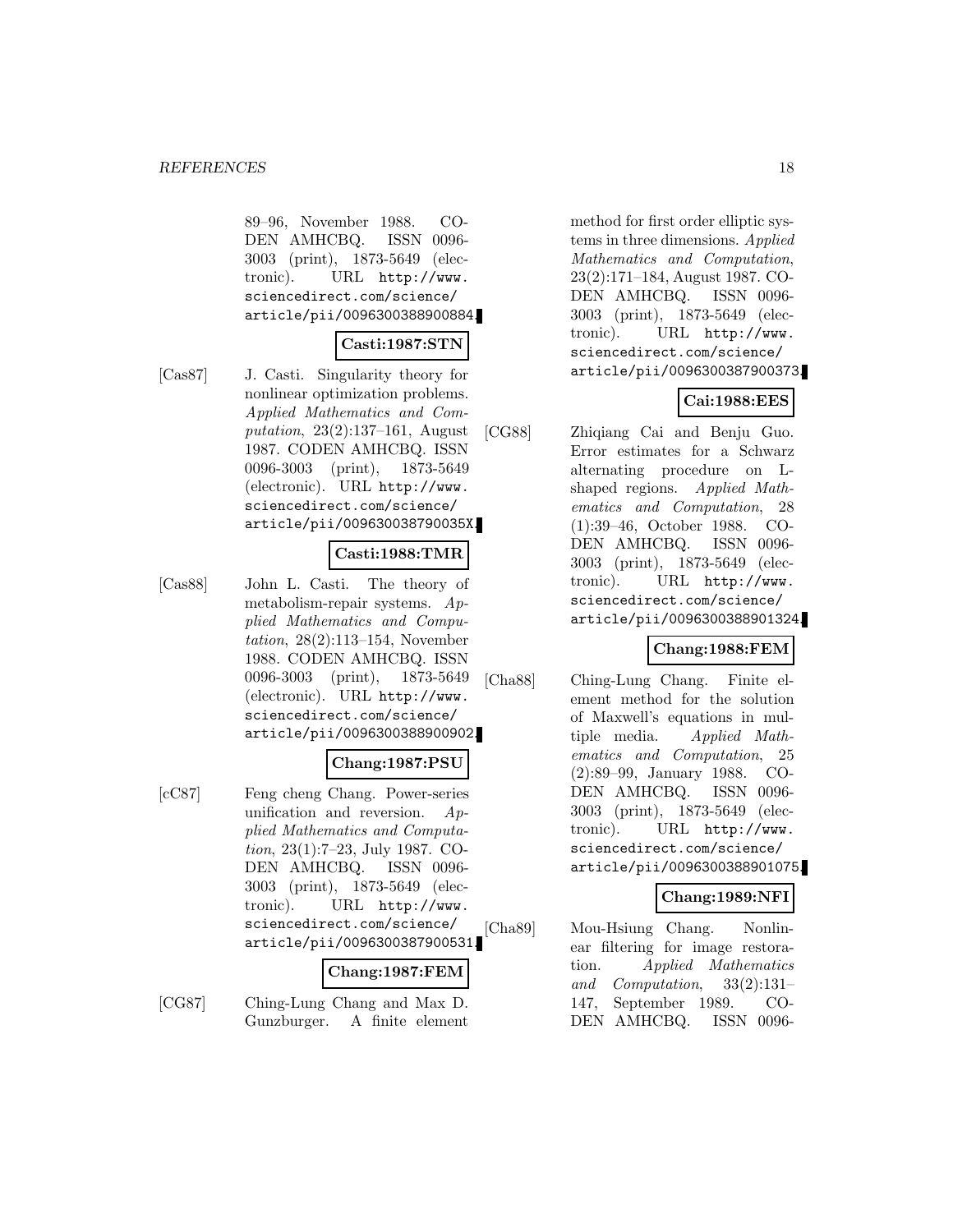3003 (print), 1873-5649 (electronic). URL http://www. sciencedirect.com/science/ article/pii/0096300389900878.

### **Chin:1986:PPM**

[CHMH86] R. C. Y. Chin, G. W. Hedstrom, J. R. McGraw, and F. A. Howes. Parallel processing of multiple scales problems. Applied Mathematics and Computation, 20(1– 2):55, September 1986. CO-DEN AMHCBQ. ISSN 0096- 3003 (print), 1873-5649 (electronic). URL http://www. sciencedirect.com/science/ article/pii/0096300386901256.

### **Casey:1988:PVP**

[CJ88] Richard M. Casey and Donald A. Jameson. Parallel and vector processing in landscape dynamics. Applied Mathematics and Computation, 27(1):3–22, July 1988. CODEN AMHCBQ. ISSN 0096- 3003 (print), 1873-5649 (electronic). URL http://www. sciencedirect.com/science/ article/pii/0096300388900951.

#### **Chang:1986:SAA**

[CK86] M. H. Chang and K. Krishna. A successive approximation algorithm for stochastic control problems. Applied Mathematics and Computation, 18(2): 155–165, February 1986. CO-DEN AMHCBQ. ISSN 0096- 3003 (print), 1873-5649 (electronic). URL http://www. sciencedirect.com/science/ article/pii/0096300386900226.

### **Conrad:1989:PBT**

[Con89] Michael Conrad. Physics and biology: towards a unified model. Applied Mathematics and Computation, 32(2–3):75–102, August 1989. CODEN AMHCBQ. ISSN 0096-3003 (print), 1873-5649 (electronic). URL http://www. sciencedirect.com/science/ article/pii/0096300389900891.

### **Carrera:1985:NCN**

[CS85] Jesus Carrera and Ferenc Szidarovszky. Numerical comparison of network design algorithms for regionalized variables. Applied Mathematics and Computation, 16(3):189–202, April 1985. CODEN AMHCBQ. ISSN 0096- 3003 (print), 1873-5649 (electronic). URL http://www. sciencedirect.com/science/ article/pii/009630038590027X.

## **Chow:1988:BSV**

[CS88] Shui-Nee Chow and Yun-Qiu Shen. Bifurcations via singular value decompositions. Applied Mathematics and Computation, 28(3):231–245, December 1988. CODEN AMHCBQ. ISSN 0096- 3003 (print), 1873-5649 (electronic). URL http://www. sciencedirect.com/science/ article/pii/0096300388901397.

### **Casti:1989:SIM**

[CS89] John Casti and Karl Sigmund. Special issue on mathematical biology: Introduction. Applied Mathematics and Computation, 32(2–3):73–74, August 1989. CO-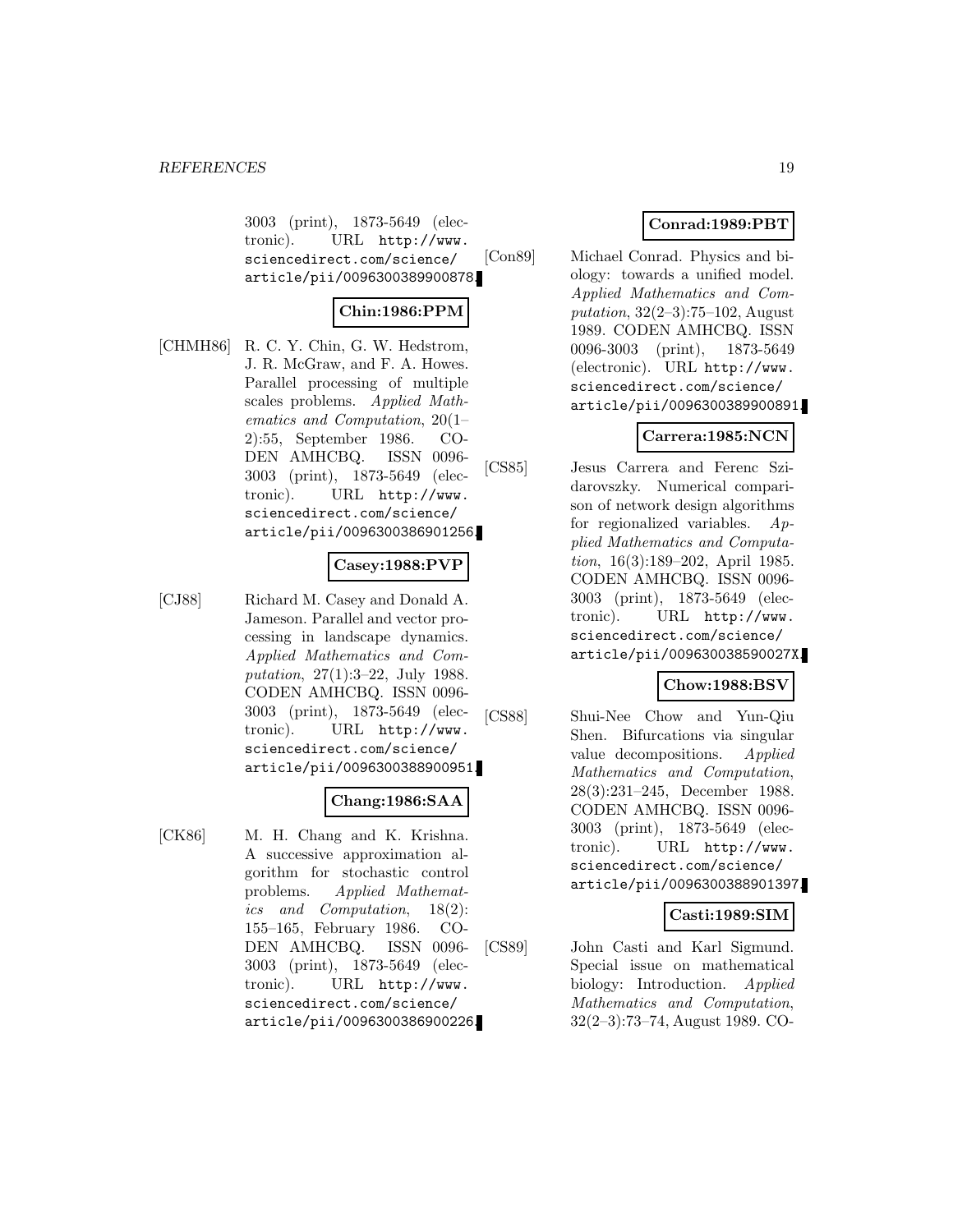DEN AMHCBQ. ISSN 0096- 3003 (print), 1873-5649 (electronic). URL http://www. sciencedirect.com/science/ article/pii/009630038990088X.

#### **Castillo:1988:PEV**

[CSR88] José Castillo, Stanly Steinberg, and Patrick J. Roache. Parameter estimation in variational grid generation. Applied Mathematics and Computation, 28(2): 155–177, November 1988. CO-DEN AMHCBQ. ISSN 0096- 3003 (print), 1873-5649 (electronic). URL http://www. sciencedirect.com/science/ article/pii/0096300388900914.

#### **Cannings:1989:PIE**

[CV89] C. Cannings and G. T. Vickers. Patterns and invasions of Evolutionary Stable Strategies. Applied Mathematics and Computation, 32(2–3):227–253, August 1989. CODEN AMHCBQ. ISSN 0096- 3003 (print), 1873-5649 (electronic). URL http://www. sciencedirect.com/science/ article/pii/0096300389900957.

#### **Davis:1985:OLD**

[DDS85] D. Davis, L. Duckstein, and F. Szidarovszky. Opportunity losses due to uncertainty in multiobjective decision problems. Applied Mathematics and Computation, 17(1):69–91, July 1985. CODEN AMHCBQ. ISSN 0096- 3003 (print), 1873-5649 (electronic). URL http://www. sciencedirect.com/science/ article/pii/0096300385900190.

# **Dendy:1986:BBM**

[Den86] J. E. Dendy, Jr. Black box multigrid for systems. Applied Mathematics and Computation, 19(1–4):57–74, July 1986. CO-DEN AMHCBQ. ISSN 0096- 3003 (print), 1873-5649 (electronic). URL http://www. sciencedirect.com/science/ article/pii/0096300386900962.

# **Dendy:1988:BBM**

[Den88] J. E. Dendy, Jr. Black box multigrid for periodic and singular problems. Applied Mathematics and Computation, 25 (1):1–10, January 1988. CO-DEN AMHCBQ. ISSN 0096- 3003 (print), 1873-5649 (electronic). URL http://www. sciencedirect.com/science/ article/pii/0096300388900604.

## **Deckro:1987:DSF**

[DG87a] Richard F. Deckro and Thomas M. Gunther. Drilling strategies for frontier areas. Applied Mathematics and Computation, 23 (1):71–91, July 1987. CO-DEN AMHCBQ. ISSN 0096- 3003 (print), 1873-5649 (electronic). URL http://www. sciencedirect.com/science/ article/pii/0096300387900579.

## **Dror:1987:ISM**

[DG87b] Moshe Dror and Saul I. Gass. Interactive scheme for a MOLP problem given two partial orders: One on variables and one on objectives. Applied Mathematics and Computation, 24(3):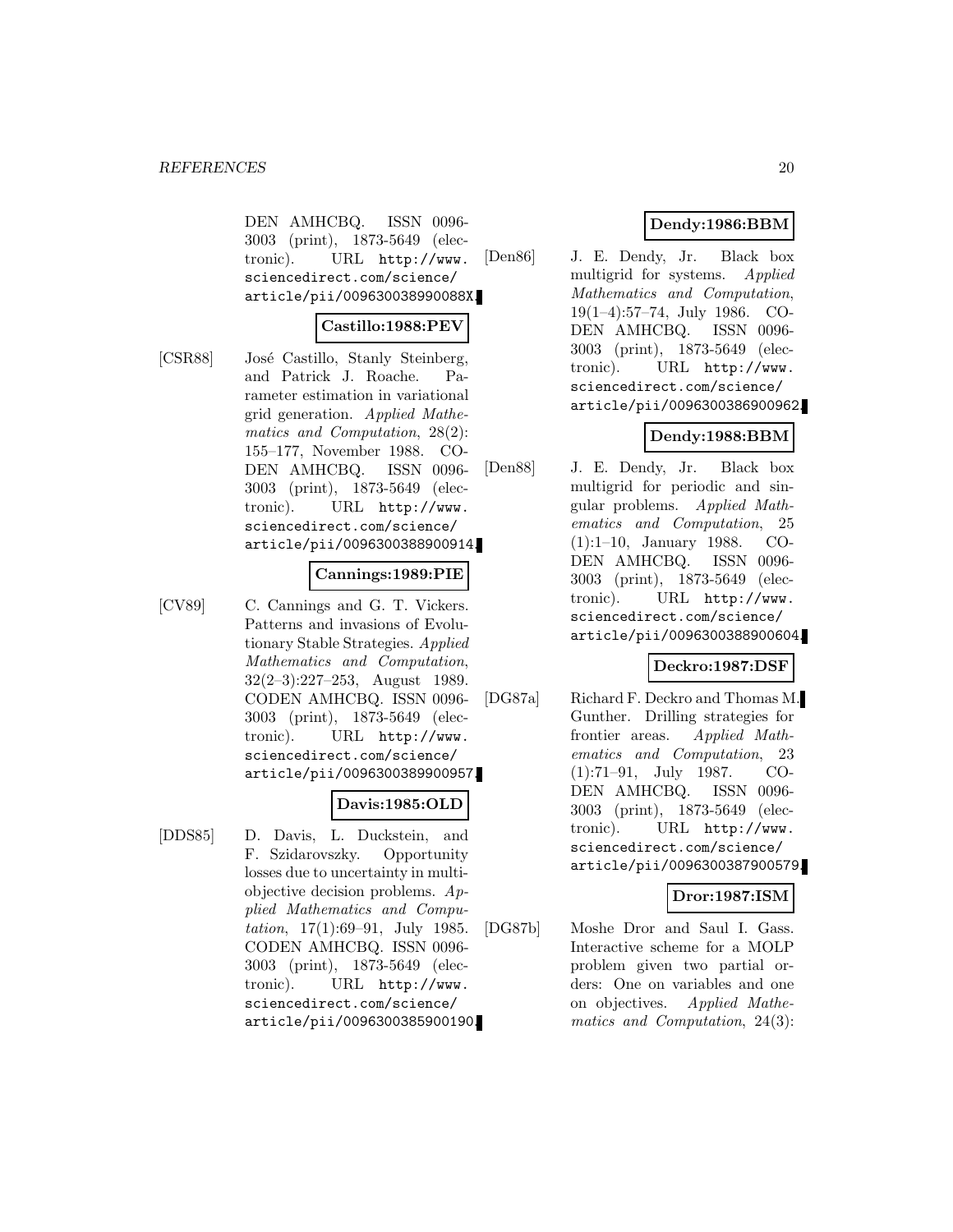195–209, December 1987. CO-DEN AMHCBQ. ISSN 0096- 3003 (print), 1873-5649 (electronic). URL http://www. sciencedirect.com/science/ article/pii/0096300387900841.

### **Denman:1985:CRR**

[DLR85] E. D. Denman and J. Leyva-Ramos. Computation of roots of real and complex matrices. Applied Mathematics and Computation, 16(3):213–228, April 1985. CODEN AMHCBQ. ISSN 0096- 3003 (print), 1873-5649 (electronic). URL http://www. sciencedirect.com/science/ article/pii/0096300385900293.

### **Deistler:1986:I**

[DP86] M. Deistler and B. M. Pötscher. Introduction. Applied Mathematics and Computation, 20(3–4): 197–199, November 1986. CO-DEN AMHCBQ. ISSN 0096- 3003 (print), 1873-5649 (electronic). URL http://www. sciencedirect.com/science/ article/pii/0096300386900056.

#### **Devasahayam:1988:MME**

[DR88] M. Paul Devasahayam and V. Subba Rao. A monotone method for the equation  $u_{xyz} = f.$  Applied Mathematics and Computation, 25(3): 175–186, February 1988. CO-DEN AMHCBQ. ISSN 0096- 3003 (print), 1873-5649 (electronic). URL http://www. sciencedirect.com/science/ article/pii/0096300388900707.

### **Dongarra:1986:LAH**

[DS86] J. J. Dongarra and D. C. Sorensen. Linear algebra on high performance computers. Applied Mathematics and Computation, 20(1–2):57–88, September 1986. CODEN AMHCBQ. ISSN 0096- 3003 (print), 1873-5649 (electronic). URL http://www. sciencedirect.com/science/ article/pii/0096300386901268.

### **Dendrinos:1987:OTD**

[DS87] Dimitrios S. Dendrinos and Michael Sonis. The onset of turbulence in discrete relative multiple spatial dynamics. Applied Mathematics and Computation, 22(1):25–44, April 1987. CO-DEN AMHCBQ. ISSN 0096- 3003 (print), 1873-5649 (electronic). URL http://www. sciencedirect.com/science/ article/pii/0096300387900488.

### **Deo:1987:GVC**

[DT87] Sadashiv G. Deo and Euclides F. Torres. Generalized variationof-constants formula for nonlinear functional differential equations. Applied Mathematics and Computation, 24(3):263– 274, December 1987. CO-DEN AMHCBQ. ISSN 0096- 3003 (print), 1873-5649 (electronic). URL http://www. sciencedirect.com/science/ article/pii/0096300387900889.

#### **Dinkel:1988:INM**

[DTW88] John J. Dinkel, Marietta Tretter, and Danny Wong. Inter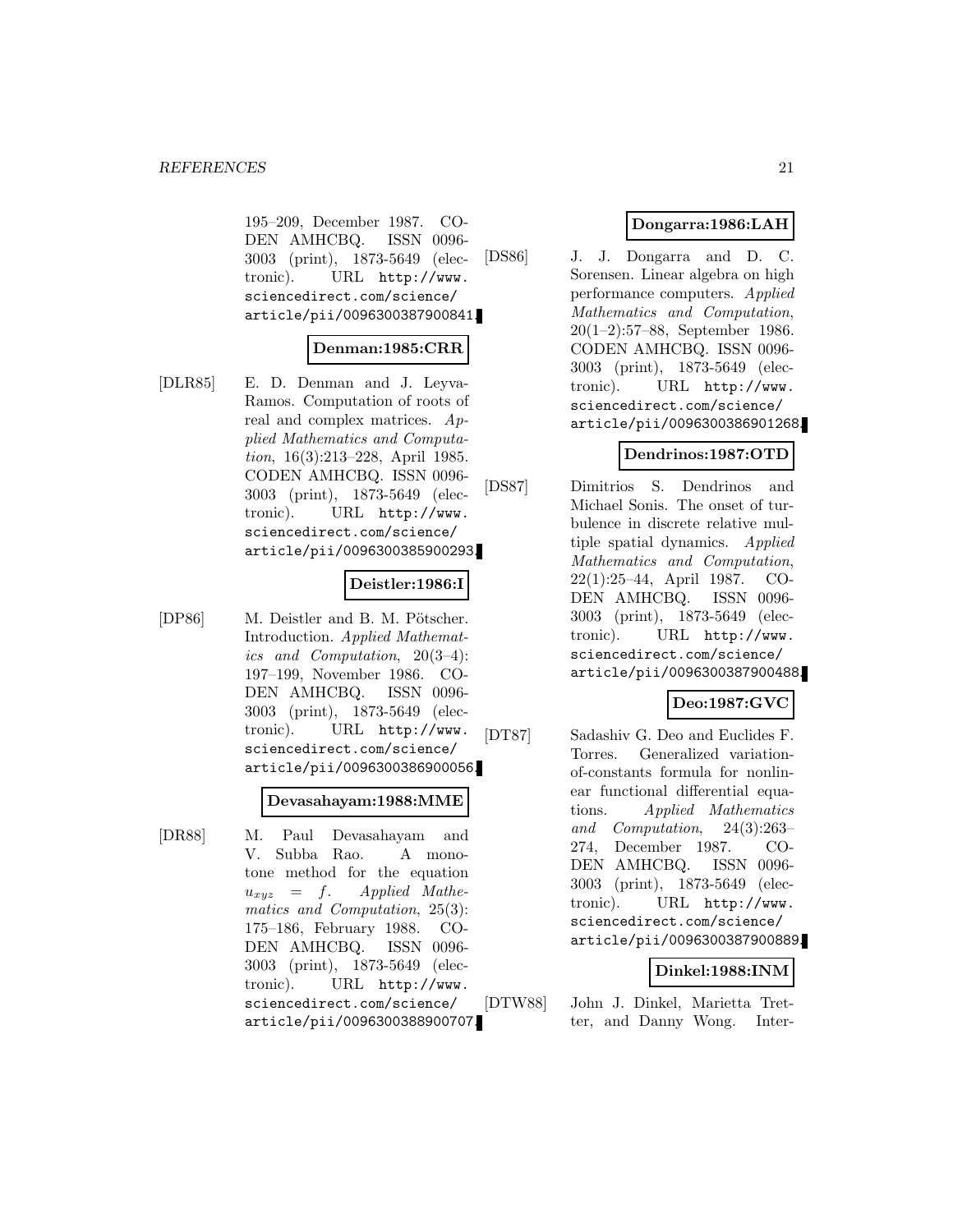val Newton methods and perturbed problems. Applied Mathematics and Computation, 28(3): 211–222, December 1988. CO-DEN AMHCBQ. ISSN 0096- 3003 (print), 1873-5649 (electronic). URL http://www. sciencedirect.com/science/ article/pii/0096300388901373.

# **Engle:1986:MSF**

[EB86] Robert F. Engle and Scott J. Brown. Model selection for forecasting. Applied Mathematics and Computation, 20(3–4): 313–327, November 1986. CO-DEN AMHCBQ. ISSN 0096- 3003 (print), 1873-5649 (electronic). URL http://www. sciencedirect.com/science/ article/pii/0096300386900093.

### **Eno:1985:SAE**

[EBR85] Larry Eno, Johan G. B. Beumee, and Herschel Rabitz. Sensitivity analysis of experimental data. Applied Mathematics and Computation, 16(2): 153–163, February 1985. CO-DEN AMHCBQ. ISSN 0096- 3003 (print), 1873-5649 (electronic). URL http://www. sciencedirect.com/science/ article/pii/0096300385900050.

### **Evans:1989:EFI**

[EE89] James D. Evans and Lori M. Evans. Evaluation of four irrational cosine definite integrals using residue theory. Applied Mathematics and Computation, 33(3): 149–159, October 1989. CO-DEN AMHCBQ. ISSN 00963003 (print), 1873-5649 (electronic). URL http://www. sciencedirect.com/science/ article/pii/0096300389900489.

### **Eiseman:1987:GCP**

[Eis87] Peter R. Eiseman. The geometrical construction of pointwise distributions on curves. Applied Mathematics and Computation, 21(3):233–275, February 1987. CODEN AMHCBQ. ISSN 0096- 3003 (print), 1873-5649 (electronic). URL http://www. sciencedirect.com/science/ article/pii/009630038790004X.

### **Elaydi:1988:LSN**

S. Elaydi and M. Rama Mohana Rao. Lipschitz stability for nonlinear Volterra integrodifferential systems. Applied Mathematics and Computation, 27(3): 191–199, September 1988. CO-DEN AMHCBQ. ISSN 0096- 3003 (print), 1873-5649 (electronic). URL http://www. sciencedirect.com/science/ article/pii/009630038890001X.

### **Fahrig:1988:GMP**

[Fah88] L. Fahrig. A general model of populations in patchy habitats. Applied Mathematics and Computation, 27(1):53–66, July 1988. CODEN AMHCBQ. ISSN 0096- 3003 (print), 1873-5649 (electronic). URL http://www. sciencedirect.com/science/ article/pii/0096300388900987.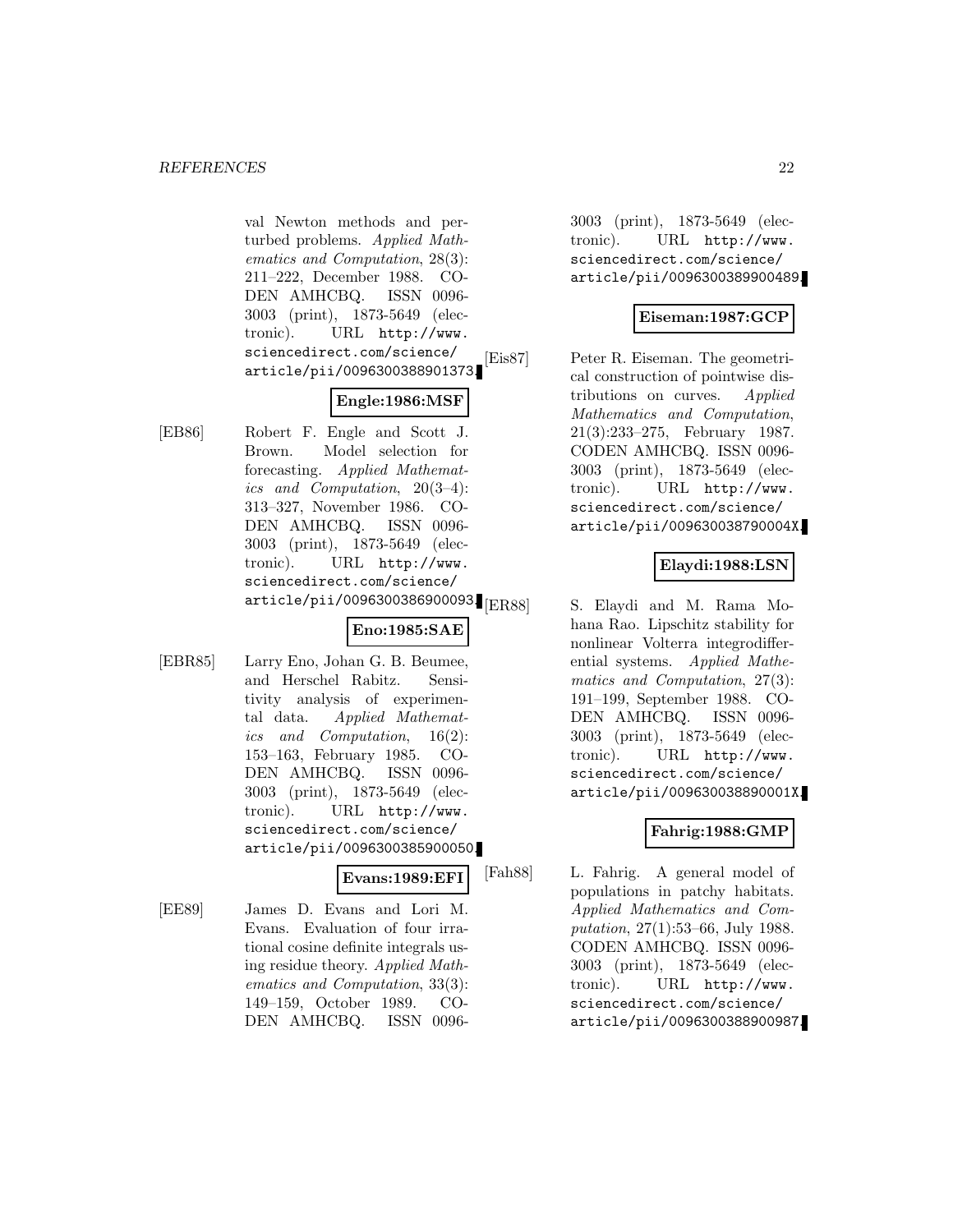### **Feiring:1985:EPM**

[Fei85] Bruce R. Feiring. An exact penalty method for solving optimal control problems. Applied Mathematics and Computation, 16(2):105–114, February 1985. CODEN AMHCBQ. ISSN 0096- 3003 (print), 1873-5649 (electronic). URL http://www. sciencedirect.com/science/ article/pii/0096300385900025.

# **Fymat:1988:ORT**

[FGLF88] A. L. Fymat, M. A. Greenfield, S. C. Lo, and D. Findley. Optimization of the radiotherapy treatment plan. Applied Mathematics and Computation, 27 (2):117–146, August 1988. CO-DEN AMHCBQ. ISSN 0096- 3003 (print), 1873-5649 (electronic). URL http://www. sciencedirect.com/science/ article/pii/0096300388900240.

## **Fisher:1985:DOS**

[Fis85] I. H. Fisher. Derivation of optimal stocking policies for grazing in arid regions. I. Methodology. Applied Mathematics and Computation, 17(1):1–35, July 1985. CODEN AMHCBQ. ISSN 0096- 3003 (print), 1873-5649 (electronic). URL http://www. sciencedirect.com/science/ article/pii/0096300385900165.

#### **Florens:1986:STS**

[FMR86] J.-P. Florens, M. Mouchart, and J.-F. Richard. Structural time series modeling: a Bayesian approach. Applied Mathematics and Computation, 20(3–4): 365–400, November 1986. CO-DEN AMHCBQ. ISSN 0096- 3003 (print), 1873-5649 (electronic). URL http://www. sciencedirect.com/science/ article/pii/0096300386900123.

### **Franses:1989:DBR**

[Fra89] Philip Hans Franses. The distance between regression models and its impact on model selection. Applied Mathematics and Computation, 34(1): 1–16, November 1989. CO-DEN AMHCBQ. ISSN 0096- 3003 (print), 1873-5649 (electronic). URL http://www. sciencedirect.com/science/ article/pii/0096300389900027.

### **Gaertner:1987:PAC**

[Gae87] Wulf Gaertner. Periodic and aperiodic consumer behavior. Applied Mathematics and Computation, 22(2–3):233–254, May 1987. CODEN AMHCBQ. ISSN 0096- 3003 (print), 1873-5649 (electronic). URL http://www. sciencedirect.com/science/ article/pii/0096300387900440.

### **Goicoechea:1987:NDE**

[GD87] Ambrose Goicoechea and Lucien Duckstein. Nonnormal deterministic equivalents and a transformation in stochastic mathematical programming. Applied Mathematics and Computation, 21(1):51–72, January 1987. CO-DEN AMHCBQ. ISSN 0096- 3003 (print), 1873-5649 (electronic). URL http://www.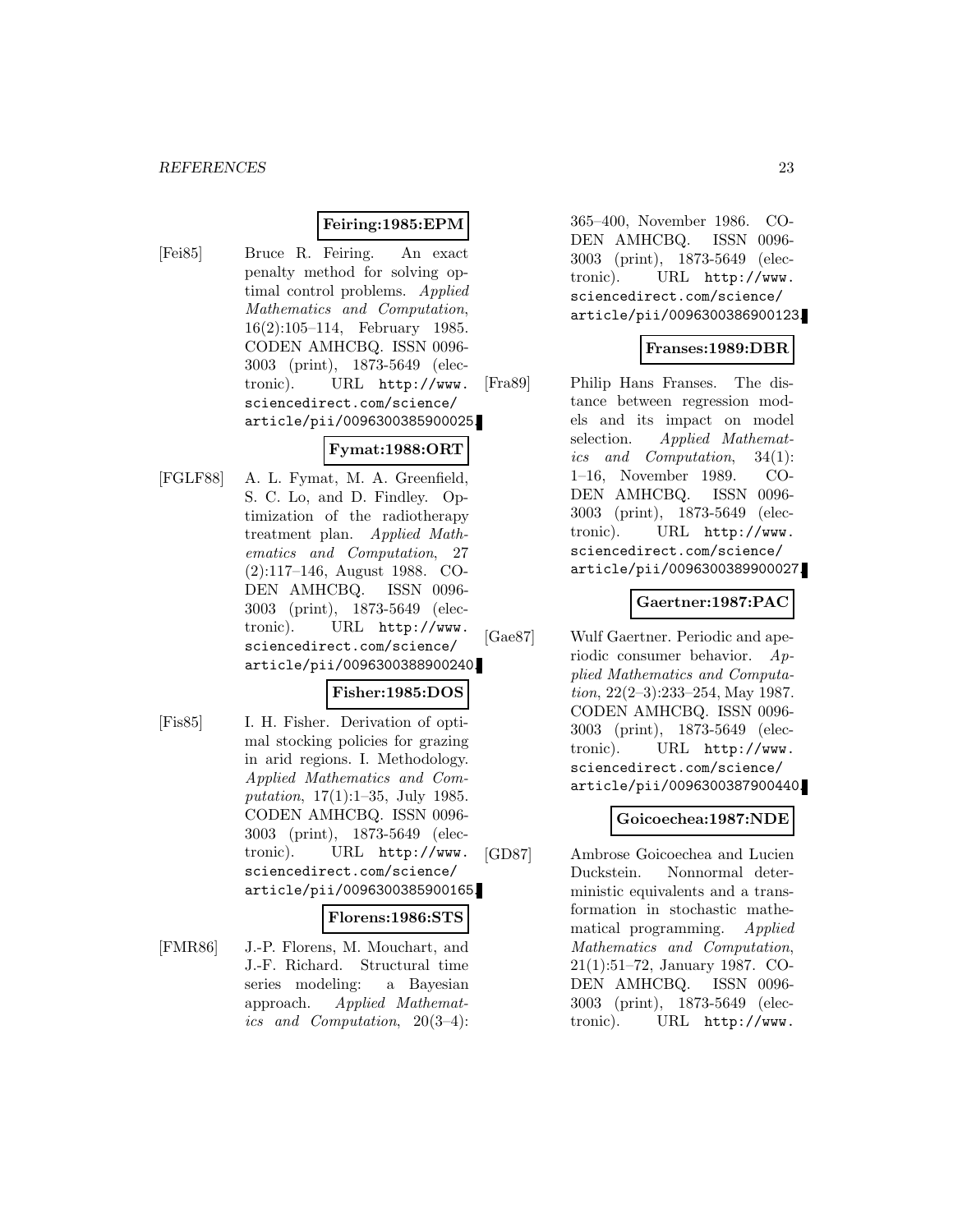#### sciencedirect.com/science/ article/pii/0096300387900099.

### **Ge:1989:OCL**

[Ge89a] Renpu Ge. Optimal choice of linear interval extension. Applied Mathematics and Computation, 30(2):165–189, March 1989. CODEN AMHCBQ. ISSN 0096- 3003 (print), 1873-5649 (electronic). URL http://www. sciencedirect.com/science/ article/pii/0096300389901495.

### **Ge:1989:PCS**

[Ge89b] Renpu Ge. A parallel computing scheme for minimizing a class of large scale functions. Applied Mathematics and Computation, 30(3):261–288, April 1989. CO-DEN AMHCBQ. ISSN 0096- 3003 (print), 1873-5649 (electronic). URL http://www. sciencedirect.com/science/ article/pii/0096300389900556.

### **Ge:1989:PGO**

[Ge89c] Renpu Ge. A parallel global optimization algorithm for rational separable-factorable functions. Applied Mathematics and Computation,  $32(1):61-72$ , July 1989. CODEN AMHCBQ. ISSN 0096-3003 (print), 1873-5649 (electronic). URL http://www. sciencedirect.com/science/ article/pii/0096300389900477.

#### **Gershon:1985:MPA**

[Ger85] Mark E. Gershon. Mathematical programming applied to cementplant and quarry operations. Applied Mathematics and Compu-

*tation*,  $16(2):165-176$ , February 1985. CODEN AMHCBQ. ISSN 0096-3003 (print), 1873-5649 (electronic). URL http://www. sciencedirect.com/science/ article/pii/0096300385900062.

### **Gil:1988:CSS**

[GFM88] M. A. Gil, M. J. Fernández, and I. Martínez. The choice of sample size in estimating mutual information. Applied Mathematics and Computation, 27(3): 201–216, September 1988. CO-DEN AMHCBQ. ISSN 0096- 3003 (print), 1873-5649 (electronic). URL http://www. sciencedirect.com/science/ article/pii/0096300388900021.

### **Ge:1989:CAN**

[GH89] Renpu Ge and Changbin Huang. A continuous approach to nonlinear integer programming. Applied Mathematics and Computation,  $34(1):39-60$ , November 1989. CODEN AMHCBQ. ISSN 0096-3003 (print), 1873-5649 (electronic). URL http://www. sciencedirect.com/science/ article/pii/0096300389900052.

# **Gil:1989:NCS**

[Gil89] María Angeles Gil. A note on the choice of sample size in estimating the mutual information.  $Ap$ plied Mathematics and Computation, 30(2):125–132, March 1989. CODEN AMHCBQ. ISSN 0096- 3003 (print), 1873-5649 (electronic). URL http://www. sciencedirect.com/science/ article/pii/009630038990146X.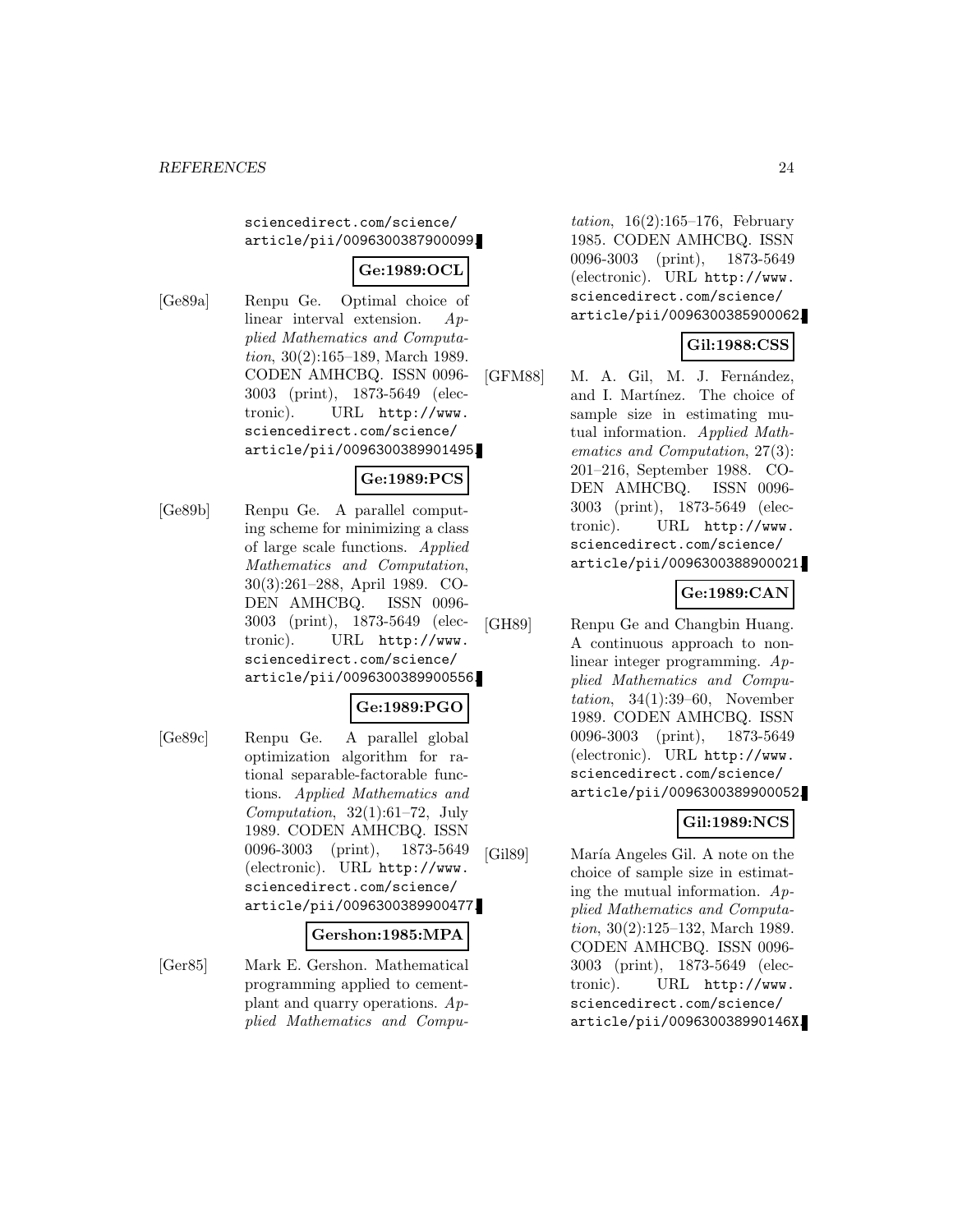#### **Gustafson:1986:MCS**

[GL86] Karl Gustafson and Robert Leben. Multigrid calculation of subvortices. Applied Mathematics and Computation, 19 (1–4):89–102, July 1986. CO-DEN AMHCBQ. ISSN 0096- 3003 (print), 1873-5649 (electronic). URL http://www. sciencedirect.com/science/ article/pii/0096300386900986.

#### **Gleissner:1988:SE**

[Gle88] Winfried Gleißner. The spread of epidemics. Applied Mathematics and Computation, 27(2): 167–171, August 1988. CO-DEN AMHCBQ. ISSN 0096- 3003 (print), 1873-5649 (electronic). URL http://www. sciencedirect.com/science/ article/pii/0096300388900276.

### **Golberg:1988:NSR**

[Gol88a] Michael A. Golberg. A note on a superconvergence result for the generalized airfoil equation. Applied Mathematics and Computation, 26(2):105–117, May 1988. CODEN AMHCBQ. ISSN 0096- 3003 (print), 1873-5649 (electronic). URL http://www. sciencedirect.com/science/ article/pii/0096300388900458.

### **Golberg:1988:PGM**

[Gol88b] Michael A. Golberg. The perturbed Galerkin method for Cauchy singular integral equations with constant coefficients. Applied Mathematics and Computation, 26(1):1–33, April 1988.

CODEN AMHCBQ. ISSN 0096- 3003 (print), 1873-5649 (electronic). URL http://www. sciencedirect.com/science/ article/pii/0096300388900847.

#### **Golberg:1989:DPM**

[Gol89] Michael A. Golberg. Discrete projection methods for Cauchy singular integral equations with constant coefficients. Applied Mathematics and Computation, 33(1):1–41, September 1989. CO-DEN AMHCBQ. ISSN 0096- 3003 (print), 1873-5649 (electronic). URL http://www. sciencedirect.com/science/ article/pii/009630038990057X.

### **Gotusso:1985:ETL**

[Got85] Laura Gotusso. On the energy theorem for the Lagrange equations in the discrete case. Applied Mathematics and Computation, 17(2):129–136, September 1985. CODEN AMHCBQ. ISSN 0096- 3003 (print), 1873-5649 (electronic). URL http://www. sciencedirect.com/science/ article/pii/0096300385900232.

# **Goldstein:1988:NES**

[GP88] Charles I. Goldstein and Seymour V. Parter. On the norm equivalence of singularly perturbed elliptic difference operators. Applied Mathematics and Computation, 26(3): 179–200, May 1988. CO-DEN AMHCBQ. ISSN 0096- 3003 (print), 1873-5649 (electronic). URL http://www.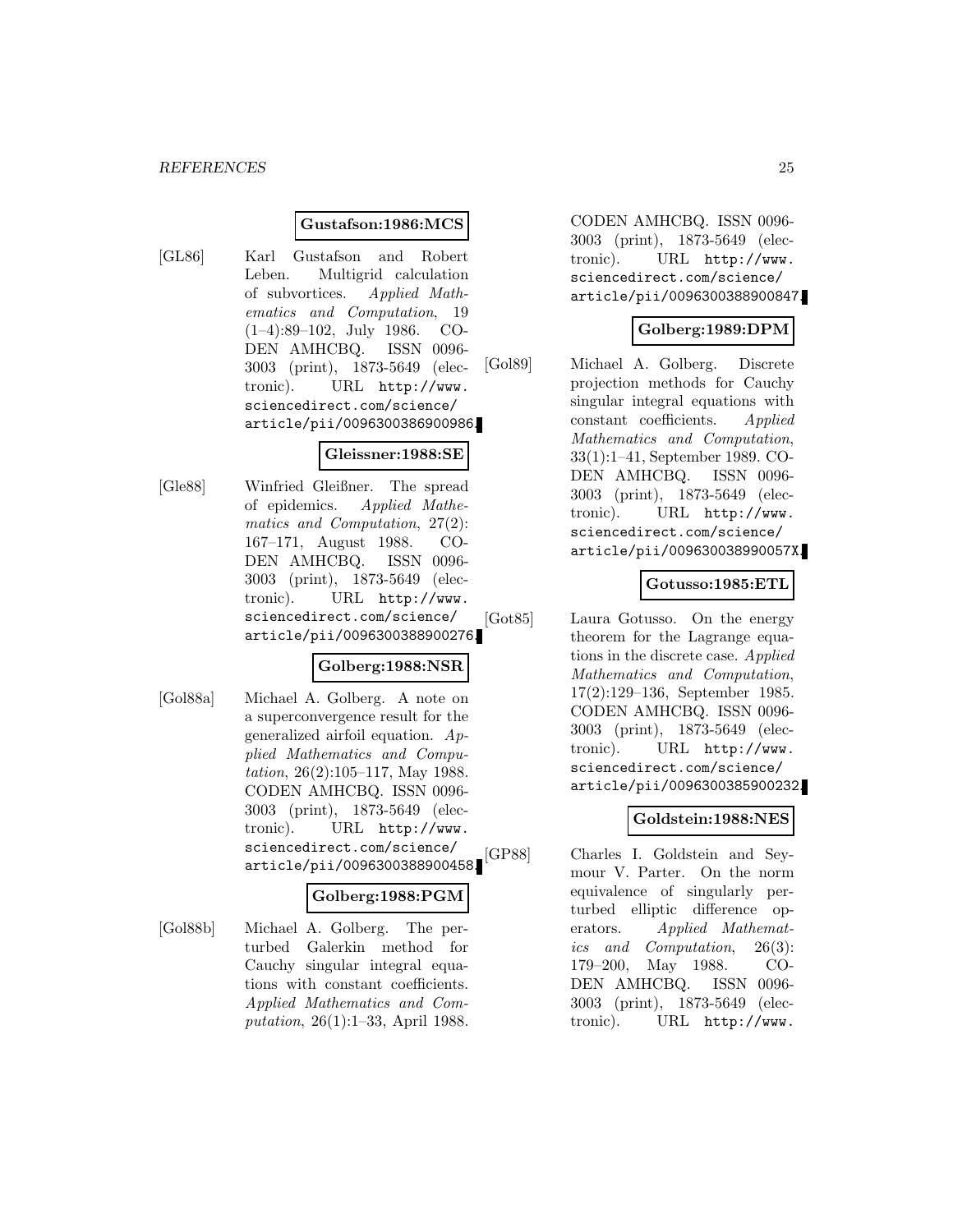sciencedirect.com/science/ article/pii/0096300388901191.

### **Greenbaum:1986:MMM**

[Gre86] A. Greenbaum. A multigrid method for multiprocessors. Applied Mathematics and Computation, 19(1–4):75–88, July 1986. CODEN AMHCBQ. ISSN 0096- 3003 (print), 1873-5649 (electronic). URL http://www. sciencedirect.com/science/ article/pii/0096300386900974.

### **Greenspan:1987:NNC**

[Gre87a] Donald Greenspan. Note on a new computer-oriented approach to molecular mechanics. Applied Mathematics and Computation, 21(1):45–50, January 1987. CO-DEN AMHCBQ. ISSN 0096- 3003 (print), 1873-5649 (electronic). URL http://www. sciencedirect.com/science/ article/pii/0096300387900087.

#### **Greenspan:1987:SMS**

[Gre87b] Donald Greenspan. Semiclassical modeling of the states and spectra of para helium singlets with an algebraic formula for excited states. Applied Mathematics and Computation, 24(3): 229–240, December 1987. CO-DEN AMHCBQ. ISSN 0096- 3003 (print), 1873-5649 (electronic). URL http://www. sciencedirect.com/science/ article/pii/0096300387900865.

### **Gilpin:1986:APP**

[GS86] Michael J. Gilpin and Robert O. Shelton. Applications of parallel processors to some hard discrete problems. Applied Mathematics and Computation, 20(1– 2):1–4, September 1986. CO-DEN AMHCBQ. ISSN 0096- 3003 (print), 1873-5649 (electronic). URL http://www. sciencedirect.com/science/ article/pii/0096300386901177.

# **Gray:1989:ELS**

[GW89] Henry L. Gray and Suojin Wang. An extension of the Levin–Sidi class of nonlinear transformations for accelerating convergence of infinite integrals and series. Applied Mathematics and Computation,  $33(2):75-87$ , September 1989. CODEN AMHCBQ. ISSN 0096-3003 (print), 1873-5649 (electronic). URL http://www. sciencedirect.com/science/ article/pii/0096300389900842.

### **Harker:1987:DPR**

[Har87] Patrick T. Harker. Derivatives of the Perron root of a positive reciprocal matrix: With application to the analytic hierarchy process. Applied Mathematics and Computation, 22 (2–3):217–232, May 1987. CO-DEN AMHCBQ. ISSN 0096- 3003 (print), 1873-5649 (electronic). URL http://www. sciencedirect.com/science/ article/pii/0096300387900439.

### **Hirtzel:1987:CEA**

[HC87a] C. S. Hirtzel and K. Y. Chan. Computer experiments for the analysis of extreme-value phenomena. Applied Mathemat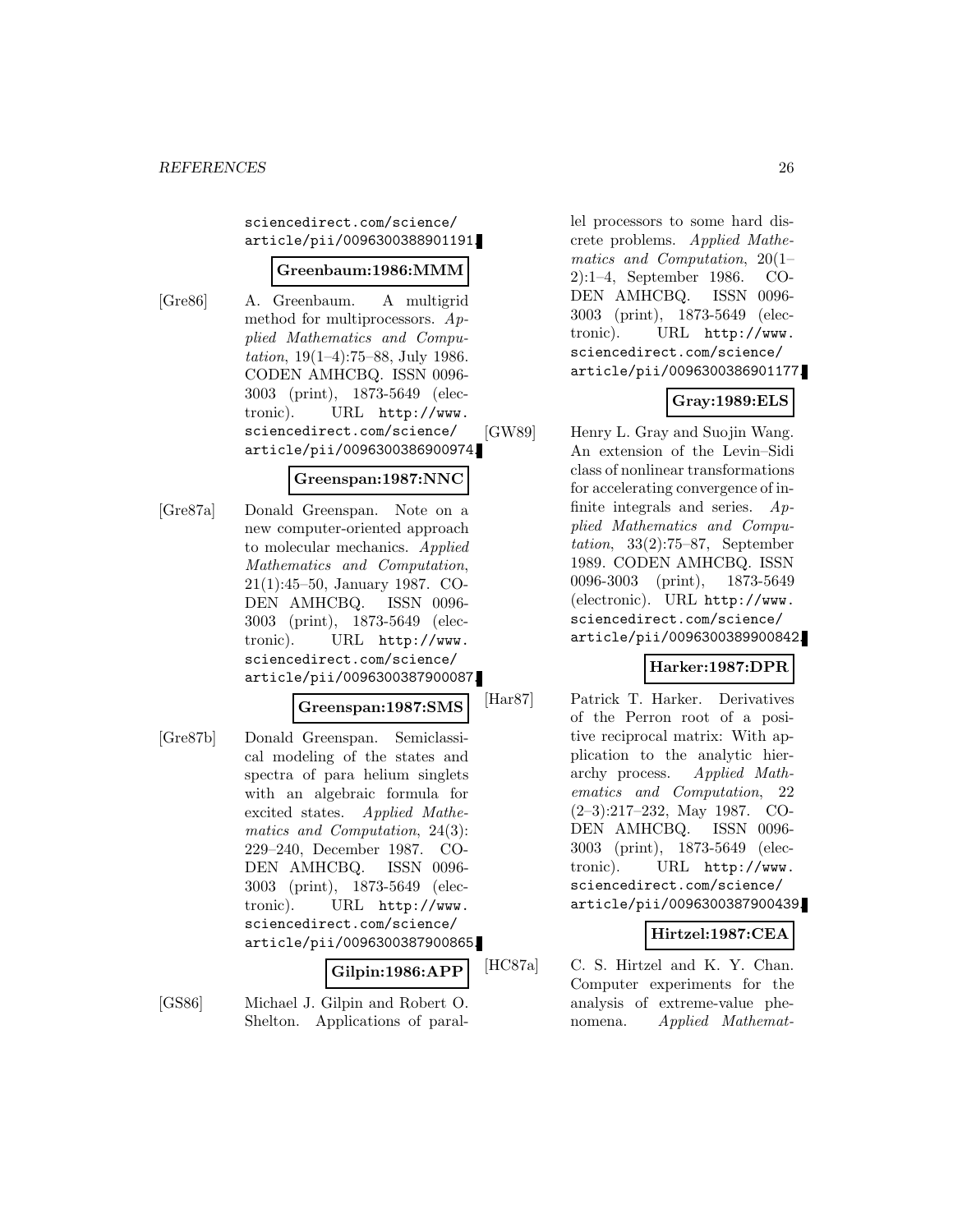ics and Computation, 21(2): 125–144, February 1987. CO-DEN AMHCBQ. ISSN 0096- 3003 (print), 1873-5649 (electronic). URL http://www. sciencedirect.com/science/ article/pii/0096300387900221.

# **Hirtzel:1987:EVE**

[HC87b] C. S. Hirtzel and K. Y. Chan. Extreme values of exponentially autocorrelated sequences. Applied Mathematics and Computation, 22(1):1–24, April 1987. CODEN AMHCBQ. ISSN 0096- 3003 (print), 1873-5649 (electronic). URL http://www. sciencedirect.com/science/ article/pii/0096300387900476.

#### **Hiessl:1985:MAC**

[HDP85] H. Hiessl, I. Duckstein, and E. J. Plate. Multiobjective Q-analysis with concordance and discordance concepts. Applied Mathematics and Computation, 17(2): 107–122, September 1985. CO-DEN AMHCBQ. ISSN 0096- 3003 (print), 1873-5649 (electronic). URL http://www. sciencedirect.com/science/ article/pii/0096300385900219.

#### **Heinrichs:1988:CFM**

[Hei88] Wilhelm Heinrichs. Collocation and full multigrid methods. Applied Mathematics and Computation, 26(1):35–43, April 1988. CODEN AMHCBQ. ISSN 0096- 3003 (print), 1873-5649 (electronic). URL http://www. sciencedirect.com/science/ article/pii/0096300388900859.

# **Hendry:1986:EMD**

[Hen86] David F. Hendry. Empirical modeling in dynamic econometrics. Applied Mathematics and Computation, 20(3–4): 201–236, November 1986. CO-DEN AMHCBQ. ISSN 0096- 3003 (print), 1873-5649 (electronic). URL http://www. sciencedirect.com/science/ article/pii/0096300386900068.

### **Hermes:1985:ESS**

[HH85] Henry Hermes and David Hogenson. The explicit synthesis of stabilizing (time optimal) feedback controls for the attitude control of a rotating satellite. Applied Mathematics and Computation, 16(3):229–240, April 1985. CO-DEN AMHCBQ. ISSN 0096- 3003 (print), 1873-5649 (electronic). URL http://www. sciencedirect.com/science/ article/pii/009630038590030X.

# **Hicks:1986:ICC**

[Hic86] Darrell L. Hicks. Introduction to computational continuum dynamics: a personal perspective. Applied Mathematics and Computation, 20(1–2): 5–19, September 1986. CO-DEN AMHCBQ. ISSN 0096- 3003 (print), 1873-5649 (electronic). URL http://www. sciencedirect.com/science/ article/pii/0096300386901189.

### **Hicks:1989:CNS**

[HK89] D. L. Hicks and K. L. Kuttler. The convergence of nu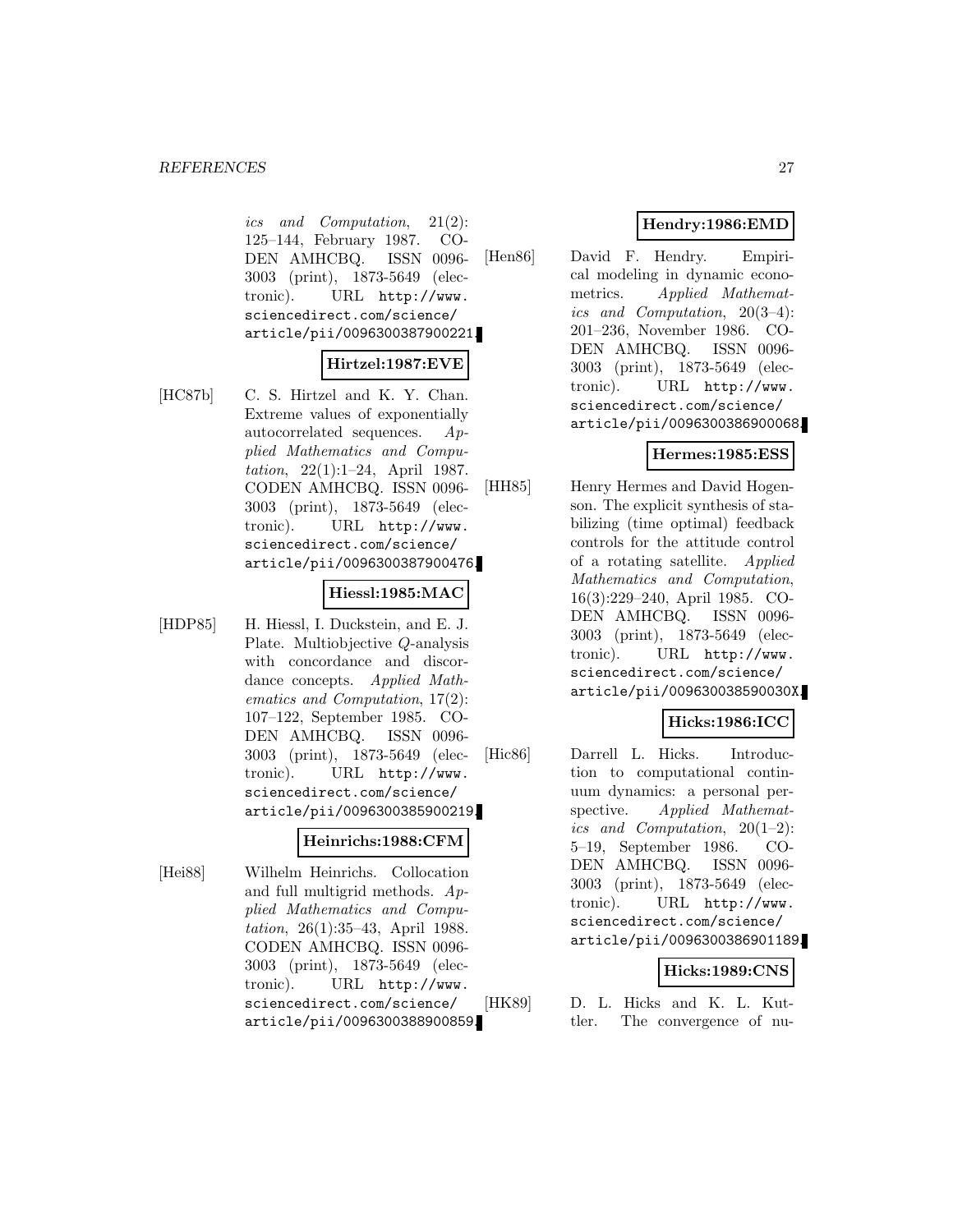merical solutions of hydrodynamical shock problems. Applied Mathematics and Computation, 30(2):99–123, March 1989. CO-DEN AMHCBQ. ISSN 0096- 3003 (print), 1873-5649 (electronic). URL http://www. sciencedirect.com/science/ article/pii/0096300389901458.

# **Hill:1986:PMP**

[HL86] Richard O. Hill, Jr. and Gerald D. Ludden. Purcell's method, projective n-space, and a parallelizable, sparse linear equation solver. Applied Mathematics and Computation, 20(1–2): 89–94, September 1986. CO-DEN AMHCBQ. ISSN 0096- 3003 (print), 1873-5649 (electronic). URL http://www. sciencedirect.com/science/ article/pii/009630038690127X.

### **Hu:1988:PBVb**

[HL88a] Shouchuan Hu and S. Leela. Periodic boundary value problem for a second order integrodifferential equation of Hammerstein type. Applied Mathematics and Computation, 25(3): 219–226, February 1988. CO-DEN AMHCBQ. ISSN 0096- 3003 (print), 1873-5649 (electronic). URL http://www. sciencedirect.com/science/ article/pii/0096300388900732.[Hof89]

### **Hu:1988:PBVa**

[HL88b] Shouchuan Hu and S. Leela. Periodic boundary value problem for integrodifferential equations of Hammerstein type. Applied

Mathematics and Computation, 25(1):29–38, January 1988. CO-DEN AMHCBQ. ISSN 0096- 3003 (print), 1873-5649 (electronic). URL http://www. sciencedirect.com/science/ article/pii/0096300388900628.

# **Hart:1986:FAC**

[HMOT86] L. Hart, S. McCormick, A. O'Gallagher, and J. Thomas. The fast adaptive composite-grid method (FAC): algorithms for advanced computers. Applied Mathematics and Computation, 19(1– 4):103–125, July 1986. CO-DEN AMHCBQ. ISSN 0096- 3003 (print), 1873-5649 (electronic). URL http://www. sciencedirect.com/science/ article/pii/0096300386900998.

### **Hoffman:1988:AGG**

[Hof88] Gilbert H. Hoffman. Algebraic grid generation for an afterbody with finite-span, tapered fins. Applied Mathematics and Computation, 28(1):15–37, October 1988. CODEN AMHCBQ. ISSN 0096-3003 (print), 1873-5649 (electronic). URL http://www. sciencedirect.com/science/ article/pii/0096300388901312.

### **Hoffman:1989:VCC**

William C. Hoffman. The visual cortex is a contact bundle. Applied Mathematics and Computation, 32(2–3):137–167, August 1989. CODEN AMHCBQ. ISSN 0096-3003 (print), 1873-5649 (electronic). URL http://www.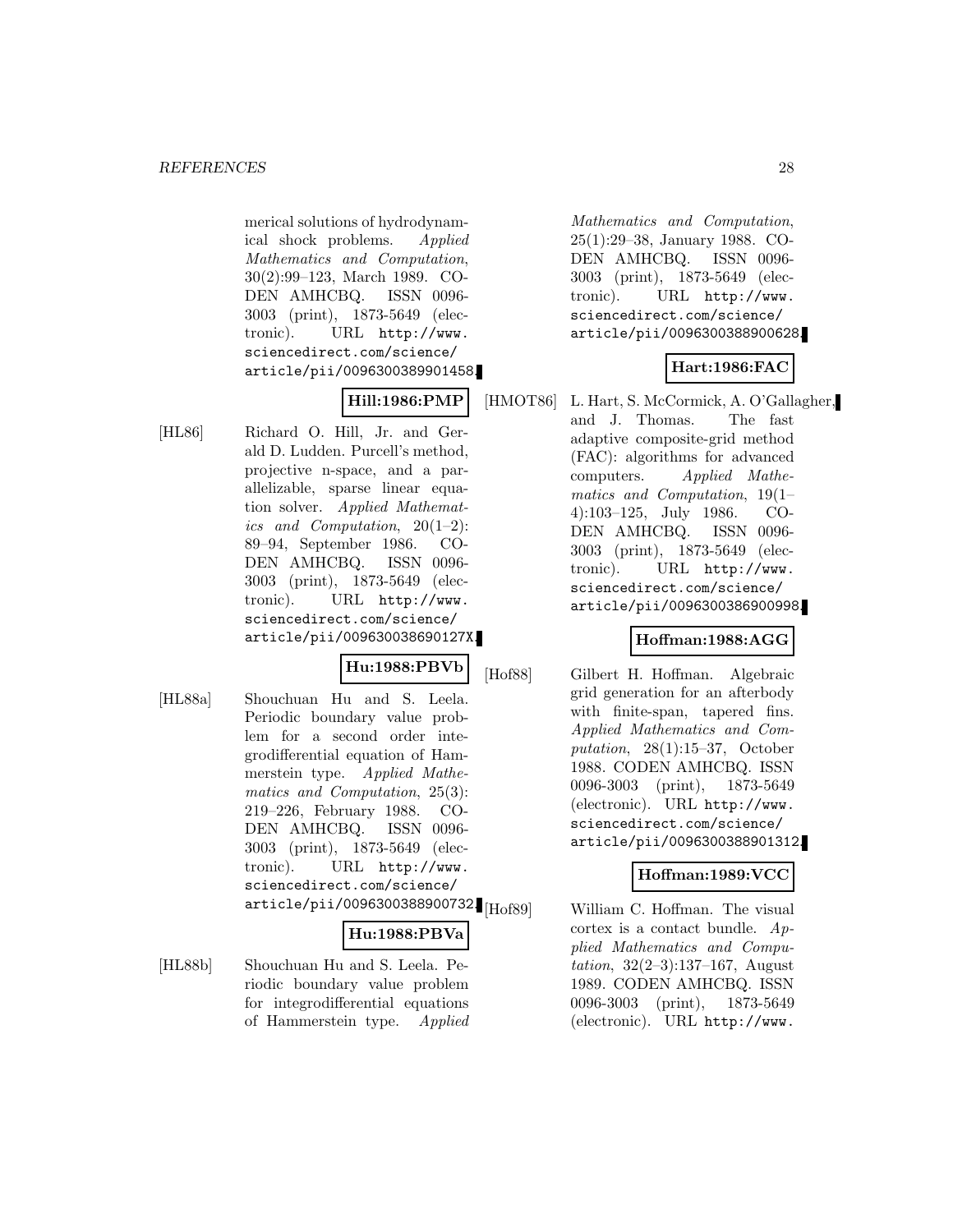sciencedirect.com/science/ article/pii/009630038990091X.

### **Hogeweg:1988:CAP**

- 
- [Hog88] P. Hogeweg. Cellular automata as a paradigm for ecological modeling. Applied Mathematics and Computation,  $27(1):81-100$ , July 1988. CODEN AMHCBQ. ISSN 0096-3003 (print), 1873-5649 (electronic). URL http://www. sciencedirect.com/science/ article/pii/0096300388901002.

### **Holter:1986:VMS**

[Hol86] William H. Holter. A vectorized multigrid solver for the threedimensional Poisson equation. Applied Mathematics and Computation,  $19(1-4):127-144$ , July 1986. CODEN AMHCBQ. ISSN 0096-3003 (print), 1873-5649 (electronic). URL http://www. sciencedirect.com/science/ article/pii/0096300386901001.

#### **Holland:1989:SNF**

[Hol89] John H. Holland. Searching nonlinear functions for high values. Applied Mathematics and Computation, 32(2–3): 255–274, August 1989. CO-DEN AMHCBQ. ISSN 0096- 3003 (print), 1873-5649 (electronic). URL http://www. sciencedirect.com/science/ article/pii/0096300389900969.

#### **Hanumara:1988:SRB**

[HQU88] R. Choudary Hanumara, Eugene P. Quinn, and V. R. R. Uppuluri. Some results on the best of paired comparisons. Applied

Mathematics and Computation, 28(3):247–268, December 1988. CODEN AMHCBQ. ISSN 0096- 3003 (print), 1873-5649 (electronic). URL http://www. sciencedirect.com/science/ article/pii/0096300388901403.

# **Hempel:1988:NVA**

[HT88] R. Hempel and C. Thompson. A note on the vectorization of algebraic multigrid algorithms. Applied Mathematics and Computation, 26(3):245–256, May 1988. CODEN AMHCBQ. ISSN 0096- 3003 (print), 1873-5649 (electronic). URL http://www. sciencedirect.com/science/ article/pii/0096300388901221.

### **Ioakimidis:1985:NSA**

[IA85] N. I. Ioakimidis and E. G. Anastasselou. A new, simple approach to the derivation of exact analytical formulae for the zeros of analytic functions. Applied Mathematics and Computation, 17(2): 123–127, September 1985. CO-DEN AMHCBQ. ISSN 0096- 3003 (print), 1873-5649 (electronic). URL http://www. sciencedirect.com/science/ article/pii/0096300385900220.

### **Itoh:1989:DLE**

[IA89] Toshiaki Itoh and Kanji Abe. Discrete Lagrange's equations and canonical equations based on the principle of least action. Applied Mathematics and Computation, 29(2):161–183, January 1989. CODEN AMHCBQ. ISSN 0096-3003 (print), 1873-5649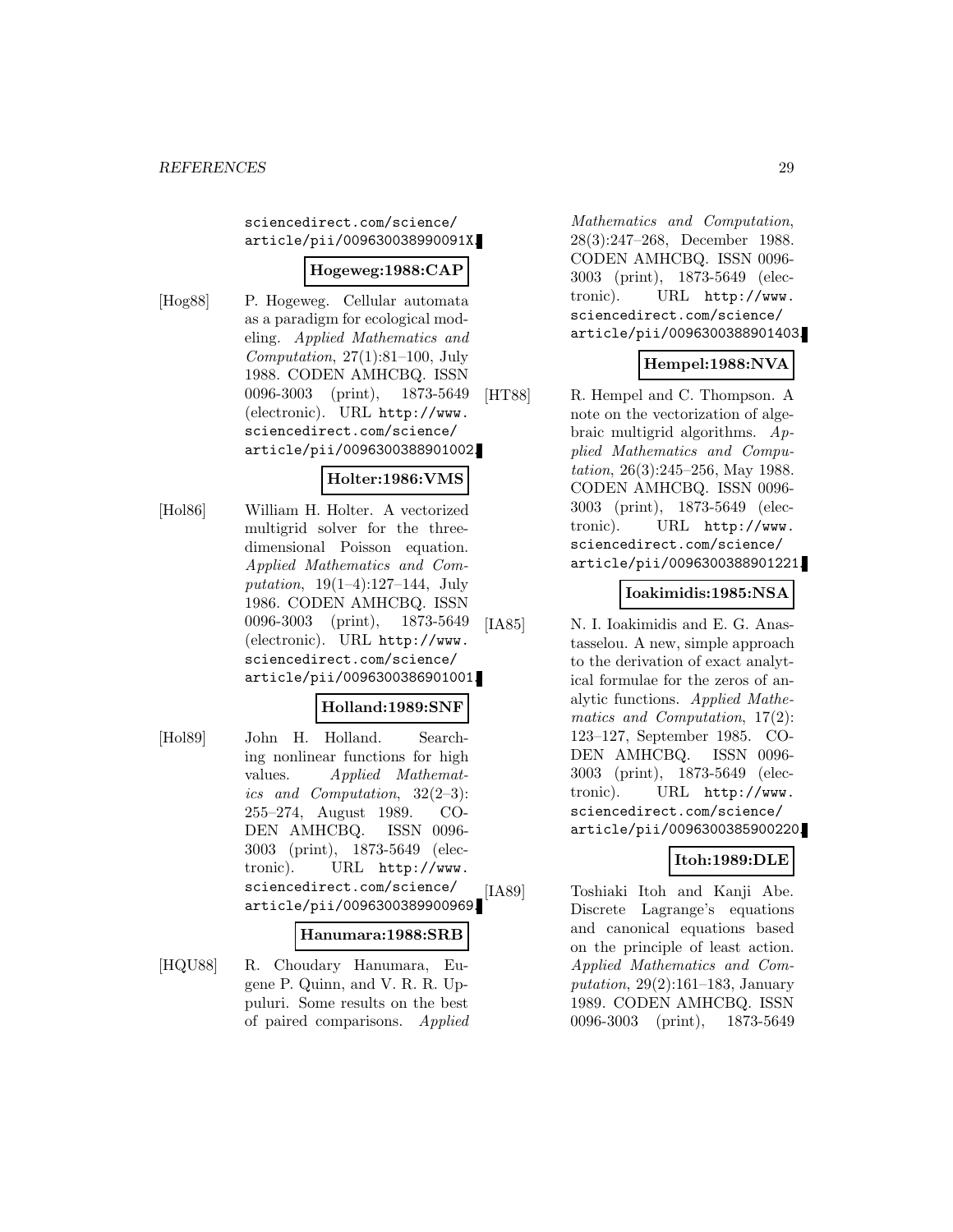(electronic). URL http://www. sciencedirect.com/science/ article/pii/0096300389901008.

### **Ierley:1986:SMS**

- 
- [Ier86] Glenn R. Ierley. Spectral methods for the solution of nonlinear boundary value problems, a case study. Applied Mathematics and Computation, 20(1– 2):21, September 1986. CO-DEN AMHCBQ. ISSN 0096- 3003 (print), 1873-5649 (electronic). URL http://www. sciencedirect.com/science/ article/pii/0096300386901190.

### **Ioakimidis:1988:AQR**

[Ioa88] N. I. Ioakimidis. Application of quadrature rules to the determination of plane equipotential lines and other curves defined by Harmonic functions. Applied Mathematics and Computation, 27(2):147–154, August 1988. CO-DEN AMHCBQ. ISSN 0096- 3003 (print), 1873-5649 (electronic). URL http://www. sciencedirect.com/science/ article/pii/0096300388900252.

# **Ioakimidis:1989:NCQ**

[IP89] N. I. Ioakimidis and K. E. Papadakis. A new class of quite elementary closed-form integral formulae for roots of nonlinear equations. Applied Mathematics and Computation, 29(2): 185–196, January 1989. CO-DEN AMHCBQ. ISSN 0096- 3003 (print), 1873-5649 (electronic). URL http://www.

sciencedirect.com/science/ article/pii/009630038990101X.

#### **Jameson:1985:PAA**

[Jam85] Donald A. Jameson. A priori analysis of allowable interval between measurements as a test of model validity. Applied Mathematics and Computation, 17(2): 93–105, September 1985. CO-DEN AMHCBQ. ISSN 0096- 3003 (print), 1873-5649 (electronic). URL http://www. sciencedirect.com/science/ article/pii/0096300385900207.

### **Jameson:1986:SIM**

[Jam86] Donald A. Jameson. Sampling intensity for monitoring of environmental systems. Applied Mathematics and Computation, 18(1):71–76, January 1986. CO-DEN AMHCBQ. ISSN 0096- 3003 (print), 1873-5649 (electronic). URL http://www. sciencedirect.com/science/ article/pii/0096300386900287.

### **Jameson:1988:IW**

[Jam88] Donald A. Jameson. Introduction: workshop on vector and parallel processing in landscape dynamics. Applied Mathematics and Computation, 27(1):1–2, July 1988. CO-DEN AMHCBQ. ISSN 0096- 3003 (print), 1873-5649 (electronic). URL http://www. sciencedirect.com/science/ article/pii/009630038890094X.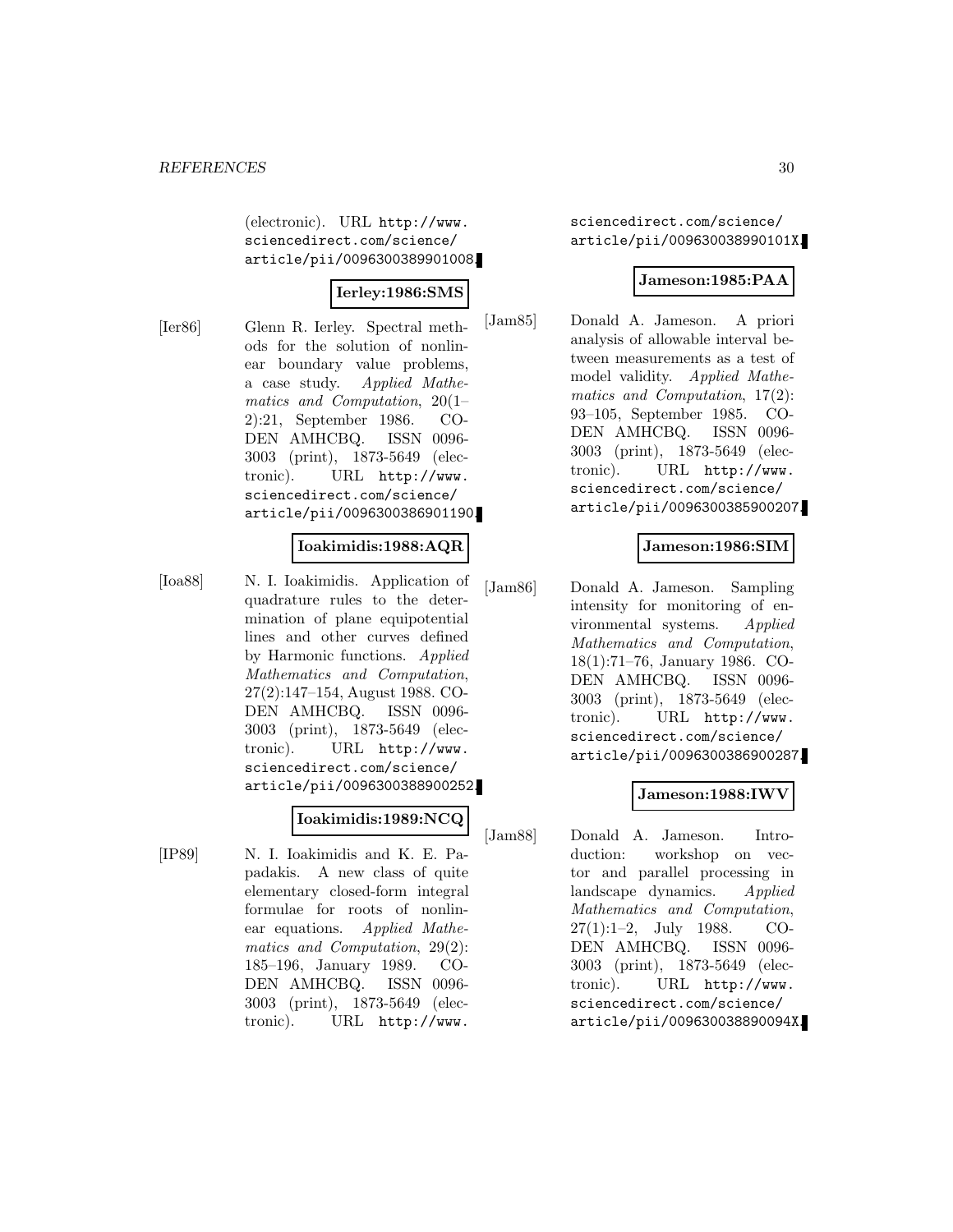### **Jolayemi:1989:MCC**

[JB89a] Joel K. Jolayemi and Julio N. Berrettoni. Multivariate control charts: an optimization approach to the effective use and measurement of performance.  $Ap$ plied Mathematics and Computation, 32(1):1–15, July 1989. CO-DEN AMHCBQ. ISSN 0096- 3003 (print), 1873-5649 (electronic). URL http://www. sciencedirect.com/science/ article/pii/009630038990043X.

### **Jolayemi:1989:ODM**

[JB89b] Joel K. Jolayemi and Julio N. Berrettoni. An optimal design of multivariate control charts in the presence of multiple assignable causes. Applied Mathematics and Computation,  $32(1):17-33$ , July 1989. CODEN AMHCBQ. ISSN 0096-3003 (print), 1873-5649 (electronic). URL http://www. sciencedirect.com/science/  $article/pii/0096300389900441$ .  $|{\rm Kam88}|$ 

#### **Jerrell:1988:RSS**

[Jer88] Max E. Jerrell. A random search strategy for function optimization. Applied Mathematics and Computation, 28(3): 223–229, December 1988. CO-DEN AMHCBQ. ISSN 0096- 3003 (print), 1873-5649 (electronic). URL http://www. sciencedirect.com/science/  $\frac{1}{2}$ article/pii/0096300388901385. $\frac{1}{2}$ [Kap88]

### **Jordan:1986:NSN**

[JPS86] Kirk E. Jordan, George C. Papanicolaou, and R. Spigler. On

the numerical solution of a nonlinear stochastic Helmholtz equation with a multigrid preconditioner. Applied Mathematics and Computation, 19(1– 4):145–157, July 1986. CO-DEN AMHCBQ. ISSN 0096- 3003 (print), 1873-5649 (electronic). URL http://www. sciencedirect.com/science/ article/pii/0096300386901013.

### **Kadalbajoo:1986:NSS**

Mohan K. Kadalbajoo. Numerical solution of singular integral equations via initial value methods. Applied Mathematics and Computation, 18(3): 211–222, April 1986. CO-DEN AMHCBQ. ISSN 0096- 3003 (print), 1873-5649 (electronic). URL http://www. sciencedirect.com/science/ article/pii/0096300386900159.

### **Kamowitz:1988:MAS**

David Kamowitz. Multigrid applied to singular perturbation problems. Applied Mathematics and Computation, 25(2): 145–174, January 1988. CO-DEN AMHCBQ. ISSN 0096- 3003 (print), 1873-5649 (electronic). URL http://www. sciencedirect.com/science/ article/pii/0096300388901129.

### **Kapitza:1988:TIF**

H. Kapitza. Truncated incomplete factorizations for conjugategradient methods in two and three dimensions. Applied Mathematics and Computation, 28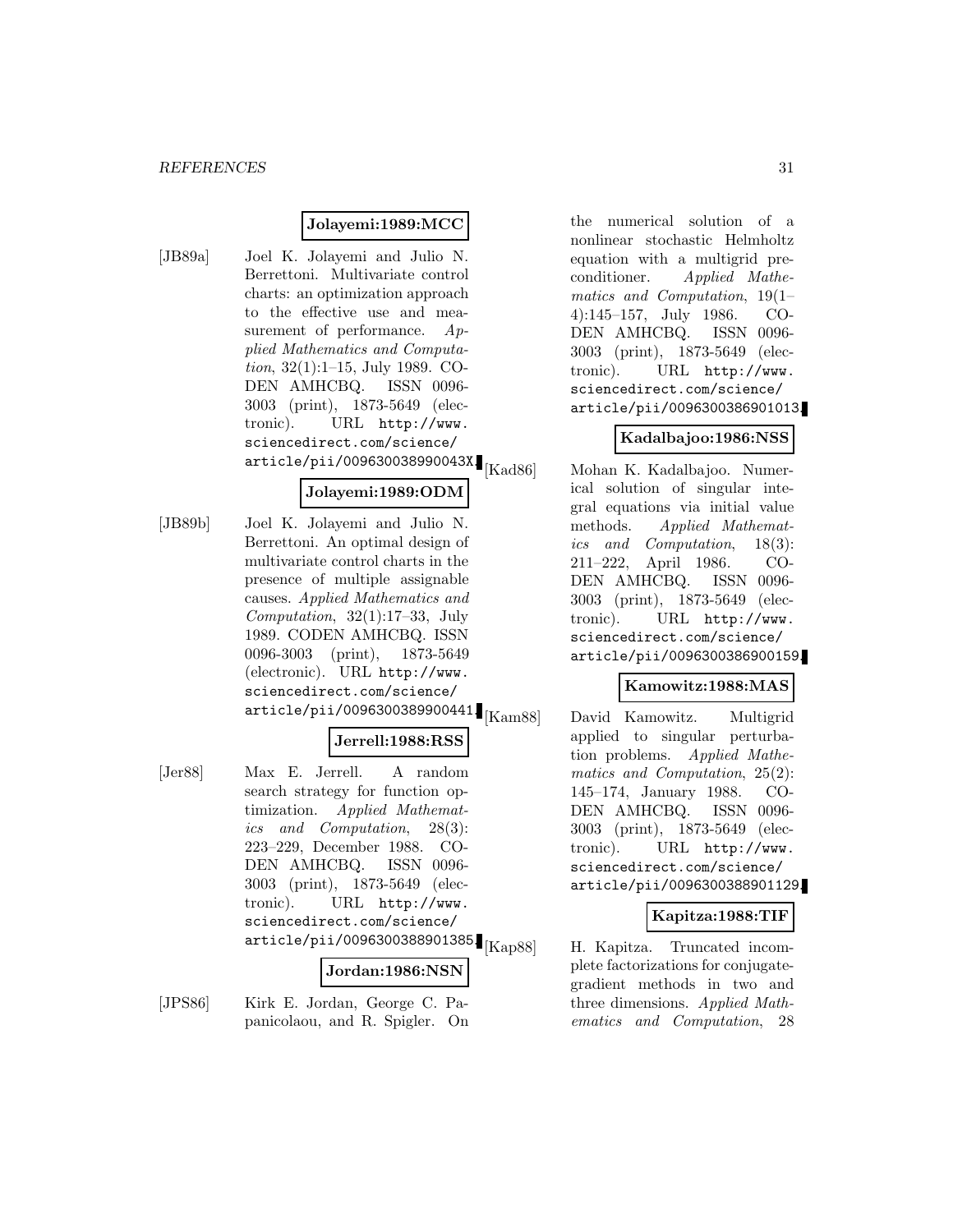(1):73–87, October 1988. CO-DEN AMHCBQ. ISSN 0096- 3003 (print), 1873-5649 (electronic). URL http://www. sciencedirect.com/science/ article/pii/0096300388901348.

#### **Kadalbajoo:1985:FDM**

[KB85] Mohan K. Kadalbajoo and K. K. Bharadwaj. On fast direct methods for solving elliptic equations over nonrectangular regions. Applied Mathematics and Computation, 16(1):1–17, January 1985. CODEN AMHCBQ. ISSN 0096- 3003 (print), 1873-5649 (electronic). URL http://www. sciencedirect.com/science/ article/pii/0096300385900074.

#### **Kulev:1989:GSS**

[KB89] G. K. Kulev and D. D. Bainov. Global stability of sets for systems with impulses. Applied Mathematics and Computation, 29(3):255–270, February 1989. CODEN AMHCBQ. ISSN 0096- 3003 (print), 1873-5649 (electronic). URL http://www. sciencedirect.com/science/ article/pii/0096300389900179.

#### **Keesman:1989:DPS**

[Kee89] Karel Keesman. On the dominance of parameters in structural models of ill-defined systems. Applied Mathematics and Computation, 30(2):133–147, March 1989. CODEN AMHCBQ. ISSN 0096- 3003 (print), 1873-5649 (electronic). URL http://www. sciencedirect.com/science/ article/pii/0096300389901471.

### **Kuttler:1987:SPH**

[KH87] K. L. Kuttler and D. L. Hicks. Some progress on the hydrocode convergence problem. Applied Mathematics and Computation, 23(3):211–233, September 1987. CODEN AMHCBQ. ISSN 0096- 3003 (print), 1873-5649 (electronic). URL http://www. sciencedirect.com/science/ article/pii/0096300387900798.

### **Kagiwada:1987:FIE**

[KKS87] Harriet H. Kagiwada, Robert E. Kalaba, and Melvin R. Scott. The b and h functions for integral equations with displacement kernels: a computational method and an application to radiative transfer. Applied Mathematics and Computation, 23 (2):93–101, August 1987. CO-DEN AMHCBQ. ISSN 0096- 3003 (print), 1873-5649 (electronic). URL http://www. sciencedirect.com/science/ article/pii/0096300387900324.

### **Kuo:1989:TCF**

[KL89] C.-C. Jay Kuo and Bernard C. Levy. Two-color Fourier analysis of the multigrid method with redblack Gauss–Seidel smoothing. Applied Mathematics and Computation,  $29(1):69-87$ , January 1989. CODEN AMHCBQ. ISSN 0096-3003 (print), 1873-5649 (electronic). URL http://www. sciencedirect.com/science/ article/pii/0096300389900404.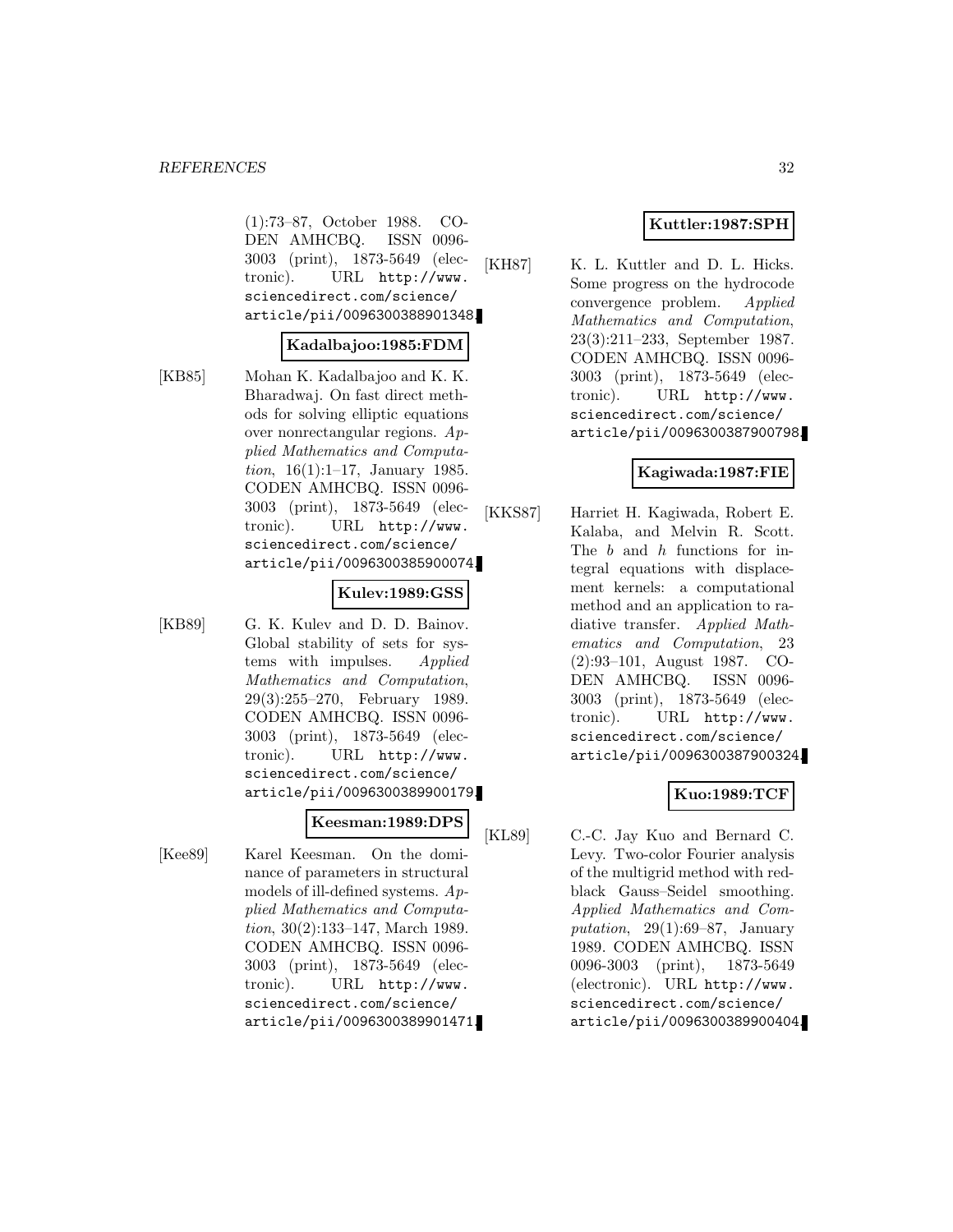# **Kolp:1986:EMA**

[KM86] O. Kolp and H. Mierendorff. Efficient multigrid algorithms for locally constrained parallel systems. Applied Mathematics and Computation, 19(1– 4):169–200, July 1986. CO-DEN AMHCBQ. ISSN 0096- 3003 (print), 1873-5649 (electronic). URL http://www. sciencedirect.com/science/ article/pii/0096300386901037.

### **Kocvara:1987:MMT**

[KM87] Michal Kočvara and Jan Mandel. A multigrid method for three-dimensional elasticity and algebraic convergence estimates. Applied Mathematics and Computation, 23(2):121–135, August 1987. CODEN AMHCBQ. ISSN 0096-3003 (print), 1873-5649 (electronic). URL http://www. sciencedirect.com/science/ article/pii/0096300387900348.

#### **Karplus:1986:CDS**

[KN86] Kevin Karplus and Alexandru Nicolau. A compiler-driven supercomputer. Applied Mathematics and Computation,  $20(1-2)$ : 95–110, September 1986. CO-DEN AMHCBQ. ISSN 0096- 3003 (print), 1873-5649 (electronic). URL http://www. sciencedirect.com/science/ article/pii/0096300386901281.

#### **Kamowitz:1985:SSM**

[KP85] David Kamowitz and Seymour V. Parter. A study of some multigrid ideas. Applied Mathemat-

ics and Computation, 17(2):153– 184, September 1985. CO-DEN AMHCBQ. ISSN 0096- 3003 (print), 1873-5649 (electronic). URL http://www. sciencedirect.com/science/ article/pii/0096300385900256.

### **Kiviet:1986:TSM**

[KP86] Jan F. Kiviet and Garry D. A. Phillips. Testing strategies for model specification.  $Ap$ plied Mathematics and Computation, 20(3–4):237–269, November 1986. CODEN AMHCBQ. ISSN 0096-3003 (print), 1873-5649 (electronic). URL http://www. sciencedirect.com/science/ article/pii/009630038690007X.

### **Kalaba:1987:ANM**

[KPT87] Robert Kalaba, Thomas Plum, and Leigh Tesfatsion. Automation of nested matrix and derivative operations. Applied Mathematics and Computation, 23(3): 243–268, September 1987. CO-DEN AMHCBQ. ISSN 0096- 3003 (print), 1873-5649 (electronic). URL http://www. sciencedirect.com/science/ article/pii/0096300387900816.

### **Kadalbajoo:1987:AMN**

[KR87a] Mohan K. Kadalbajoo and Y. N. Reddy. Approximate method for the numerical solution of singular perturbation problems. Applied Mathematics and Computation, 21(3):185–199, February 1987. CODEN AMHCBQ. ISSN 0096- 3003 (print), 1873-5649 (electronic). URL http://www.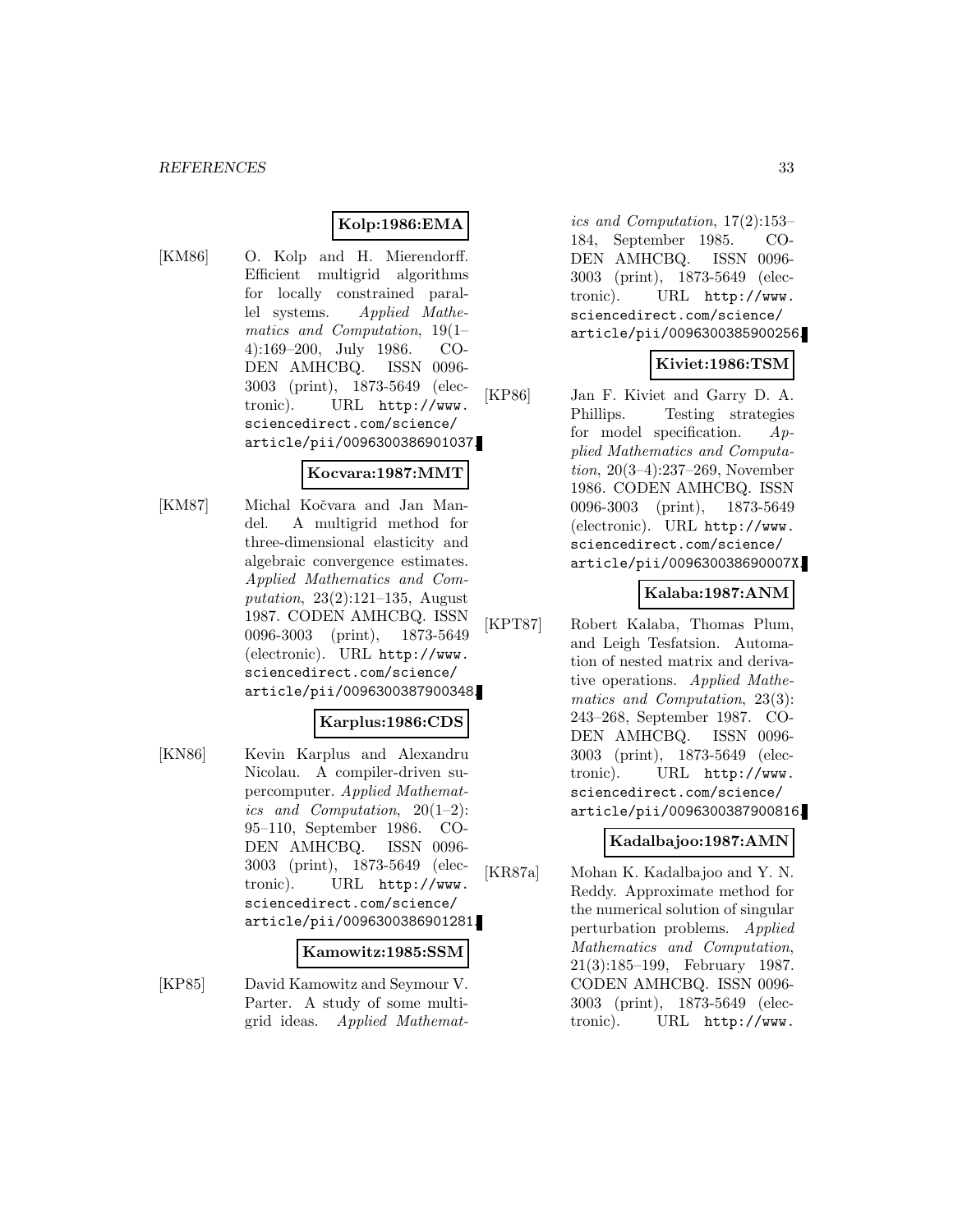sciencedirect.com/science/ article/pii/0096300387900014.

# **Kadalbajoo:1987:NSS**

[KR87b] Mohan K. Kadalbajoo and Y. N. Reddy. Numerical solution of singular perturbation problems via deviating arguments. Applied Mathematics and Computation, 21(3):221–232, February 1987. CODEN AMHCBQ. ISSN 0096- 3003 (print), 1873-5649 (electronic). URL http://www. sciencedirect.com/science/ article/pii/0096300387900038.

### **Kadalbajoo:1987:NTS**

[KR87c] Mohan K. Kadalbajoo and Y. N. Reddy. Numerical treatment of singularly perturbed two point boundary value problems. Applied Mathematics and Computation,  $21(2):93-110$ , February 1987. CODEN AMHCBQ. ISSN 0096-3003 (print), 1873-5649 (electronic). URL http://www. sciencedirect.com/science/ article/pii/0096300387900208.

### **Kadalbajoo:1989:ANA**

[KR89] Mohan K. Kadalbajoo and Y. N. Reddy. Asymptotic and numerical analysis of singular perturbation problems: a survey. Applied Mathematics and Computation, 30(3):223–259, April 1989. CODEN AMHCBQ. ISSN 0096- 3003 (print), 1873-5649 (electronic). URL http://www. sciencedirect.com/science/ article/pii/0096300389900544.

# **Kunz:1986:CCS**

[Kun86] A. Barry Kunz. Computational considerations in solving the many electron problem for molecular systems. Applied Mathematics and Computation, 20(1– 2):23–33, September 1986. CO-DEN AMHCBQ. ISSN 0096- 3003 (print), 1873-5649 (electronic). URL http://www. sciencedirect.com/science/ article/pii/0096300386901207.

### **Kettler:1986:AMM**

R. Kettler and P. Wesseling. Aspects of multigrid methods for problems in three dimensions. Applied Mathematics and Computation, 19(1–4):159–168, July 1986. CODEN AMHCBQ. ISSN 0096-3003 (print), 1873-5649 (electronic). URL http://www. sciencedirect.com/science/ article/pii/0096300386901025.

#### **Lamberti:1986:SHH**

[Lam86] Lamberto Lamberti. Solutions to the Hodgkin–Huxley equations. Applied Mathematics and Computation,  $18(1):43-70$ , January 1986. CODEN AMHCBQ. ISSN 0096-3003 (print), 1873-5649 (electronic). URL http://www. sciencedirect.com/science/ article/pii/0096300386900275.

### **Langerholc:1989:VDH**

[Lan89] John Langerholc. Volumes of diced hyperspheres: resumming the Tam–Zardecki formula. Applied Mathematics and Computation, 30(1):1–18, March 1989.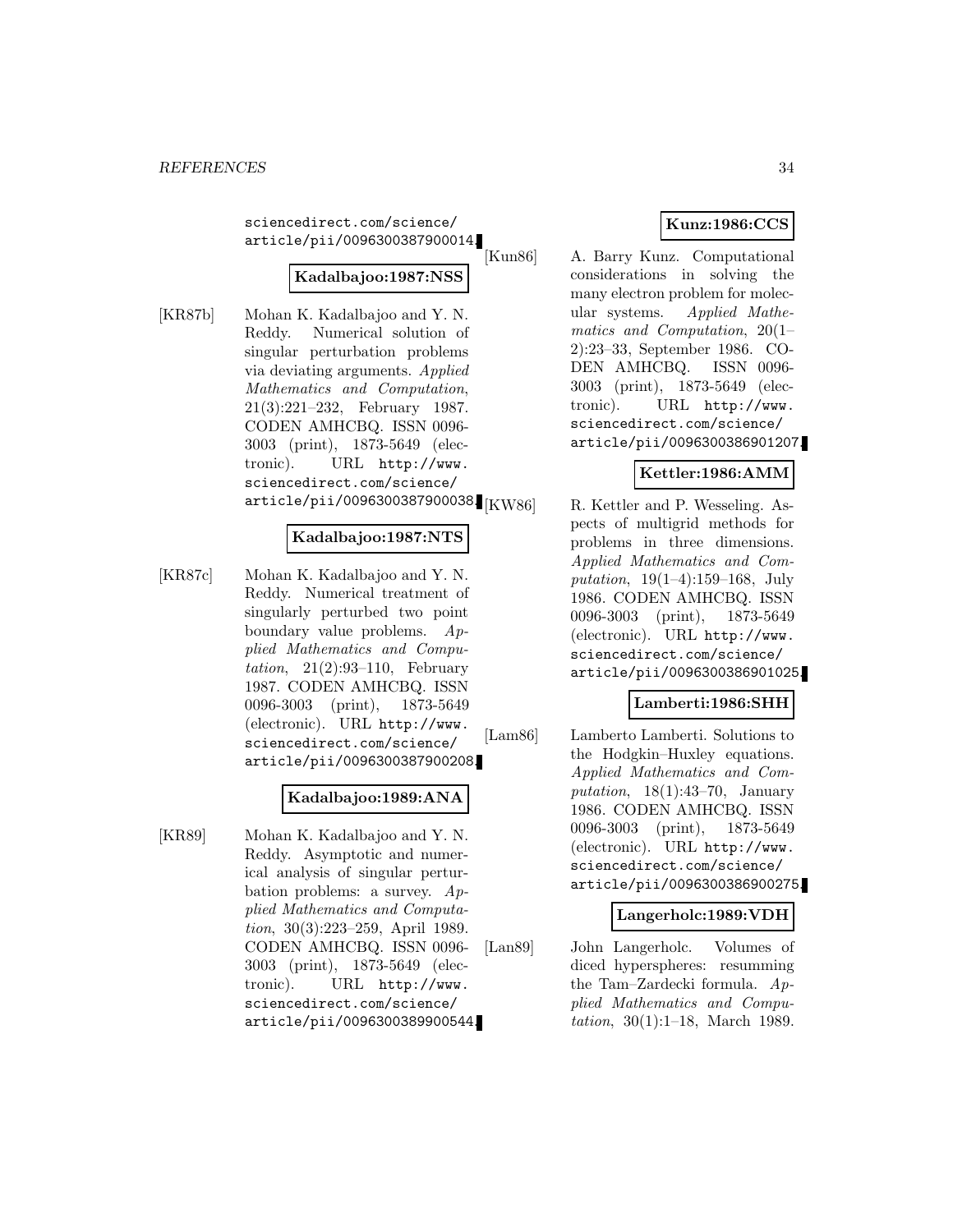CODEN AMHCBQ. ISSN 0096- 3003 (print), 1873-5649 (electronic). URL http://www. sciencedirect.com/science/ article/pii/0096300389900623.

#### **Larsen:1986:CFP**

[Lar86] Jon T. Larsen. Computations in fusion physics. Applied Mathematics and Computation, 20(1– 2):111–142, September 1986. CO-DEN AMHCBQ. ISSN 0096- 3003 (print), 1873-5649 (electronic). URL http://www. sciencedirect.com/science/ article/pii/0096300386901293.

### **Lether:1985:EAC**

[LCE85] Frank G. Lether, David M. Cline, and Otis Evans. An error analysis for the calculation of semiintegrals and semiderivatives by the RL algorithm. Applied Mathematics and Computation, 17(1):45–67, July 1985. CO-DEN AMHCBQ. ISSN 0096- 3003 (print), 1873-5649 (electronic). URL http://www. sciencedirect.com/science/ article/pii/0096300385900189.

# **Lether:1985:ACR**

[LE85] Frank G. Lether and Otis M. Evans. An algorithm for the computation of the reversible Randles–Sevcik function in electrochemistry. Applied Mathematics and Computation, 16 (3):253–264, April 1985. CO-DEN AMHCBQ. ISSN 0096- 3003 (print), 1873-5649 (electronic). URL http://www.

sciencedirect.com/science/ article/pii/0096300385900323.

### **Lessard:1989:MRA**

[Les89] Sabin Lessard. The mathematics of resource allocation in population Biology. I. Interspecific competition. Applied Mathematics and Computation, 32(2– 3):207–226, August 1989. CO-DEN AMHCBQ. ISSN 0096- 3003 (print), 1873-5649 (electronic). URL http://www. sciencedirect.com/science/ article/pii/0096300389900945.

### **Lockhart:1986:PLL**

[LH86] Deborah F. Lockhart and Darrell L. Hicks. Preface and list of lecturers. Applied Mathematics and Computation, 20(1–2): v–vii, September 1986. CO-DEN AMHCBQ. ISSN 0096- 3003 (print), 1873-5649 (electronic). URL http://www. sciencedirect.com/science/ article/pii/0096300386901165.

#### **Lakshmikantham:1989:SID**

[LL89] V. Lakshmikantham and Xinzhi Liu. Stability for impulsive differential systems in terms of two measures. Applied Mathematics and Computation, 29 (1):89–98, January 1989. CO-DEN AMHCBQ. ISSN 0096- 3003 (print), 1873-5649 (electronic). URL http://www. sciencedirect.com/science/ article/pii/0096300389900416.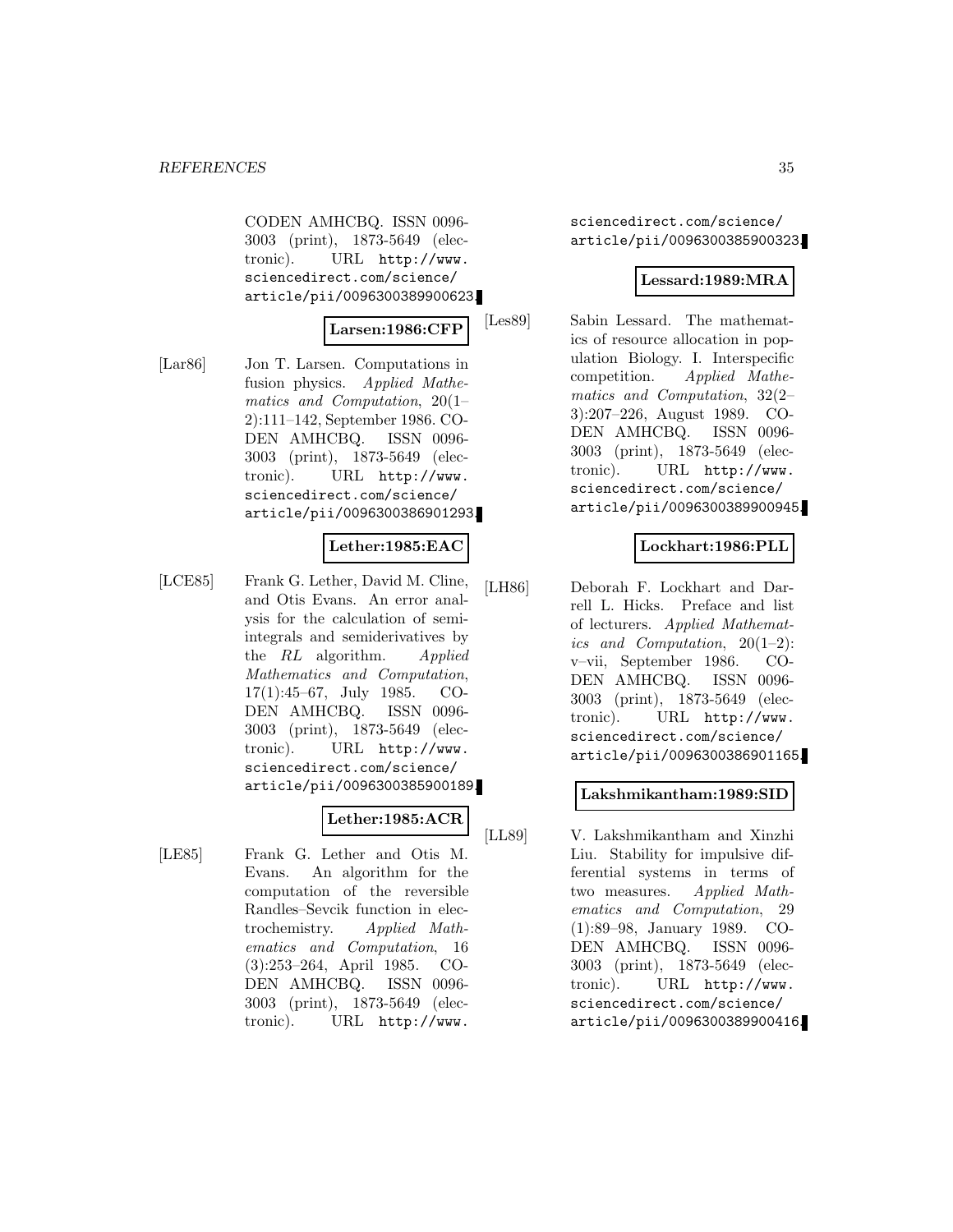### **Lubeck:1986:PET**

[LMM86] Olaf M. Lubeck, James W. Moore, and Raul Mendez. A performance evaluation of three supercomputers, Fujitsu VP-200, Hitachi S810/20 and the Cray X-MP/24. Applied Mathematics and Computation,  $20(1-2)$ : 143, September 1986. CO-DEN AMHCBQ. ISSN 0096- 3003 (print), 1873-5649 (electronic). URL http://www. sciencedirect.com/science/ article/pii/009630038690130X.

#### **Longman:1987:CMS**

[Lon87a] I. M. Longman. Complementary moments and the summation of series. Applied Mathematics and Computation, 24(2): 139–151, November 1987. CO-DEN AMHCBQ. ISSN 0096- 3003 (print), 1873-5649 (electronic). URL http://www. sciencedirect.com/science/ article/pii/0096300387900658.

#### **Longman:1987:ICR**

[Lon87b] I. M. Longman. Increasing the convergence rate of series. Applied Mathematics and Computation, 24(1):77–89, October 1987. CODEN AMHCBQ. ISSN 0096- 3003 (print), 1873-5649 (electronic). URL http://www. sciencedirect.com/science/ article/pii/0096300387900312.

#### **Longman:1987:SFC**

[Lon87c] I. M. Longman. The summation of Fourier, Chebyshev, and Legendre series. Applied

Mathematics and Computation, 23(1):61–70, July 1987. CO-DEN AMHCBQ. ISSN 0096- 3003 (print), 1873-5649 (electronic). URL http://www. sciencedirect.com/science/ article/pii/0096300387900567.

### **Lowther:1986:AMP**

[Low86] John L. Lowther. AI machines and parallelism. Applied Mathematics and Computation, 20(1– 2):35, September 1986. CO-DEN AMHCBQ. ISSN 0096- 3003 (print), 1873-5649 (electronic). URL http://www. sciencedirect.com/science/ article/pii/0096300386901219.

#### **Liu:1989:ASI**

[LP89] Xinzhi Liu and Ratnam Pirapakaran. Asymptotic stability for impulsive differential systems. Applied Mathematics and Computation, 30(2):149–163, March 1989. CODEN AMHCBQ. ISSN 0096-3003 (print), 1873-5649 (electronic). URL http://www. sciencedirect.com/science/ article/pii/0096300389901483.

#### **Ladde:1985:DSM**

[LR85] G. S. Ladde and S. G. Rajalakshmi. Diagonalization and stability of multi-time-scale singularly perturbed linear systems. Applied Mathematics and Computation, 16(2):115–140, February 1985. CODEN AMHCBQ. ISSN 0096- 3003 (print), 1873-5649 (electronic). URL http://www. sciencedirect.com/science/ article/pii/0096300385900037.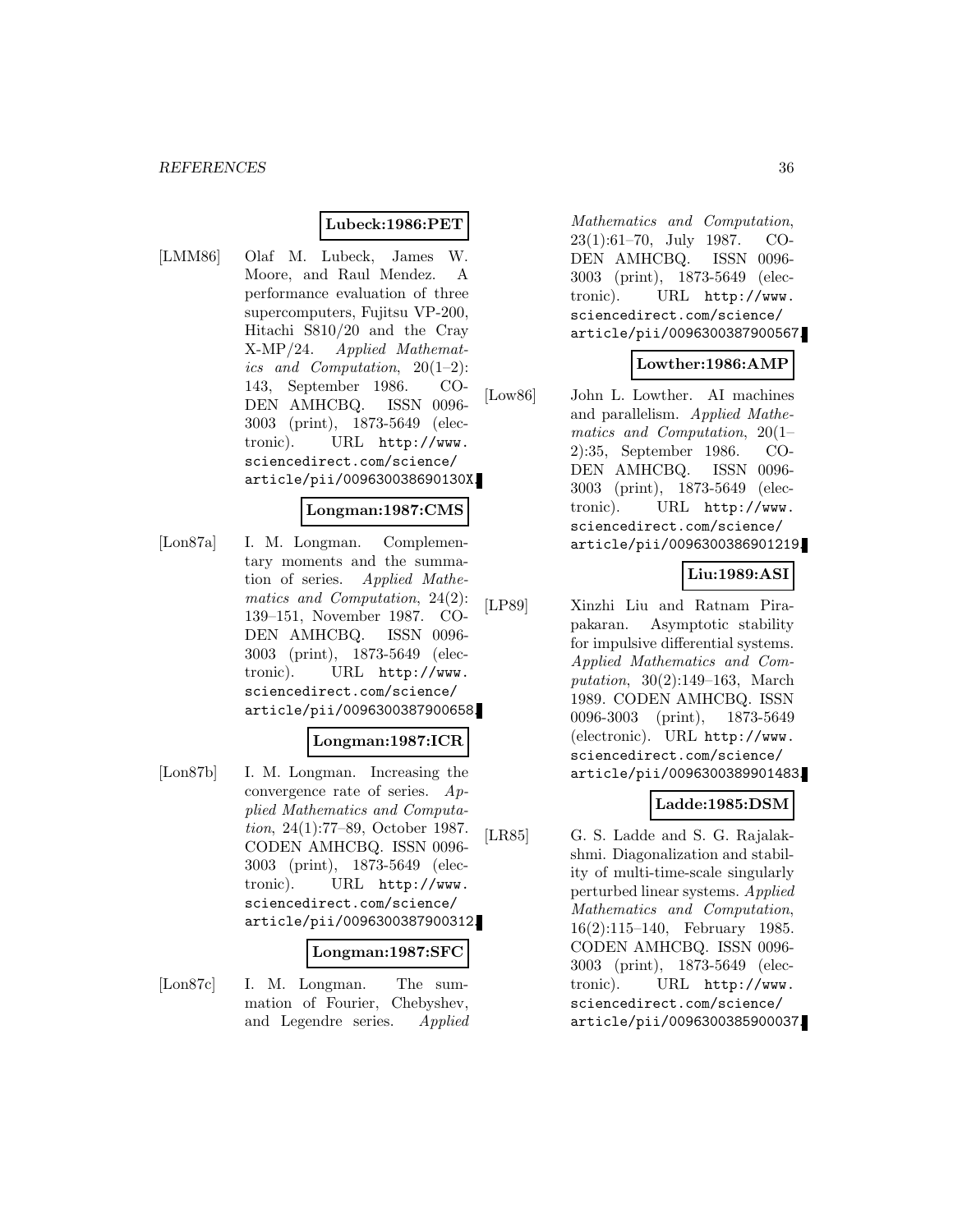#### **Lakshmikantham:1987:MUL**

[LS87] V. Lakshmikantham and S. Sivasundaram. The method of upper and lower solutions and interval method for first order differential equations. Applied Mathematics and Computation, 23(1):1–5, July 1987. CO-DEN AMHCBQ. ISSN 0096- 3003 (print), 1873-5649 (electronic). URL http://www. sciencedirect.com/science/ article/pii/009630038790052X.

#### **Lakshmikantham:1987:MMM**

[LV87] V. Lakshmikantham and A. S. Vatsala. Method of mixed monotony for nonlinear equations with a singular linear part.  $Ap$ plied Mathematics and Computation, 23(3):235–241, September 1987. CODEN AMHCBQ. ISSN 0096-3003 (print), 1873-5649 (electronic). URL http://www. sciencedirect.com/science/ article/pii/0096300387900804.

#### **Mandel:1986:MCN**

[Man86] Jan Mandel. Multigrid convergence for nonsymmetric, indefinite variational problems and one smoothing step. Applied Mathematics and Computation, 19(1–4):201–216, July 1986. CO-DEN AMHCBQ. ISSN 0096- 3003 (print), 1873-5649 (electronic). URL http://www. sciencedirect.com/science/ article/pii/0096300386901049.

### **Mandel:1988:ASM**

[Man88] Jan Mandel. Algebraic study of multigrid methods for symmet-

ric, definite problems. Applied Mathematics and Computation, 25(1):39–56, January 1988. CO-DEN AMHCBQ. ISSN 0096- 3003 (print), 1873-5649 (electronic). URL http://www. sciencedirect.com/science/ article/pii/009630038890063X.

### **Matarazzo:1986:MAP**

[Mat86] Benedetto Matarazzo. Multicriterion analysis of preferences by means of pairwise actions and criterion comparisons (MAPPACC). Applied Mathematics and Computation, 18(2): 119–141, February 1986. CO-DEN AMHCBQ. ISSN 0096- 3003 (print), 1873-5649 (electronic). URL http://www. sciencedirect.com/science/ article/pii/0096300386900202.

### **Mishev:1988:OSP**

[MB88] D. P. Mishev and D. D. Bainov. Oscillation of the solutions of parabolic differential equations of neutral type. Applied Mathematics and Computation, 28(2): 97–111, November 1988. CO-DEN AMHCBQ. ISSN 0096- 3003 (print), 1873-5649 (electronic). URL http://www. sciencedirect.com/science/ article/pii/0096300388900896.

#### **McCormick:1986:P**

[McC86] Steve McCormick. Preface. Applied Mathematics and Computation, 19(1–4):1, July 1986. CO-DEN AMHCBQ. ISSN 0096- 3003 (print), 1873-5649 (electronic). URL http://www.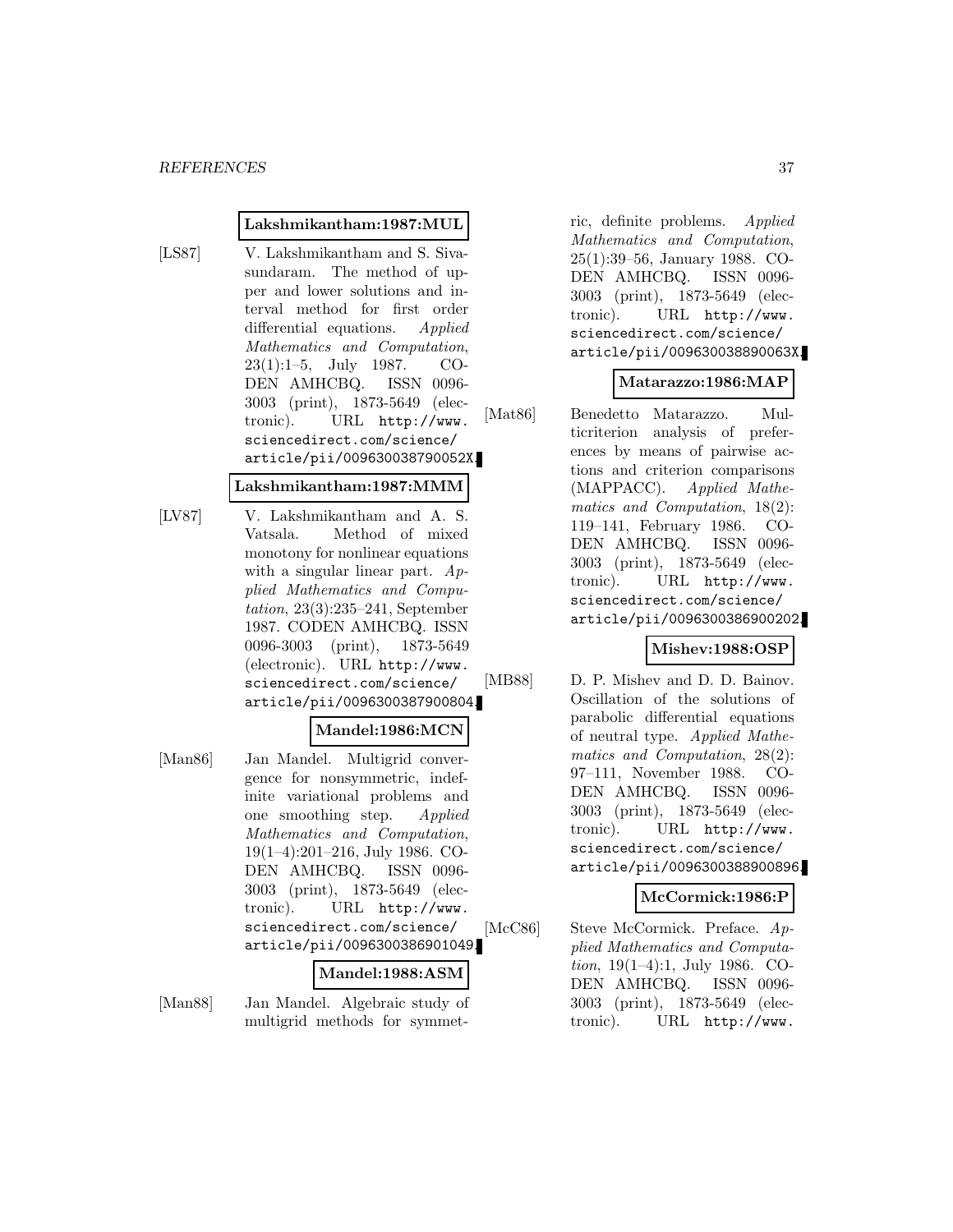sciencedirect.com/science/ article/pii/0096300386900937.

### **Mitwasi:1989:AMD**

- 
- [MCD89] Mousa Mitwasi, Ann-Marie Connolly, and Lucien Duckstein. Applying multicriteria decision making techniques for planning machining operations. Applied Mathematics and Computation, 29(3):197–218, February 1989. CODEN AMHCBQ. ISSN 0096- 3003 (print), 1873-5649 (electronic). URL http://www. sciencedirect.com/science/ article/pii/0096300389900131.

### **Meinhardt:1989:TCR**

[Mei89] Hans Meinhardt. Tailoring and coupling of reaction-diffusion systems to obtain reproducible complex pattern formation during development of the higher organisms. Applied Mathematics and Computation, 32(2–3): 103–135, August 1989. CO-DEN AMHCBQ. ISSN 0096- 3003 (print), 1873-5649 (electronic). URL http://www. sciencedirect.com/science/ article/pii/0096300389900908.

### **Melson:1986:VMA**

[Mel86] N. Duane Melson. Vectorizable multigrid algorithms for transonic-flow calculations. Applied Mathematics and Computation, 19(1–4):217–238, July 1986. CODEN AMHCBQ. ISSN 0096- 3003 (print), 1873-5649 (electronic). URL http://www. sciencedirect.com/science/ article/pii/0096300386901050.

# **Merriam:1986:ADF**

[Mer86] Marshal L. Merriam. Application of data flow concepts to a multigrid solver for the Euler equations. Applied Mathematics and Computation, 19 (1–4):239–263, July 1986. CO-DEN AMHCBQ. ISSN 0096- 3003 (print), 1873-5649 (electronic). URL http://www. sciencedirect.com/science/ article/pii/0096300386901062.

# **McGrath:1986:PAC**

Joseph F. McGrath, Darrell L. Hicks, and Lorie M. Liebrock. Parallel algorithms for computational continuum dynamics. Applied Mathematics and Computation, 20(1–2):145–173, September 1986. CODEN AMHCBQ. ISSN 0096-3003 (print), 1873-5649 (electronic). URL http://www. sciencedirect.com/science/ article/pii/0096300386901311.

# **Mikhail:1987:VSM**

[Mik87] Mikhail Naguib Mikhail. On the validity and stability of the method of lines for the solution of partial differential equations.  $Ap$ plied Mathematics and Computation, 22(2–3):89–98, May 1987. CODEN AMHCBQ. ISSN 0096- 3003 (print), 1873-5649 (electronic). URL http://www. sciencedirect.com/science/ article/pii/0096300387900385.

# **Miller:1987:FRE**

[Mil87] John D. Miller. Finding roots of equations in given neigh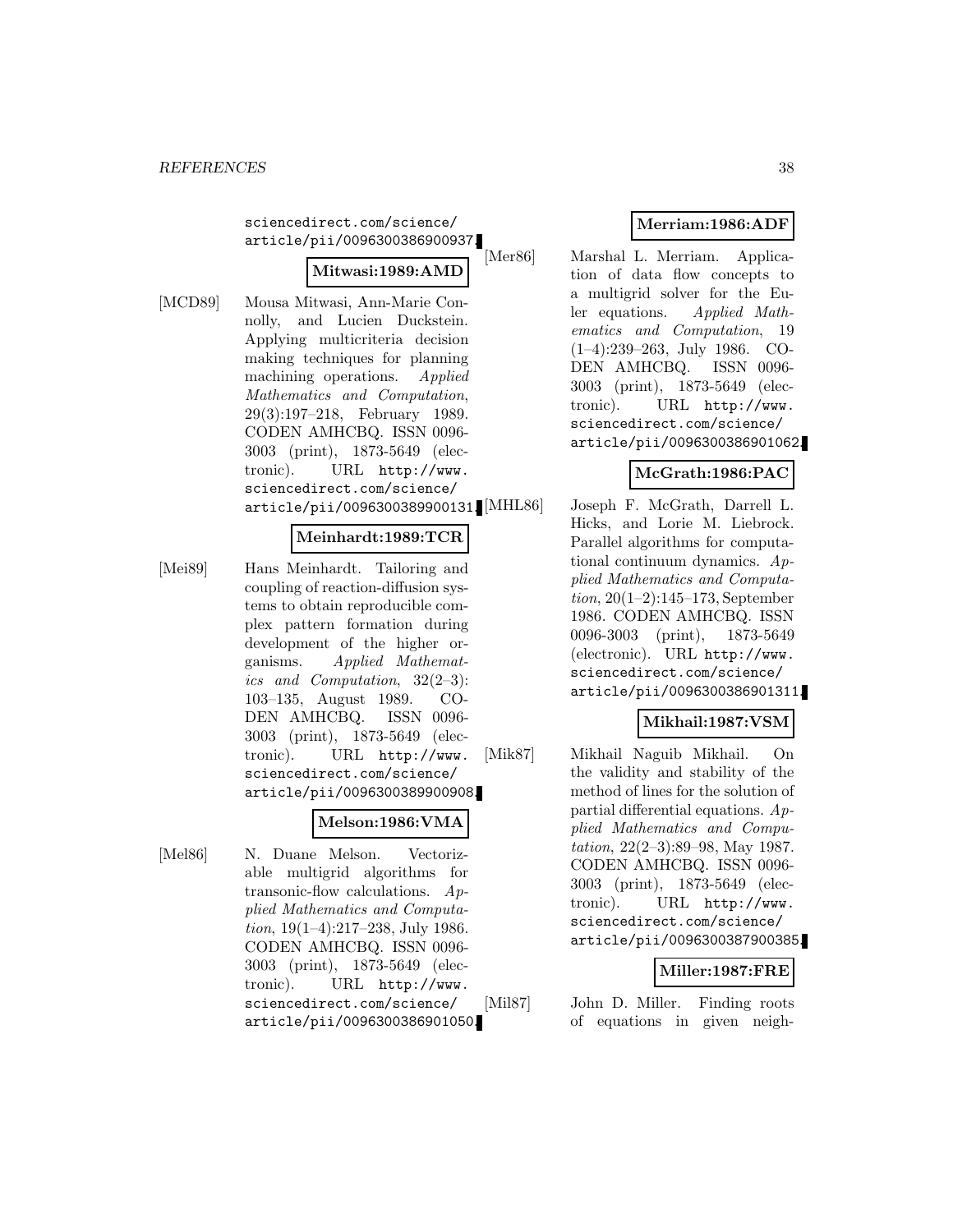borhoods. Applied Mathematics and Computation, 23(3):185– 192, September 1987. CO-DEN AMHCBQ. ISSN 0096- 3003 (print), 1873-5649 (electronic). URL http://www. sciencedirect.com/science/ article/pii/0096300387900774.

### **Miller:1988:FZA**

[Mil88a] John Miller. Finding the zeros of an analytic function. Applied Mathematics and Computation, 27(3):243–249, September 1988. CODEN AMHCBQ. ISSN 0096- 3003 (print), 1873-5649 (electronic). URL http://www. sciencedirect.com/science/ article/pii/0096300388900057.

### **Milne:1988:MFG**

[Mil88b] Bruce T. Milne. Measuring the fractal geometry of landscapes. Applied Mathematics and Computation, 27(1):67–79, July 1988. CODEN AMHCBQ. ISSN 0096- 3003 (print), 1873-5649 (electronic). URL http://www. sciencedirect.com/science/ article/pii/0096300388900999.

### **Mittelmann:1986:MCT**

[Mit86] H. D. Mittelmann. Multilevel continuation techniques for nonlinear boundary value problems with parameter dependence.  $Ap$ plied Mathematics and Computation, 19(1–4):265–282, July 1986. CODEN AMHCBQ. ISSN 0096- 3003 (print), 1873-5649 (electronic). URL http://www. sciencedirect.com/science/ article/pii/0096300386901074.

# **Miketinac:1987:APV**

[MKJ87] M. J. Miketinac, A. W. Kelm, and D. S. Jayas. Airflow patterns for various approximations to velocity — pressure-gradient data. Applied Mathematics and  $Computation, 22(1):45–63, April$ 1987. CODEN AMHCBQ. ISSN 0096-3003 (print), 1873-5649 (electronic). URL http://www. sciencedirect.com/science/ article/pii/009630038790049X.

### **Miel:1985:CNL**

[MM85] George Miel and Rose Mooney. On the condition number of Lagrangian numerical differentiation. Applied Mathematics and Computation, 16(3): 241–252, April 1985. CO-DEN AMHCBQ. ISSN 0096- 3003 (print), 1873-5649 (electronic). URL http://www. sciencedirect.com/science/ article/pii/0096300385900311.

### **Maitre:1987:MMS**

[MM87] Jean-François Maitre and François Musy. Multigrid methods for symmetric variational problems: a general theory and convergence estimates for usual smoothers. Applied Mathematics and Computation,  $21(1):21-43$ , January 1987. CODEN AMHCBQ. ISSN 0096-3003 (print), 1873-5649 (electronic). URL http://www. sciencedirect.com/science/ article/pii/0096300387900075.

### **Martin:1989:NSP**

[MMP89a] C. Martin, J. Miller, and K. Pearce. Numerical solution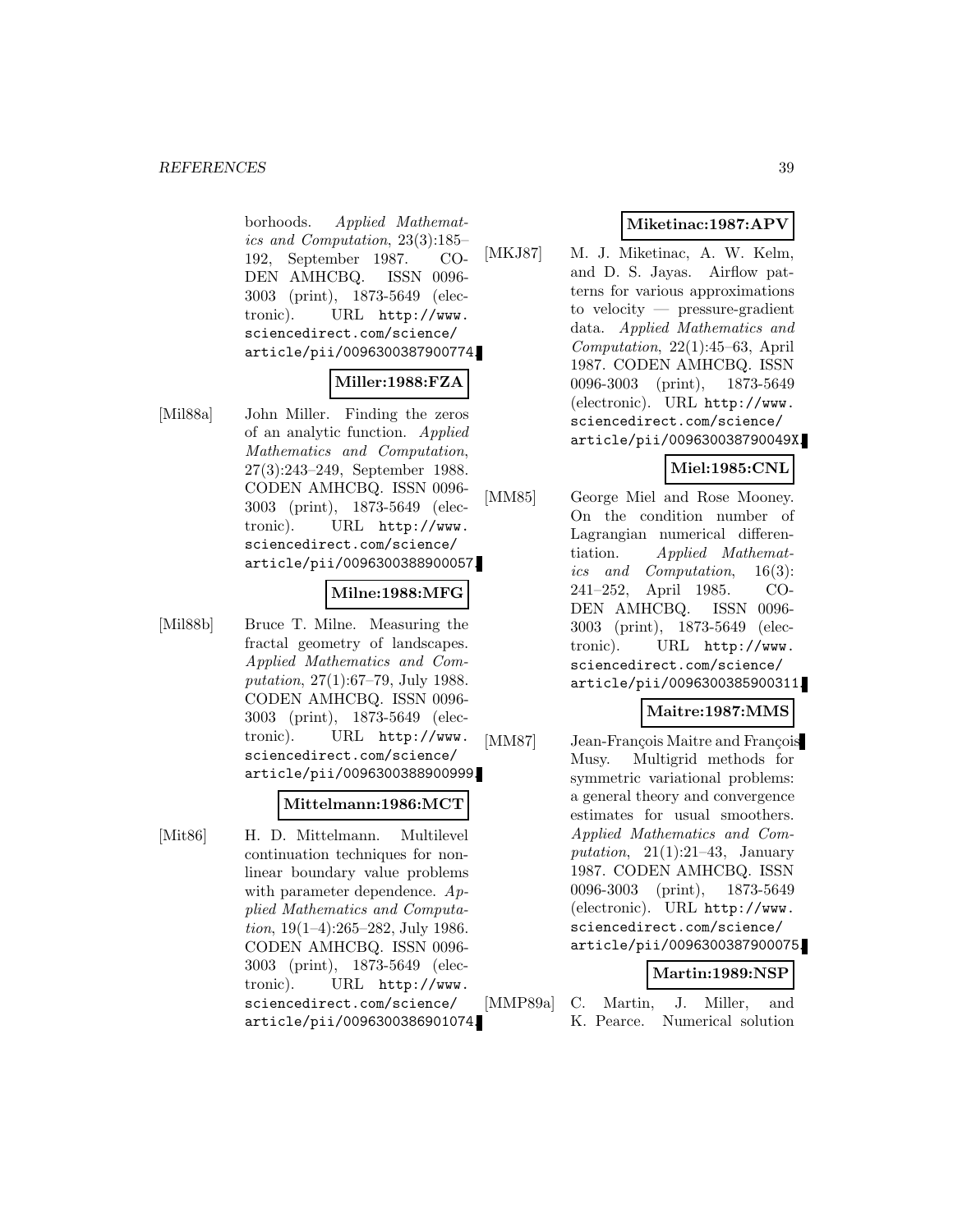of positive sum exponential equations. Applied Mathematics and Computation,  $34(2 \text{ (part 2)})$ : 89–93, November 1989. CO-DEN AMHCBQ. ISSN 0096- 3003 (print), 1873-5649 (electronic). URL http://www. sciencedirect.com/science/ article/pii/0096300389900088.

### **Martin:1989:PIC**

[MMP89b] C. Martin, J. Miller, and K. Pearce. Parameter identification by continuation methods. Applied Mathematics and Computation,  $34(1):17-27$ , November 1989. CODEN AMHCBQ. ISSN 0096-3003 (print), 1873-5649 (electronic). URL http://www. sciencedirect.com/science/ article/pii/0096300389900039.

### **Morgan:1986:HSP**

[Mor86a] Alexander P. Morgan. A homotopy for solving polynomial systems. Applied Mathematics and Computation, 18(1): 87–92, January 1986. CO-DEN AMHCBQ. ISSN 0096- 3003 (print), 1873-5649 (electronic). URL http://www. sciencedirect.com/science/ article/pii/0096300386900305.

#### **Morgan:1986:TAS**

[Mor86b] Alexander P. Morgan. A transformation to avoid solutions at infinity for polynomial systems. Applied Mathematics and Computation, 18(1):77–86, January 1986. CODEN AMHCBQ. ISSN 0096- 3003 (print), 1873-5649 (electronic). URL http://www.

sciencedirect.com/science/ article/pii/0096300386900299.

### **Mosetti:1988:OSM**

[Mos88a] R. Mosetti. Optimal strategies for monitoring a variable subjected to random changes. Applied Mathematics and Computation, 25(2):137–143, January 1988. CODEN AMHCBQ. ISSN 0096-3003 (print), 1873-5649 (electronic). URL http://www. sciencedirect.com/science/ article/pii/0096300388901117.

### **Mosetti:1988:OPB**

[Mos88b] Renzo Mosetti. Optimal policies in a Bioeconomic model of eutrophication. Applied Mathematics and Computation, 26 (3):257–265, May 1988. CO-DEN AMHCBQ. ISSN 0096- 3003 (print), 1873-5649 (electronic). URL http://www. sciencedirect.com/science/ article/pii/0096300388901233.

# **McAleer:1986:SIN**

[MP86] Michael McAleer and M. Hashem Pesaran. Statistical inference in non-nested econometric models. Applied Mathematics and Computation, 20(3–4): 271–311, November 1986. CO-DEN AMHCBQ. ISSN 0096- 3003 (print), 1873-5649 (electronic). URL http://www. sciencedirect.com/science/ article/pii/0096300386900081.

#### **Muratori:1989:DSH**

[MR89] Simona Muratori and Sergio Rinaldi. A dynamical sys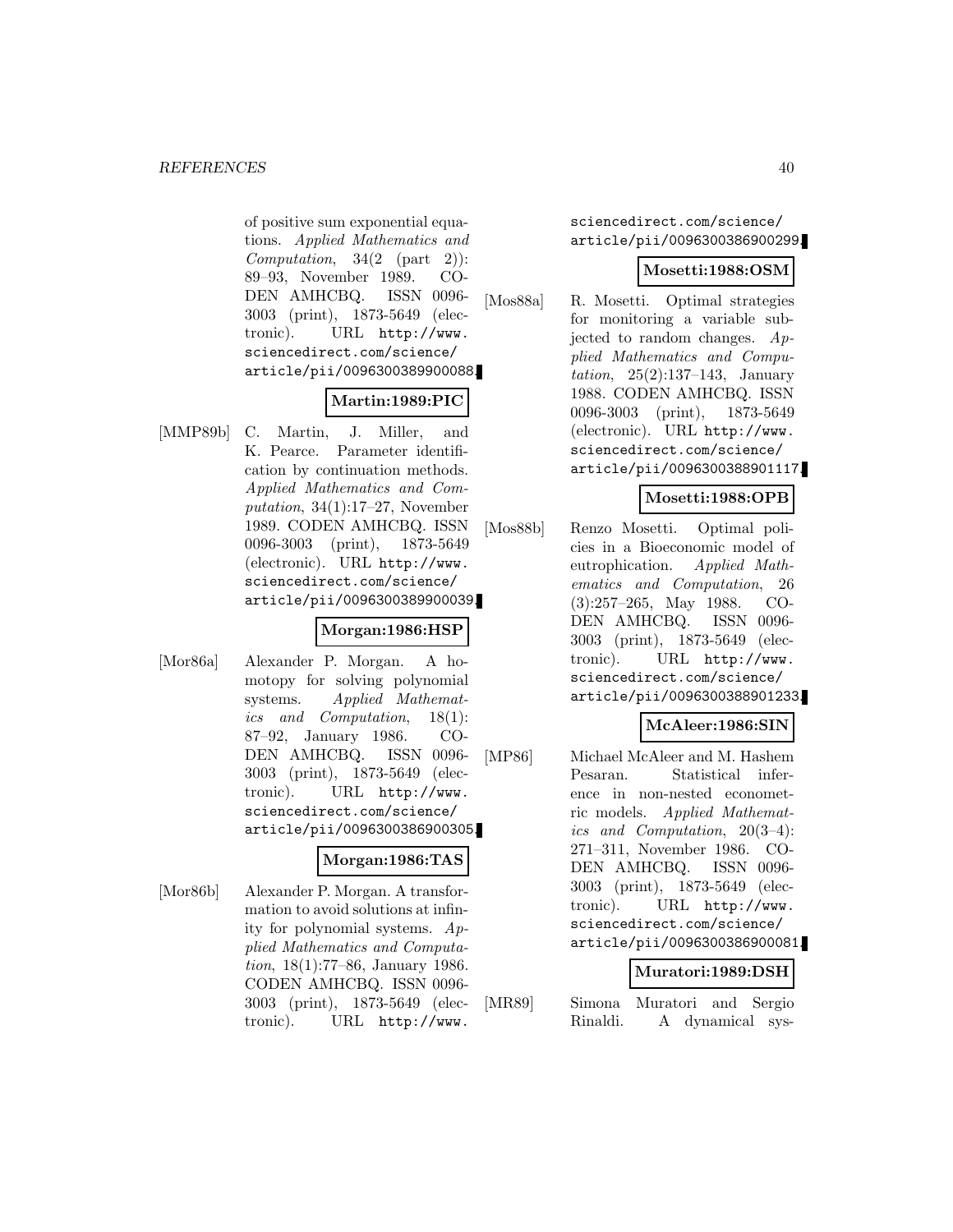tem with Hopf bifurcations and catastrophes. Applied Mathematics and Computation, 29 (1):1–15, January 1989. CO-DEN AMHCBQ. ISSN 0096- 3003 (print), 1873-5649 (electronic). URL http://www. sciencedirect.com/science/  $\arotic1e/\pi i/0096300389900362$ . [MS89]

### **Morgan:1987:CAS**

[MS87a] Alexander Morgan and Andrew Sommese. Computing all solutions to polynomial systems using homotopy continuation. Applied Mathematics and Computation, 24(2):115–138, November 1987. CODEN AMHCBQ. ISSN 0096- 3003 (print), 1873-5649 (electronic). URL http://www. sciencedirect.com/science/ article/pii/0096300387900646. Mur89a

### **Morgan:1987:HSG**

[MS87b] Alexander Morgan and Andrew Sommese. A homotopy for solving general polynomial systems that respects m-homogeneous structures. Applied Mathematics and Computation, 24(2):101– 113, November 1987. CO-DEN AMHCBQ. ISSN 0096- 3003 (print), 1873-5649 (electronic). URL http://www. sciencedirect.com/science/ article/pii/0096300387900634.

#### **Medhin:1988:MMM**

[MS88] Negash G. Medhin and M. Sambandham. Mixed min-max optimization problem with restrictions. Applied Mathematics and Computation, 26(2):

151–167, May 1988. CO-DEN AMHCBQ. ISSN 0096- 3003 (print), 1873-5649 (electronic). URL http://www. sciencedirect.com/science/ article/pii/0096300388900483.

### **Morgan:1989:CPP**

Alexander P. Morgan and Andrew J. Sommese. Coefficientparameter polynomial continuation. Applied Mathematics and Computation, 29(2): 123–160, January 1989. CO-DEN AMHCBQ. ISSN 0096- 3003 (print), 1873-5649 (electronic). URL http://www. sciencedirect.com/science/ article/pii/0096300389900994.

### **Muraskin:1989:SDL**

M. Muraskin. Study of different lattice solutions in aesthetic field theory. Applied Mathematics and Computation, 30 (1):73–98, March 1989. CO-DEN AMHCBQ. ISSN 0096- 3003 (print), 1873-5649 (electronic). URL http://www. sciencedirect.com/science/ article/pii/0096300389900659.

# **Muraskin:1989:UCR**

[Mur89b] M. Muraskin. Use of commutation relations in no integrability aesthetic field theory. Applied Mathematics and Computation, 29(3):271–292, February 1989. CODEN AMHCBQ. ISSN 0096- 3003 (print), 1873-5649 (electronic). URL http://www. sciencedirect.com/science/ article/pii/0096300389900180.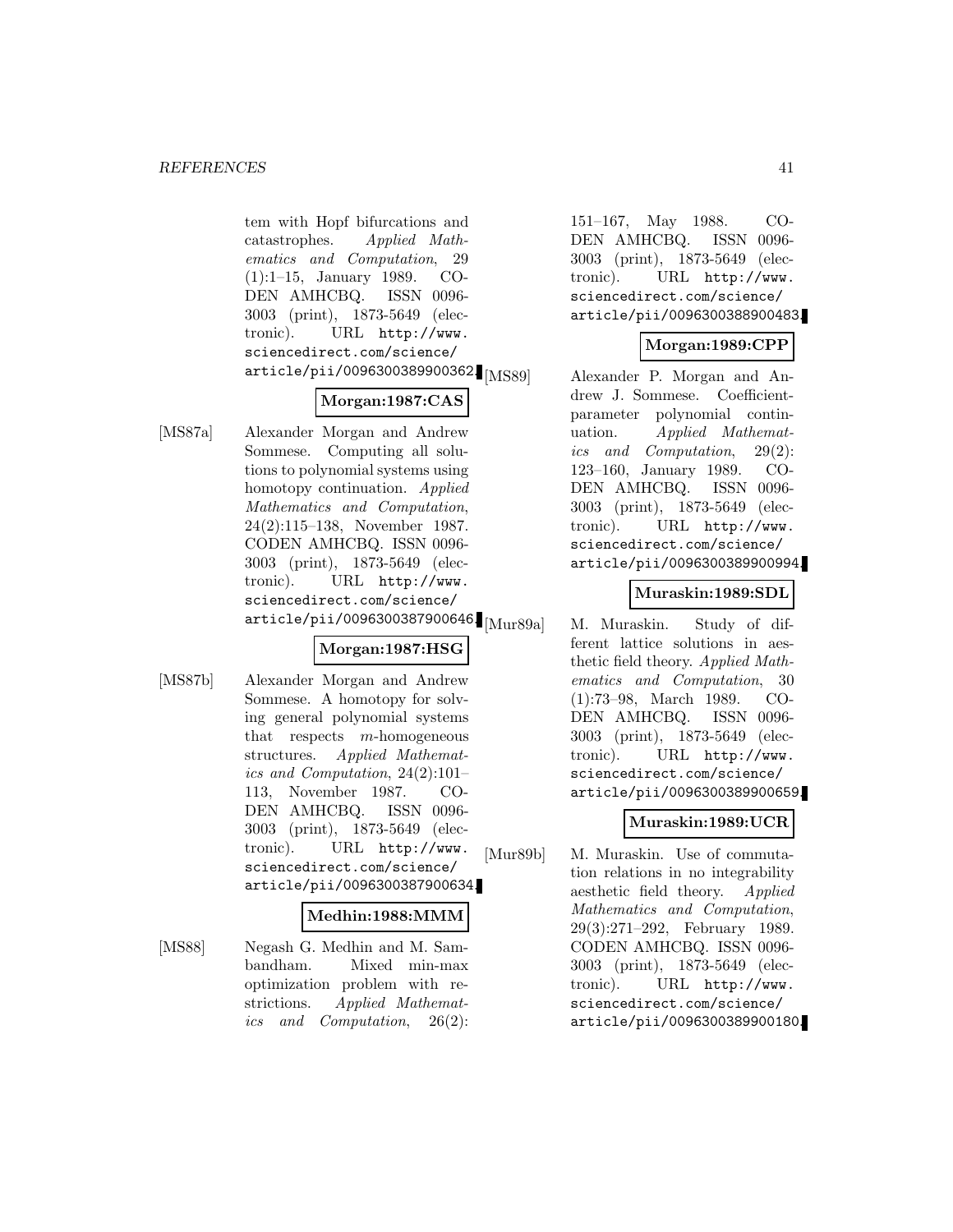# **Monsi:1988:IVS**

[MW88] M. Monsi and M. A. Wolfe. Interval versions of some procedures for the simultaneous estimation of complex polynomial zeros. Applied Mathematics and Computation, 28(3):191–209, December 1988. CODEN AMHCBQ. ISSN 0096-3003 (print), 1873-5649 (electronic). URL http://www. sciencedirect.com/science/ article/pii/0096300388901361.

#### **Newbold:1986:TCU**

[NH86] Paul Newbold and Steven M. Hotopp. Testing causality using efficiently parametrized vector ARMA models. Applied Mathematics and Computation, 20(3– 4):329–348, November 1986. CO-DEN AMHCBQ. ISSN 0096- 3003 (print), 1873-5649 (electronic). URL http://www. sciencedirect.com/science/ article/pii/009630038690010X.

#### **Nicolau:1986:DES**

[Nic86] Alexandru Nicolau. A development environment for scientific parallel programs. Applied Mathematics and Computation, 20(1– 2):175–183, September 1986. CO-DEN AMHCBQ. ISSN 0096- 3003 (print), 1873-5649 (electronic). URL http://www. sciencedirect.com/science/ article/pii/0096300386901323.

#### **Nieto:1985:SSS**

[Nie85] Juan J. Nieto. On the structure of the solution set for first order differential equations. Ap-

plied Mathematics and Computation, 16(3):177–187, April 1985. CODEN AMHCBQ. ISSN 0096- 3003 (print), 1873-5649 (electronic). URL http://www. sciencedirect.com/science/ article/pii/0096300385900268.

### **Neta:1987:AMN**

[NN87] Beny Neta and Paul Nelson. An adaptive method for the numerical solution of Fredholm integral equations of the second kind. I. regular kernels. Applied Mathematics and Computation, 21(2): 171–184, February 1987. CO-DEN AMHCBQ. ISSN 0096- 3003 (print), 1873-5649 (electronic). URL http://www. sciencedirect.com/science/ article/pii/0096300387900257.

### **Nowak:1989:GDA**

[NS89] Martin Nowak and Karl Sigmund. Game-dynamical aspects of the prisoner's dilemma. Applied Mathematics and Computation, 30(3):191–213, April 1989. CODEN AMHCBQ. ISSN 0096- 3003 (print), 1873-5649 (electronic). URL http://www. sciencedirect.com/science/ article/pii/0096300389900520.

### **Olson:1986:PST**

[OM86] Robert Olson and Steve McGrogan. Parallelizing SPICE in a timesharing environment. Applied Mathematics and Computation, 20(1–2):185–195, September 1986. CODEN AMHCBQ. ISSN 0096-3003 (print), 1873-5649 (electronic). URL http://www.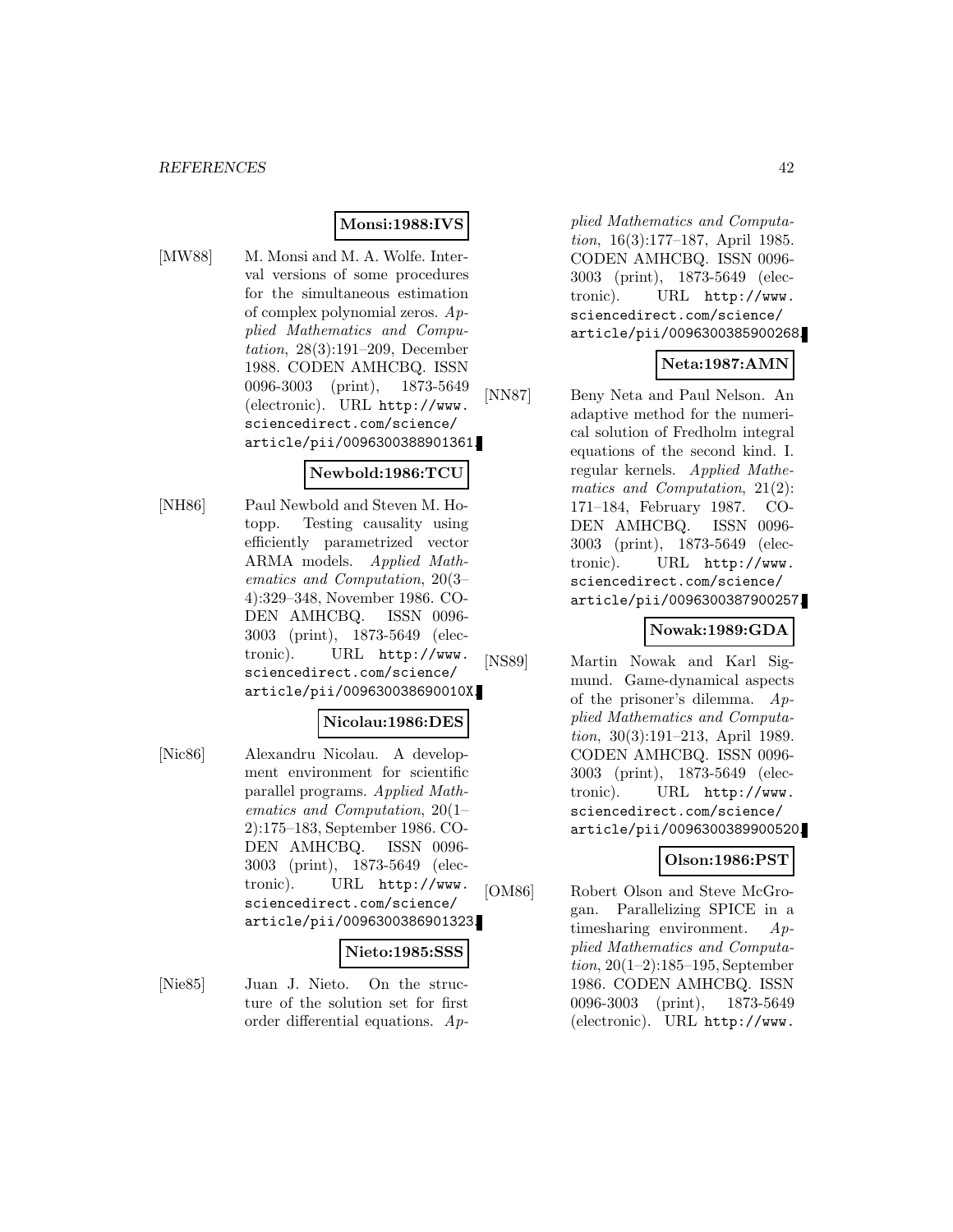sciencedirect.com/science/ article/pii/0096300386901335.

# **Omari:1986:MMC**

[Oma86] Pierpaolo Omari. A monotone method for constructing extremal solutions of second order scalar boundary value problems. Applied Mathematics and Computation, 18(3):257–275, April 1986. CODEN AMHCBQ. ISSN 0096- 3003 (print), 1873-5649 (electronic). URL http://www. sciencedirect.com/science/ article/pii/0096300386900184.[Par85]

### **Ottenstein:1986:NRB**

[Ott86] Karl J. Ottenstein. A note on the relationship between the expression and the automatic detection of parallelism in programs. Applied Mathematics and Compu*tation*,  $20(1-2):37-40$ , September 1986. CODEN AMHCBQ. ISSN 0096-3003 (print), 1873-5649 (electronic). URL http://www. sciencedirect.com/science/ article/pii/0096300386901220.

#### **Palm:1986:SEM**

[Pal86] F. C. Palm. Structural econometric modeling and time series analysis. Applied Mathematics and Computation, 20(3–4): 349–364, November 1986. CO-DEN AMHCBQ. ISSN 0096- 3003 (print), 1873-5649 (electronic). URL http://www. sciencedirect.com/science/ article/pii/0096300386900111.

# **Pandian:1988:WDS**

[Pan88] M. C. Pandian. A weighted difference scheme and monotone iterative methods for quasilinear boundary value problems. Applied Mathematics and Computation,  $25(3):187-205$ , February 1988. CODEN AMHCBQ. ISSN 0096-3003 (print), 1873-5649 (electronic). URL http://www. sciencedirect.com/science/ article/pii/0096300388900719.

### **Parter:1985:NCM**

Seymour V. Parter. A note on convergence of the multigrid V -cycle. Applied Mathematics and Computation, 17(2): 137–151, September 1985. CO-DEN AMHCBQ. ISSN 0096- 3003 (print), 1873-5649 (electronic). URL http://www. sciencedirect.com/science/ article/pii/0096300385900244.

### **Parter:1987:RMC**

[Par87] Seymour V. Parter. Remarks on multigrid convergence theorems. Applied Mathematics and Computation, 23(2):103–120, August 1987. CODEN AMHCBQ. ISSN 0096-3003 (print), 1873-5649 (electronic). URL http://www. sciencedirect.com/science/ article/pii/0096300387900336.

### **Pardalos:1989:PSA**

[Par89] P. M. Pardalos. Parallel search algorithms in global optimization. Applied Mathematics and Computation, 29(3):219– 229, February 1989. CO-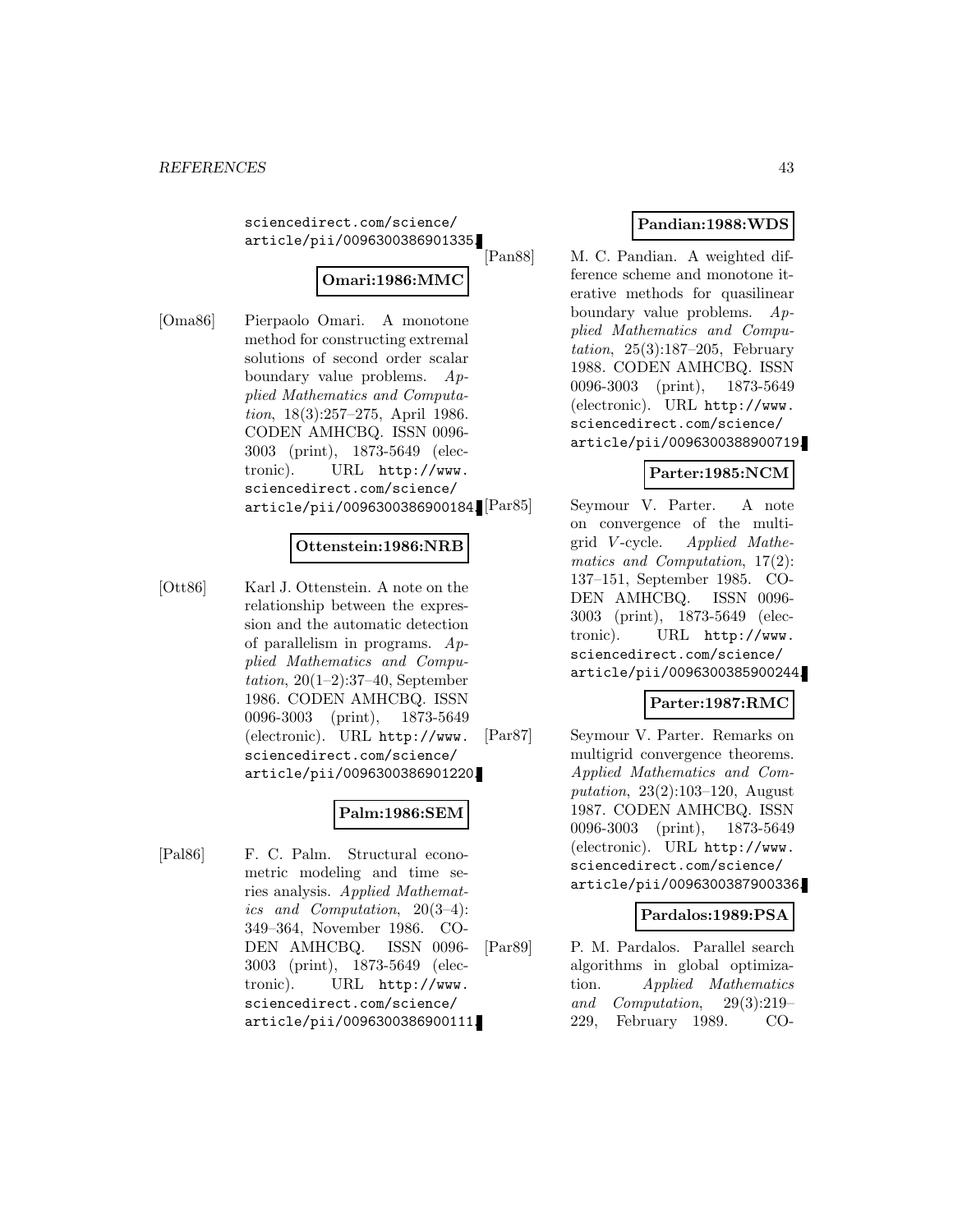DEN AMHCBQ. ISSN 0096- 3003 (print), 1873-5649 (electronic). URL http://www. sciencedirect.com/science/ article/pii/0096300389900143.

#### **Patterson:1987:REI**

[Pat87] Richard L. Patterson. Regression estimates of inputs to an  $M(t)/G/\infty$  service system. Applied Mathematics and Computation, 24(1):47–63, October 1987. CODEN AMHCBQ. ISSN 0096- 3003 (print), 1873-5649 (electronic). URL http://www. sciencedirect.com/science/ article/pii/0096300387900294.

#### **Patterson:1989:RES**

[Pat89] Richard L. Patterson. Regression estimates of stochastic compartmental parameters using net balance and cumulative flow data. Applied Mathematics and Computation, 29(3): 245–254, February 1989. CO-DEN AMHCBQ. ISSN 0096- 3003 (print), 1873-5649 (electronic). URL http://www. sciencedirect.com/science/ article/pii/0096300389900167.

**Peters:1988:PES** [Pet88] Randall D. Peters. Period estimate for the simple pendulum using optimization theory. Applied Mathematics and Computation, 28(3):179–190, December 1988. CODEN AMHCBQ. ISSN 0096- 3003 (print), 1873-5649 (electronic). URL http://www. sciencedirect.com/science/ article/pii/009630038890135X.

### **Pignatiello:1987:EMO**

[Pig87] Joseph J. Pignatiello, Jr. Enumerating maximal-order abelian groups within a set of eligible elements. Applied Mathematics and Computation, 22 (2–3):99–114, May 1987. CO-DEN AMHCBQ. ISSN 0096- 3003 (print), 1873-5649 (electronic). URL http://www. sciencedirect.com/science/ article/pii/0096300387900397.

### **Luo:1987:EVAa**

[pLR87a] Zi ping Luo and Herschel Rabitz. Expected value analysis: Experimental considerations and convergence properties. Applied Mathematics and Computation, 23(1):25–47, July 1987. CO-DEN AMHCBQ. ISSN 0096- 3003 (print), 1873-5649 (electronic). URL http://www. sciencedirect.com/science/ article/pii/0096300387900543.

# **Luo:1987:EVAb**

[pLR87b] Zi ping Luo and Herschel Rabitz. Expected value analysis of multiparameter systems. Applied Mathematics and Computation, 24(2):153–181, November 1987. CODEN AMHCBQ. ISSN 0096- 3003 (print), 1873-5649 (electronic). URL http://www. sciencedirect.com/science/ article/pii/009630038790066X.

#### **Patterson:1988:SAP**

[PM88] Richard L. Patterson and Zhen Qui Ma. Sensitivity analyses of parameters of a  $M(t)/G/\infty$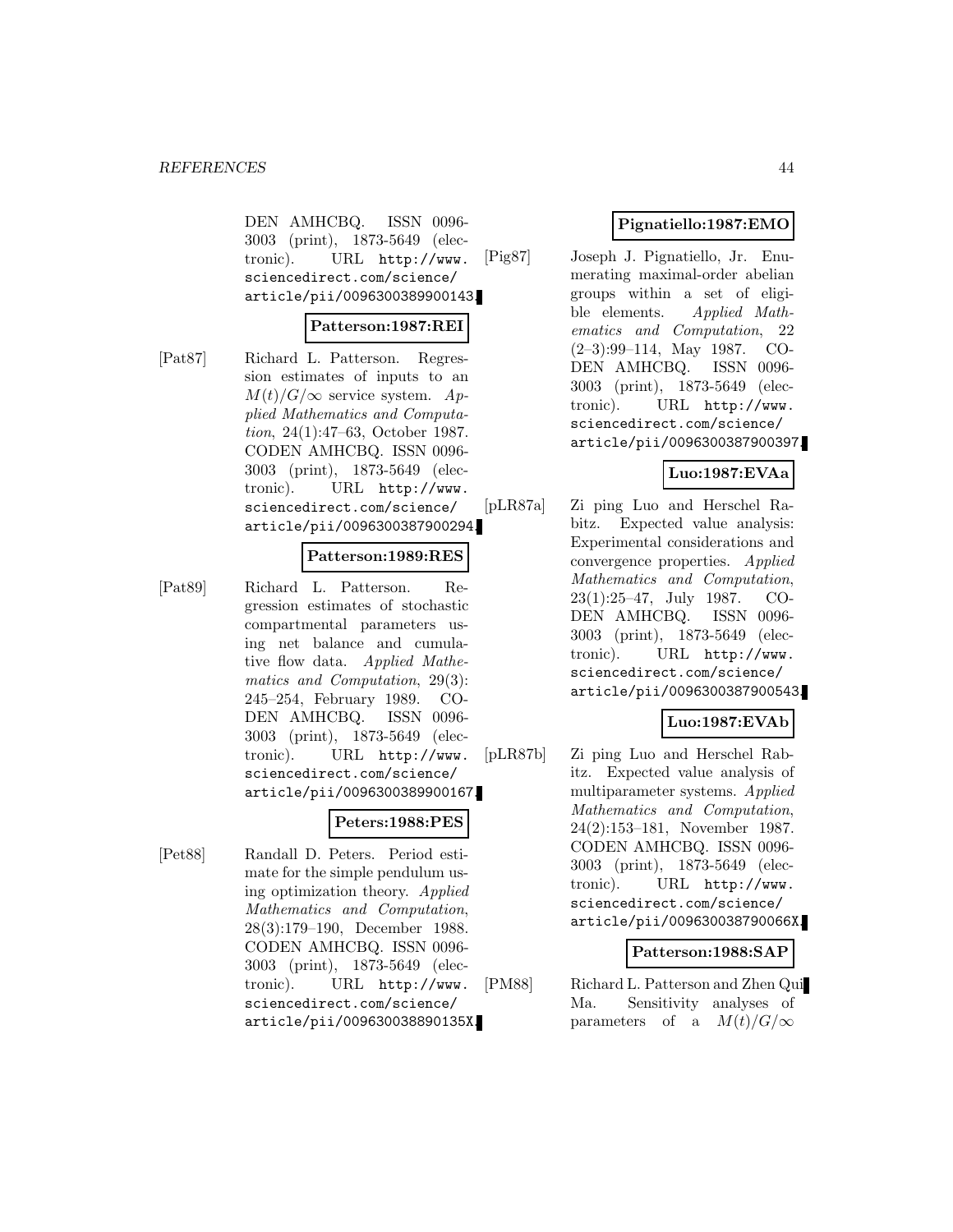stochastic service system. Applied Mathematics and Computation, 26(2):169–177, May 1988. CODEN AMHCBQ. ISSN 0096- 3003 (print), 1873-5649 (electronic). URL http://www. sciencedirect.com/science/ article/pii/0096300388900495.

#### **Patterson:1989:SDC**

[PM89] Richard L. Patterson and Zhenkui Ma. Statistical distributions of compartmentalized populations governed by continuous time, discrete state semi-Markov processes. Applied Mathematics and Computation, 30(1): 49–71, March 1989. CO-DEN AMHCBQ. ISSN 0096- 3003 (print), 1873-5649 (electronic). URL http://www. sciencedirect.com/science/ article/pii/0096300389900647.

### **Poplawski:1986:PCA**

[Pop86] David A. Poplawski. Parallel computer architectures. Applied Mathematics and Computation, 20(1–2):41–51, September 1986. CODEN AMHCBQ. ISSN 0096- 3003 (print), 1873-5649 (electronic). URL http://www. sciencedirect.com/science/ article/pii/0096300386901232.

### **Ravn:1987:FMP**

[Rav87] Hans F. Ravn. A forward maximum principle algorithm with decision horizon results. Applied Mathematics and Computation, 24(1):65–75, October 1987. CO-DEN AMHCBQ. ISSN 0096- 3003 (print), 1873-5649 (electronic). URL http://www. sciencedirect.com/science/ article/pii/0096300387900300.

### **Reed:1987:OPM**

[Ree87] William J. Reed. Optimal preventive maintenance, protection, and replacement of a revenueearning asset. Applied Mathematics and Computation, 24(3): 241–261, December 1987. CO-DEN AMHCBQ. ISSN 0096- 3003 (print), 1873-5649 (electronic). URL http://www. sciencedirect.com/science/ article/pii/0096300387900877.

### **Rand:1987:DDE**

[RK87] R. H. Rand and W. L. Keith. Determinacy of degenerate equilibria with linear part  $x' = y, y' =$ 0 using MACSYMA. Applied Mathematics and Computation, 21(1):1–19, January 1987. CO-DEN AMHCBQ. ISSN 0096- 3003 (print), 1873-5649 (electronic). URL http://www. sciencedirect.com/science/ article/pii/0096300387900063.

### **Rogers:1986:SPI**

[RMR86] C. Rogers, C. McInnis, and H. Rasmussen. On a Stefan problem involving a spherical region: application of a Bergmantype expansion. Applied Mathematics and Computation, 18(2): 143–154, February 1986. CO-DEN AMHCBQ. ISSN 0096- 3003 (print), 1873-5649 (electronic). URL http://www. sciencedirect.com/science/ article/pii/0096300386900214.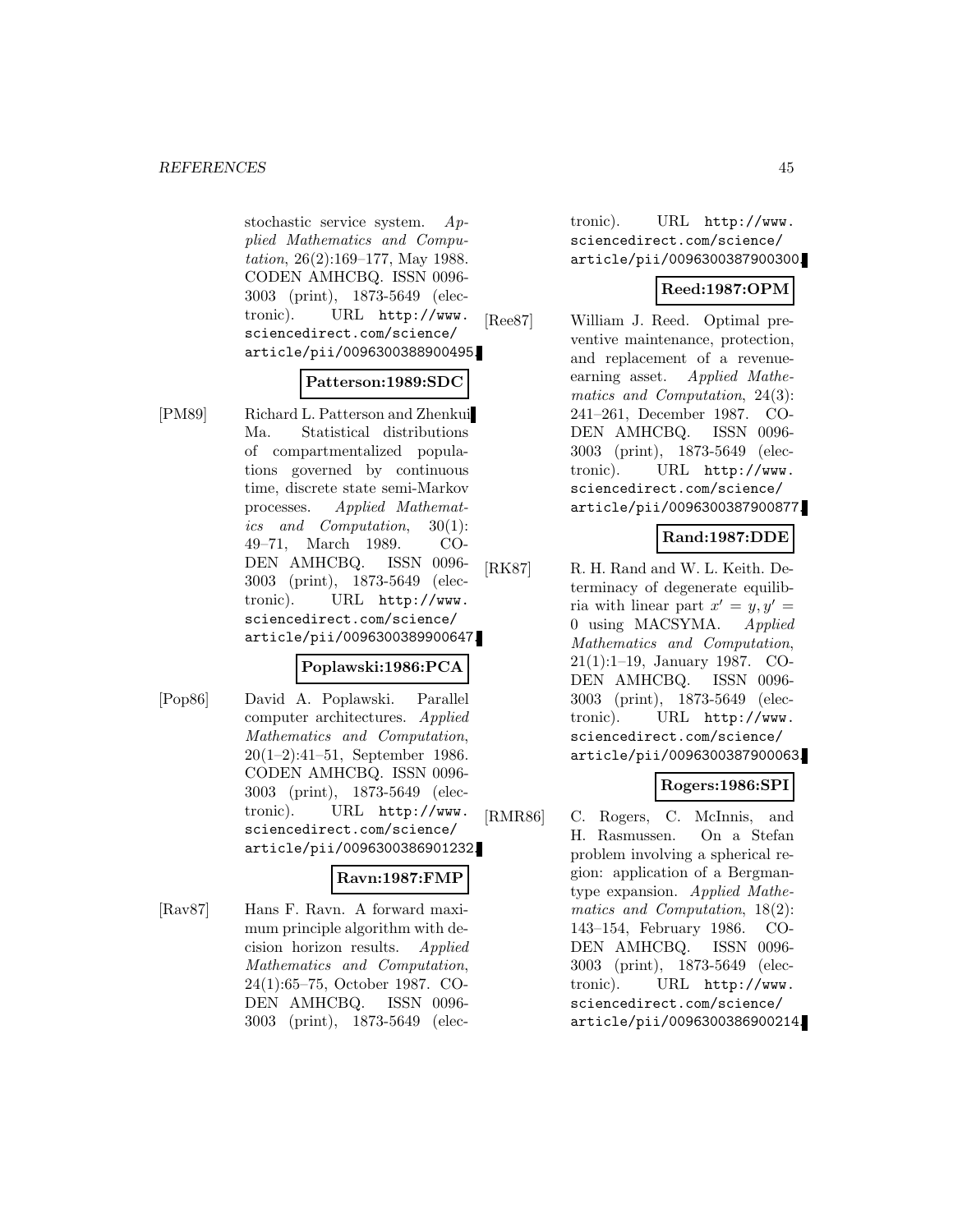### **Roache:1986:ASE**

[RS86] Patrick J. Roache and Stanly Steinberg. Application of a single-equation MG-FAS solver to elliptic grid generation equations (subgrid and supergrid coefficient generation). Applied Mathematics and Computation, 19(1–4):283–292, July 1986. CO-DEN AMHCBQ. ISSN 0096- 3003 (print), 1873-5649 (electronic). URL http://www. sciencedirect.com/science/ article/pii/0096300386901086.

#### **Rao:1989:ABS**

[RSS89] M. Rama Mohana Rao, S. Sathananthan, and S. Sivasundaram. Asymptotic behavior of solutions of impulsive integrodifferential systems. Applied Mathematics and Computation, 34(3): 195–211, December 1989. CO-DEN AMHCBQ. ISSN 0096- 3003 (print), 1873-5649 (electronic). URL http://www. sciencedirect.com/science/ article/pii/0096300389901045.

#### **Ruge:1986:APE**

[Rug86] J. Ruge. AMG for problems of elasticity. Applied Mathematics and Computation, 19(1– 4):293–309, July 1986. CO-DEN AMHCBQ. ISSN 0096- 3003 (print), 1873-5649 (electronic). URL http://www. sciencedirect.com/science/ article/pii/0096300386901098.

# **Said:1988:IP**

- 
- [Sai88] H. B. Said.  $C^1$  interpolation on a polygon. Applied Mathe-

matics and Computation, 27(3): 217–229, September 1988. CO-DEN AMHCBQ. ISSN 0096- 3003 (print), 1873-5649 (electronic). URL http://www. sciencedirect.com/science/ article/pii/0096300388900033.

### **Sasagawa:1985:ASO**

[Sas85] T. Sasagawa. Analysis of the second order matrix Riccati equations. Applied Mathematics and Computation, 16(2): 141–152, February 1985. CO-DEN AMHCBQ. ISSN 0096- 3003 (print), 1873-5649 (electronic). URL http://www. sciencedirect.com/science/ article/pii/0096300385900049.

#### **Sasagawa:1988:ETD**

[Sas88] T. Sasagawa. Existence theorem for the difference Riccati equations. Applied Mathematics and Computation, 26(2):89–103, May 1988. CODEN AMHCBQ. ISSN 0096-3003 (print), 1873-5649 (electronic). URL http://www. sciencedirect.com/science/ article/pii/0096300388900446.

### **Scandrett:1989:CSI**

[Sca89] C. Scandrett. Comparison of several iterative techniques in the solution of symmetric banded equations on a two-pipe cyber 205. Applied Mathematics and Computation,  $34(2 \text{ (part 2)})$ : 95–112, November 1989. CO-DEN AMHCBQ. ISSN 0096- 3003 (print), 1873-5649 (electronic). URL http://www.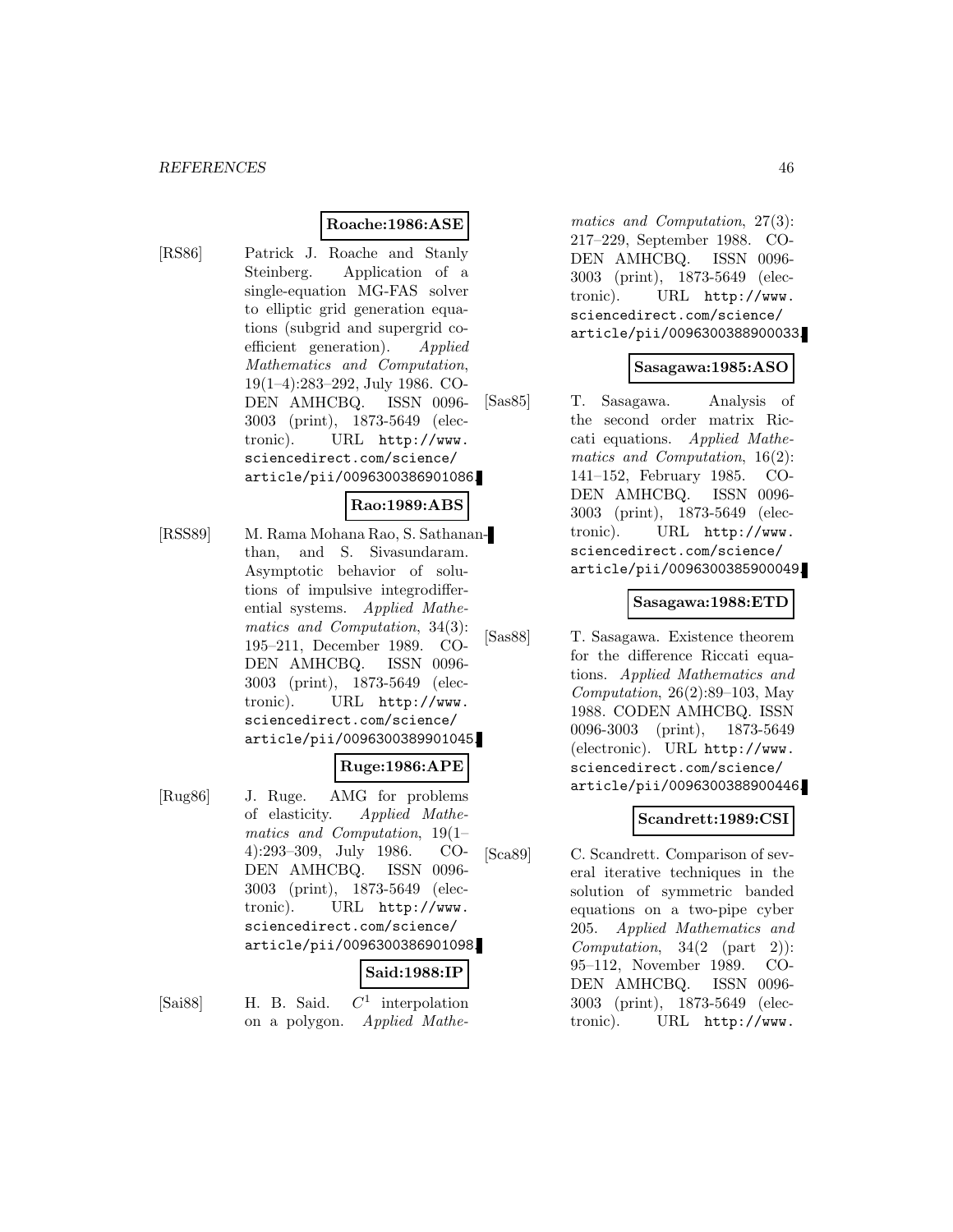sciencedirect.com/science/ article/pii/009630038990009X.

# **Shabahang:1987:MWS**

[Sha87] R. Shabahang. Mean wave solution: bounded medium — discrete scatterers. Applied Mathematics and Computation, 21(2): 111–123, February 1987. CO-DEN AMHCBQ. ISSN 0096- 3003 (print), 1873-5649 (electronic). URL http://www. sciencedirect.com/science/ article/pii/009630038790021X.

### **Shalaby:1989:WUL**

[Sha89] Mohamed Ahmed Shalaby. Weighted and unweighted least-squares solutions of linear matrix equations. Applied Mathematics and Computation, 34(1): 61–71, November 1989. CO-DEN AMHCBQ. ISSN 0096- 3003 (print), 1873-5649 (electronic). URL http://www. sciencedirect.com/science/ article/pii/0096300389900064.

### **Shivaji:1989:RSC**

[Shi89] Ratnasingham Shivaji. Remark on a sufficient condition for multiplicity in a model in chemical reactor theory. Applied Mathematics and Computation, 29 (2):99–105, January 1989. CO-DEN AMHCBQ. ISSN 0096- 3003 (print), 1873-5649 (electronic). URL http://www. sciencedirect.com/science/ article/pii/0096300389900970.

# **Shyy:1987:AGM**

[Shy87] Wei Shyy. An adaptive grid method for Navier–Stokes flow computation. Applied Mathematics and Computation, 21(3): 201–219, February 1987. CO-DEN AMHCBQ. ISSN 0096- 3003 (print), 1873-5649 (electronic). URL http://www. sciencedirect.com/science/ article/pii/0096300387900026.

# **Swisshelm:1986:PCE**

J. M. Swisshelm, G. M. Johnson, and S. P. Kumar. Parallel computation of Euler and Navier–Stokes flows. Applied Mathematics and Computation, 19(1–4):321–331, July 1986. CO-DEN AMHCBQ. ISSN 0096- 3003 (print), 1873-5649 (electronic). URL http://www. sciencedirect.com/science/ article/pii/0096300386901116.

### **Scott:1988:SEM**

[SM88] Melvin R. Scott and Gary R. Montry. Some experiments in multitasking on an ELXSI system 6400. Applied Mathematics and Computation, 26 (2):135–150, May 1988. CO-DEN AMHCBQ. ISSN 0096- 3003 (print), 1873-5649 (electronic). URL http://www. sciencedirect.com/science/ article/pii/0096300388900471.

# **Smith:1986:TET**

[Smi86] Tony E. Smith. Two extension theorems for log-linear representations of positive probabilities.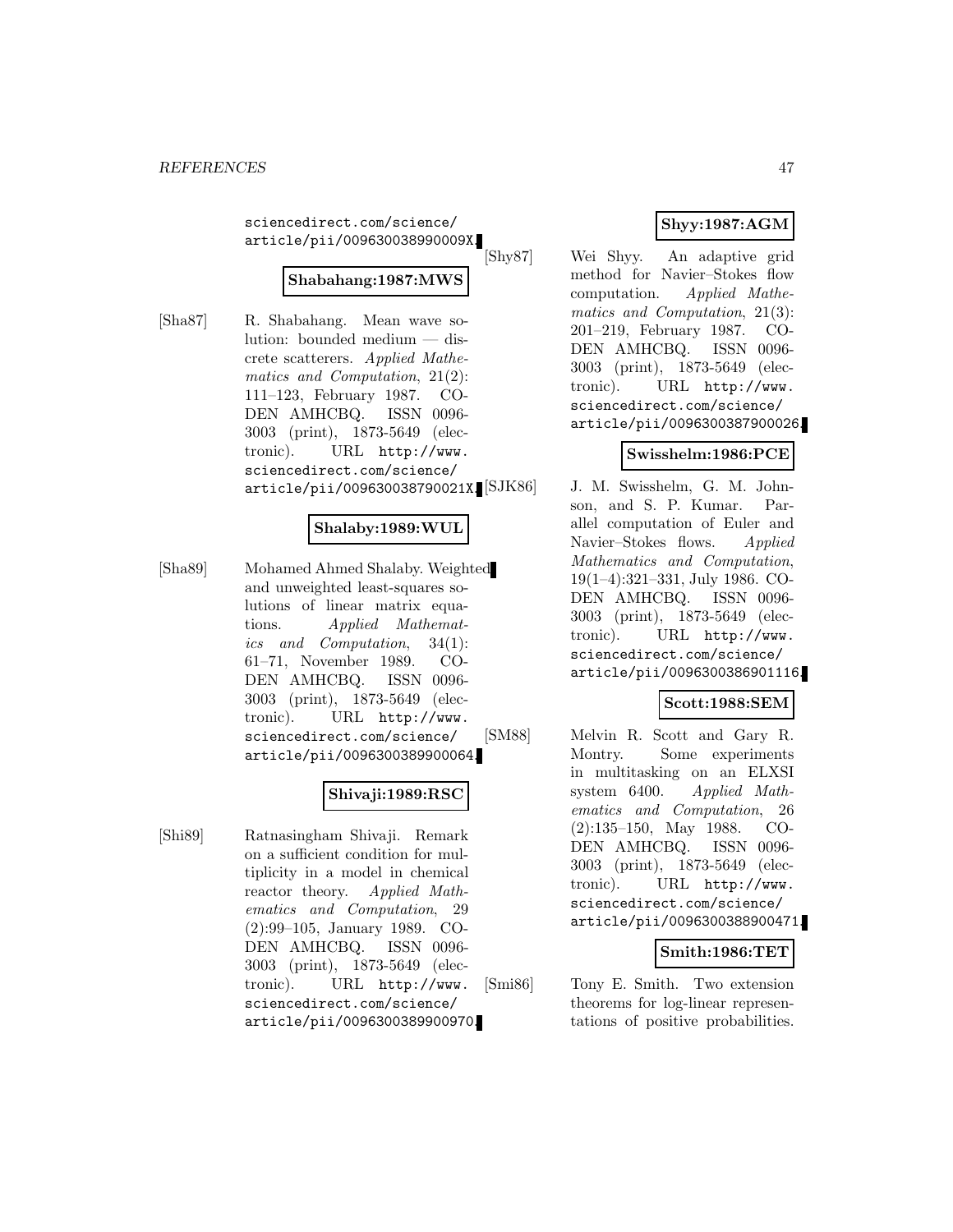Applied Mathematics and Computation, 18(3):239–255, April 1986. CODEN AMHCBQ. ISSN 0096-3003 (print), 1873-5649 (electronic). URL http://www. sciencedirect.com/science/ article/pii/0096300386900172.

### **Sochacki:1988:ABC**

[Soc88] James Sochacki. Absorbing boundary conditions for the elastic wave equations. Applied Mathematics and Computation, 28(1):1–14, October 1988. CO-DEN AMHCBQ. ISSN 0096- 3003 (print), 1873-5649 (electronic). URL http://www. sciencedirect.com/science/ article/pii/0096300388901300.

#### **Sosnowska:1988:GSB**

[Sos88] Honorata Sosnowska. Global stability in bounded sets: Application to a queueing model of a market in a shortage economy. Applied Mathematics and Computation, 27(2):155–165, August 1988. CODEN AMHCBQ. ISSN 0096-3003 (print), 1873-5649 (electronic). URL http://www. sciencedirect.com/science/ article/pii/0096300388900264.

# **Shi:1988:OMS**

[SR88] Shenghua Shi and Herschel Rabitz. An operator method for solving the determining equations for the group analysis of differential equations. Applied Mathematics and Computation, 25(2): 101–113, January 1988. CO-DEN AMHCBQ. ISSN 0096- 3003 (print), 1873-5649 (electronic). URL http://www. sciencedirect.com/science/ article/pii/0096300388901087.

#### **Schaffer:1986:MSM**

[SS86] Steve Schaffer and Frank Stenger. Multigrid-sinc methods. Applied Mathematics and Computation, 19(1–4):311–319, July 1986. CO-DEN AMHCBQ. ISSN 0096- 3003 (print), 1873-5649 (electronic). URL http://www. sciencedirect.com/science/ article/pii/0096300386901104.

### **Szidarovszky:1987:MOM**

[SS87] Ferenc Szidarovszky and Károly Szenteleki. A multiobjective optimization model for wine production. Applied Mathematics and Computation, 22(2– 3):255–275, May 1987. CO-DEN AMHCBQ. ISSN 0096- 3003 (print), 1873-5649 (electronic). URL http://www. sciencedirect.com/science/ article/pii/0096300387900452.

## **Sugisaka:1987:DLR**

[Sug87] Masanori Sugisaka. The design of a linear regulator based on an integral-equation representation. Applied Mathematics and Computation, 23(2):163–169, August 1987. CODEN AMHCBQ. ISSN 0096-3003 (print), 1873-5649 (electronic). URL http://www. sciencedirect.com/science/ article/pii/0096300387900361.

#### **Saaty:1985:MBC**

[SV85] Thomas L. Saaty and Luis G. Vargas. Modeling behavior in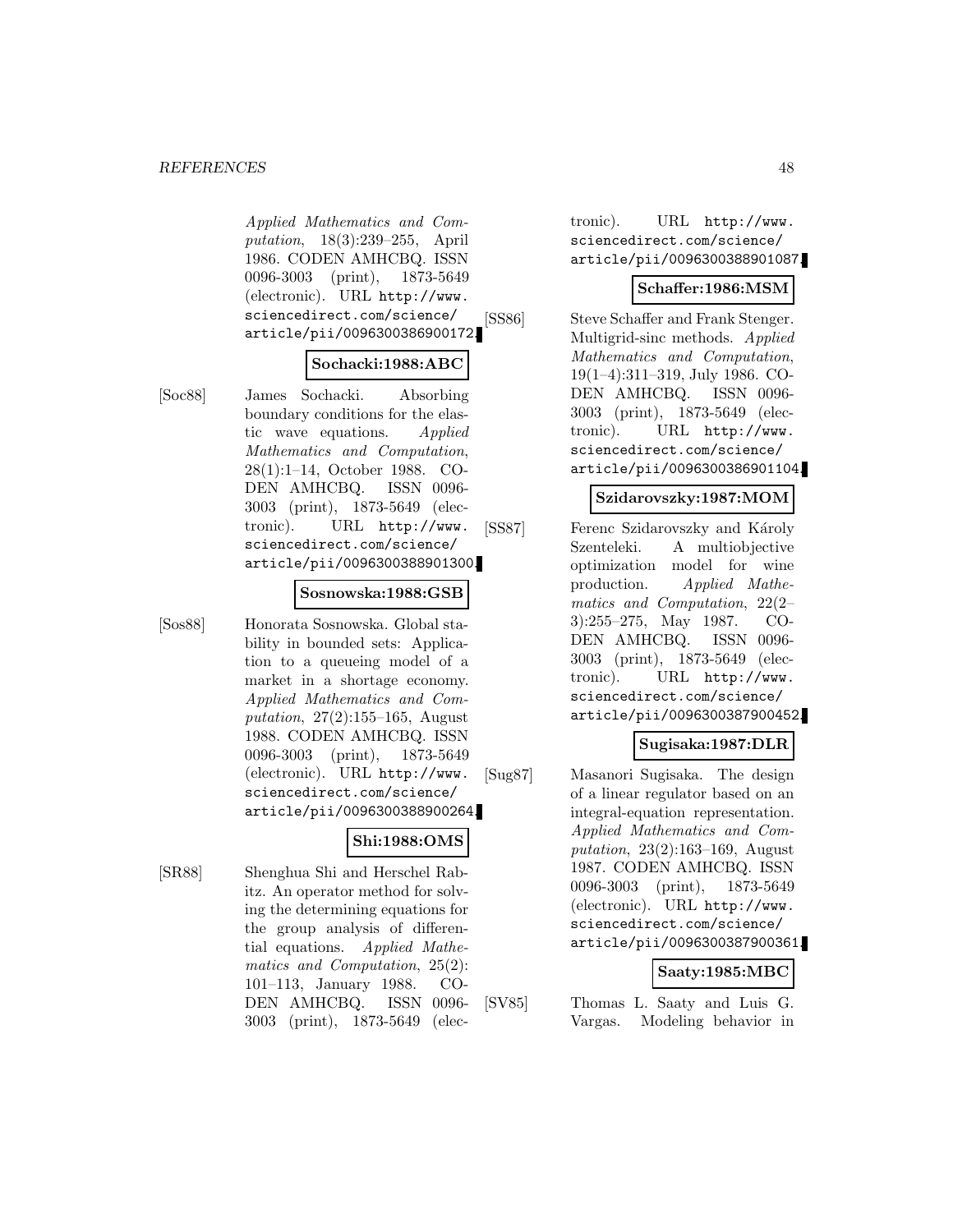competition: the analytic hierarchy process. Applied Mathematics and Computation, 16 (1):49–92, January 1985. CO-DEN AMHCBQ. ISSN 0096- 3003 (print), 1873-5649 (electronic). URL http://www. sciencedirect.com/science/ article/pii/0096300385900098.

# **So:1989:NBV**

[SW89] Joseph W.-H. So and Paul Waltman. A nonlinear boundary value problem arising from competition in the chemostat. Applied Mathematics and Computation, 32(2– 3):169–183, August 1989. CO-DEN AMHCBQ. ISSN 0096- 3003 (print), 1873-5649 (electronic). URL http://www. sciencedirect.com/science/ article/pii/0096300389900921.

#### **Szidarovszky:1989:GST**

- 
- [Szi89] Ferenc Szidarovszky. On a general scheme in the theory of conflicts. Applied Mathematics and Computation, 34(1): 29–37, November 1989. CO-DEN AMHCBQ. ISSN 0096- 3003 (print), 1873-5649 (electronic). URL http://www. sciencedirect.com/science/ article/pii/0096300389900040.<br>[TTB88]

### **Thole:1986:BSP**

[TT86] Clemens-August Thole and Ulrich Trottenberg. Basic smoothing procedures for the multigrid treatment of elliptic 3D operators. Applied Mathematics and Computation, 19(1– 4):333–345, July 1986. CO-

DEN AMHCBQ. ISSN 0096- 3003 (print), 1873-5649 (electronic). URL http://www. sciencedirect.com/science/ article/pii/0096300386901128.

# **Thole:1988:SNS**

[TT88] Clemens-August Thole and Ulrich Trottenberg. A short note on standard parallel multigrid algorithms for 3D problems. Applied Mathematics and Computation, 27(2):101–115, August 1988. CO-DEN AMHCBQ. ISSN 0096- 3003 (print), 1873-5649 (electronic). URL http://www. sciencedirect.com/science/ article/pii/0096300388900239.

### **Tennakone:1989:PIF**

K. Tennakone and D. Tantirigoda. Periodicity in the incidence of filariasis and the solar cycle. Applied Mathematics and Computation,  $32(1):35-43$ , July 1989. CODEN AMHCBQ. ISSN 0096-3003 (print), 1873-5649 (electronic). URL http://www. sciencedirect.com/science/ article/pii/0096300389900453.

# **Tucker:1988:BIC**

Jerry H. Tucker, Moiez A. Tapia, and A. Wayne Bennett. Boolean integral calculus. Applied Mathematics and Computation, 26 (3):201–236, May 1988. CO-DEN AMHCBQ. ISSN 0096- 3003 (print), 1873-5649 (electronic). URL http://www. sciencedirect.com/science/ article/pii/0096300388901208.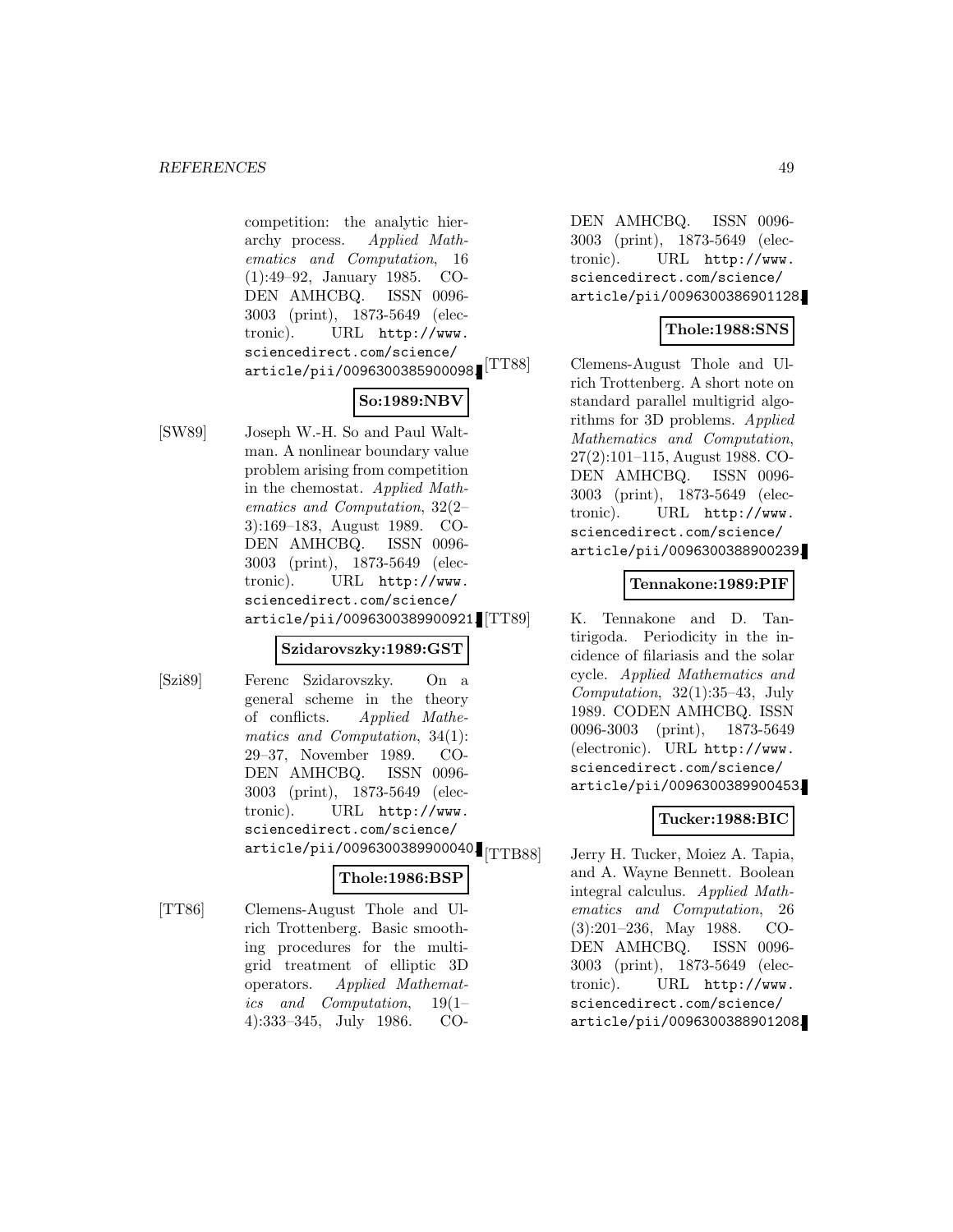### **Turner:1988:SSM**

[Tur88] Monica Goigel Turner. A spatial simulation model of land use changes in a Piedmont county in Georgia. Applied Mathematics and Computation, 27 (1):39–51, July 1988. CO-DEN AMHCBQ. ISSN 0096- 3003 (print), 1873-5649 (electronic). URL http://www. sciencedirect.com/science/ article/pii/0096300388900975.

## **Tennakone:1989:CSE**

[TW89] K. Tennakone and S. Wickremanayake. Computer study of the effect of noise on an epidemiological model. Applied Mathematics and Computation, 34(2 (part 2)):73–87, November 1989. CO-DEN AMHCBQ. ISSN 0096- 3003 (print), 1873-5649 (electronic). URL http://www. sciencedirect.com/science/ article/pii/0096300389900076.

#### **Usmani:1988:NST**

[UA88] Riaz A. Usmani and Ravi P. Agarwal. On the numerical solution of two point discrete boundary value problems. Applied Mathematics and Computation, 25(3):247–264, February 1988. CODEN AMHCBQ. ISSN 0096- 3003 (print), 1873-5649 (electronic). URL http://www. sciencedirect.com/science/ article/pii/0096300388900756.

#### **Udwadia:1987:RUDa**

[Udw87a] F. E. Udwadia. Response of uncertain dynamic systems. I. Ap-

plied Mathematics and Computation, 22(2–3):115–150, May 1987. CODEN AMHCBQ. ISSN 0096- 3003 (print), 1873-5649 (electronic). URL http://www. sciencedirect.com/science/ article/pii/0096300387900403.

### **Udwadia:1987:RUDb**

[Udw87b] F. E. Udwadia. Response of uncertain dynamic systems. II. Applied Mathematics and Computation, 22(2–3):151–187, May 1987. CODEN AMHCBQ. ISSN 0096- 3003 (print), 1873-5649 (electronic). URL http://www. sciencedirect.com/science/ article/pii/0096300387900415.

### **Ueno:1989:SAC**

[Uen89] S. Ueno. Stochastic approach to the Cauchy system for the scattering function with hybrid reflector. Applied Mathematics and Computation, 29 (1):39–47, January 1989. CO-DEN AMHCBQ. ISSN 0096- 3003 (print), 1873-5649 (electronic). URL http://www. sciencedirect.com/science/ article/pii/0096300389900386.

#### **Venkatachalam:1988:PTU**

[VA88] P. A. Venkatachalam and S. Arumugam. Program termination using Z-transform theory. Applied Mathematics and Computation, 27(3):231–241, September 1988. CODEN AMHCBQ. ISSN 0096- 3003 (print), 1873-5649 (electronic). URL http://www. sciencedirect.com/science/ article/pii/0096300388900045.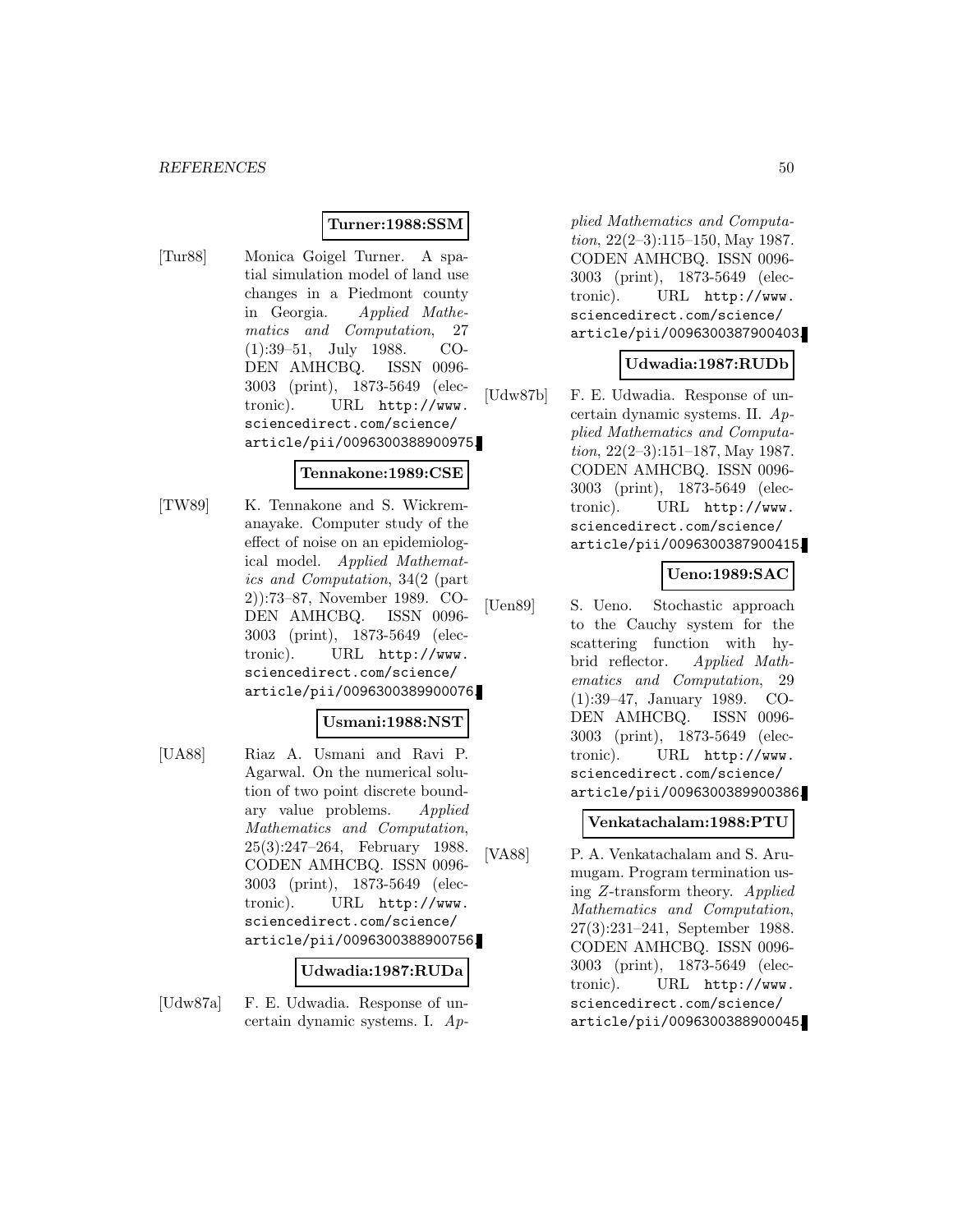### **Valyi:1988:SAD**

[Vál88] István Vályi. Strict approximate duality in vector spaces. Applied Mathematics and Computation, 25(3):227–246, February 1988. CODEN AMHCBQ. ISSN 0096- 3003 (print), 1873-5649 (electronic). URL http://www. sciencedirect.com/science/ article/pii/0096300388900744.

### **Vincent:1989:ERS**

[VB89] Thomas L. Vincent and Joel S. Brown. The evolutionary response of systems to a changing environment. Applied Mathematics and Computation, 32(2– 3):185–206, August 1989. CO-DEN AMHCBQ. ISSN 0096- 3003 (print), 1873-5649 (electronic). URL http://www. sciencedirect.com/science/ article/pii/0096300389900933.

#### **Vargas-Jarillo:1986:DMR**

[VJ86] Cristobal Vargas-Jarillo. A discrete model for the recovery of oil from a reservoir. Applied Mathematics and Computation, 18(2): 93–117, February 1986. CO-DEN AMHCBQ. ISSN 0096- 3003 (print), 1873-5649 (electronic). URL http://www. sciencedirect.com/science/ article/pii/0096300386900196.

#### **Vazquez:1988:MCM**

[VJ88] Luis Vázquez and Salvador Jiménez. Motion of a charge in a magnetic dipole field. I. Painlevé analysis and a conservative numerical scheme. Applied Mathematics and Computation, 25(3):

207–217, February 1988. CO-DEN AMHCBQ. ISSN 0096- 3003 (print), 1873-5649 (electronic). URL http://www. sciencedirect.com/science/ article/pii/0096300388900720.

### **Watson:1989:SFD**

[Wat89] Ray Watson. On the spread of a fatal disease. Applied Mathematics and Computation, 33(2): 123–129, September 1989. CO-DEN AMHCBQ. ISSN 0096- 3003 (print), 1873-5649 (electronic). URL http://www. sciencedirect.com/science/ article/pii/0096300389900866.

# **Wang:1988:AMQ**

[WC88] H. Wang and A. J. Chapman. Application of the modified quasilinearization algorithm to the construction of the contour of turbine blades. Applied Mathematics and Computation, 25(2): 115–122, January 1988. CO-DEN AMHCBQ. ISSN 0096- 3003 (print), 1873-5649 (electronic). URL http://www. sciencedirect.com/science/ article/pii/0096300388901099.

### **Wexler:1987:AED**

Anthony S. Wexler. Automatic evaluation of derivatives. Applied Mathematics and Computation, 24(1):19–46, October 1987. CODEN AMHCBQ. ISSN 0096- 3003 (print), 1873-5649 (electronic). URL http://www. sciencedirect.com/science/ article/pii/0096300387900282.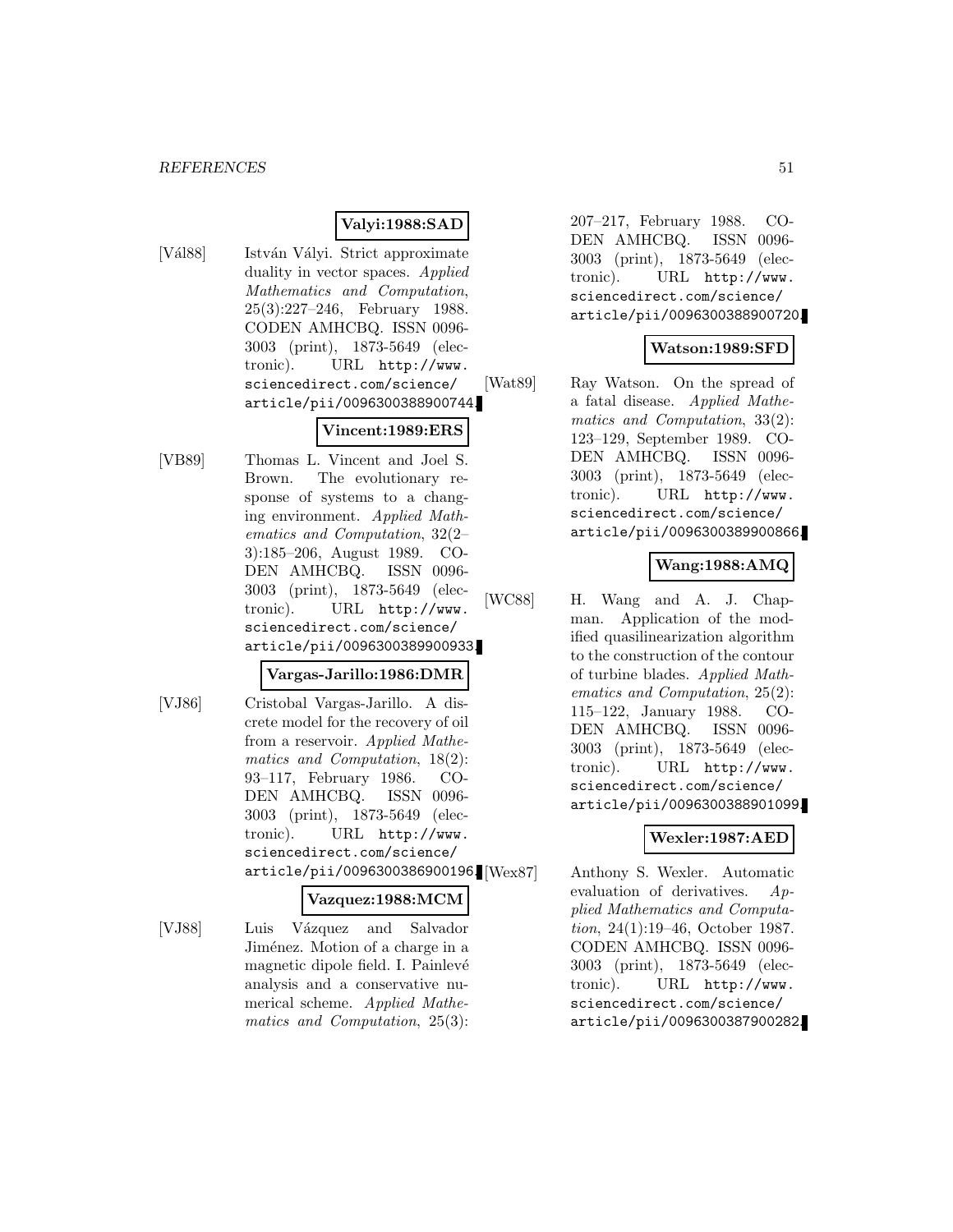# **Wang:1985:DT**

[WH85] Zhongde Wang and B. R. Hunt. The discrete  $W$  transform.  $Ap$ plied Mathematics and Computation, 16(1):19–48, January 1985. CODEN AMHCBQ. ISSN 0096- 3003 (print), 1873-5649 (electronic). URL http://www. sciencedirect.com/science/ article/pii/0096300385900086.

### **Wang:1989:SCH**

[WHF89] Muhong Wang, Keith W. Hipel, and Niall M. Fraser. Solution concepts in hypergames. Applied Mathematics and Computation, 34(3):147–171, December 1989. CODEN AMHCBQ. ISSN 0096- 3003 (print), 1873-5649 (electronic). URL http://www. sciencedirect.com/science/ article/pii/0096300389901021.

### **White:1989:EHO**

- 
- [Whi89] L. W. White. Estimation of higher-order damping terms in linear plate models. Applied Mathematics and Computation, 33(2):89–122, September 1989. CODEN AMHCBQ. ISSN 0096- 3003 (print), 1873-5649 (electronic). URL http://www. sciencedirect.com/science/ article/pii/0096300389900854.

#### **Wexler:1988:IIS**

[WKTM88] A. S. Wexler, R. E. Kalaba, L. S. Tesfatsion, and D. J. Marsh. An invariant-imbedding solution of general linear two-point boundary-value problems. Applied Mathematics and Computation, 26(3):237–244, May 1988.

CODEN AMHCBQ. ISSN 0096- 3003 (print), 1873-5649 (electronic). URL http://www. sciencedirect.com/science/ article/pii/009630038890121X.

### **Wolfe:1989:OIM**

[Wol89] M. A. Wolfe. On order-interval methods for bounding zeros of order convex operators. Applied Mathematics and Computation, 32(1):45–59, July 1989. CO-DEN AMHCBQ. ISSN 0096- 3003 (print), 1873-5649 (electronic). URL http://www. sciencedirect.com/science/ article/pii/0096300389900465.

### **Yserentant:1986:HBG**

[Yse86] Harry Yserentant. Hierarchical bases give conjugate gradient type methods a multigrid speed of convergence. Applied Mathematics and Computation, 19(1–4):347–358, July 1986. CO-DEN AMHCBQ. ISSN 0096- 3003 (print), 1873-5649 (electronic). URL http://www. sciencedirect.com/science/ article/pii/009630038690113X.

# **Zemanian:1988:FDA**

A. H. Zemanian and Hyeong Keon An. Finite-difference analysis of borehole flows involving domain contractions around threedimensional anomalies. Applied Mathematics and Computation, 26(1):45–75, April 1988. CO-DEN AMHCBQ. ISSN 0096- 3003 (print), 1873-5649 (electronic). URL http://www.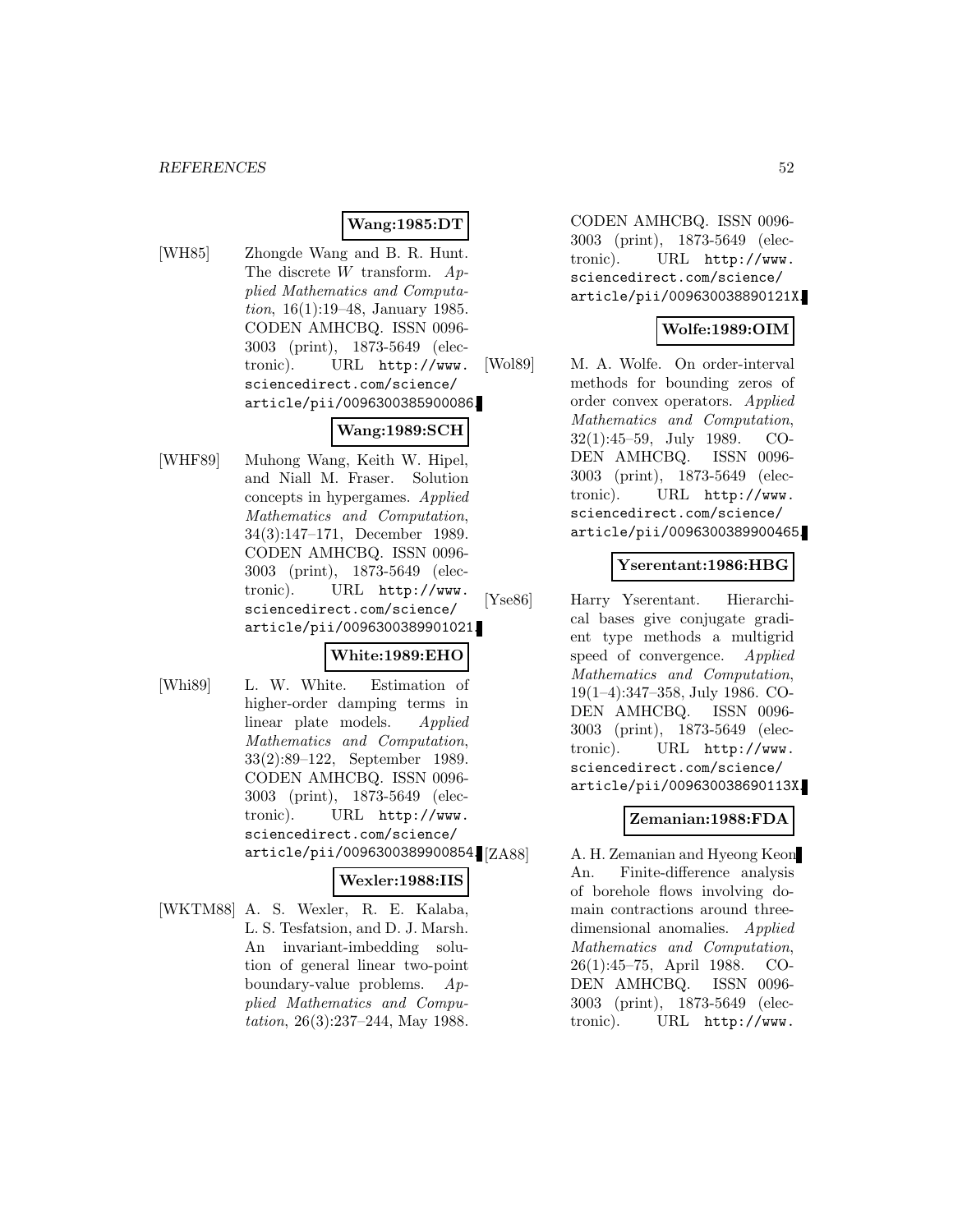#### sciencedirect.com/science/ article/pii/0096300388900860.

### **Zakeri:1989:GSW**

[Zak89] Gholam-Ali Zakeri. Geometric structure of 2D weak shock waves. Applied Mathematics and Computation, 33(3): 161–183, October 1989. CO-DEN AMHCBQ. ISSN 0096- 3003 (print), 1873-5649 (electronic). URL http://www. sciencedirect.com/science/ article/pii/0096300389900490.

### **Zamani:1988:BES**

[Zam88] N. G. Zamani. Boundary element simulation of the cathodic protection system in a prototype ship. Applied Mathematics and Computation, 26(2):119–134, May 1988. CODEN AMHCBQ. ISSN 0096-3003 (print), 1873-5649 (electronic). URL http://www. sciencedirect.com/science/ article/pii/009630038890046X.

#### **Zeldin:1987:TAL**

[Zel87] Yevgeny Zeldin. Topological analysis of large networks. Applied Mathematics and Computation, 23(3):193–210, September 1987. CODEN AMHCBQ. ISSN 0096-3003 (print), 1873-5649 (electronic). URL http://www. sciencedirect.com/science/ article/pii/0096300387900786.

#### **Zemanian:1986:MMN**

[Zem86] A. H. Zemanian. Multilevel marketing networks in less-developed countries. Applied Mathematics and Computation, 18(3):

185–210, April 1986. CO-DEN AMHCBQ. ISSN 0096- 3003 (print), 1873-5649 (electronic). URL http://www. sciencedirect.com/science/ article/pii/0096300386900147.

### **Zang:1986:SMM**

[ZH86] Thomas A. Zang and M. Yousuff Hussaini. On spectral multigrid methods for the time-dependent Navier–Stokes equations. Applied Mathematics and Computation, 19(1–4):359–372, July 1986. CO-DEN AMHCBQ. ISSN 0096- 3003 (print), 1873-5649 (electronic). URL http://www. sciencedirect.com/science/ article/pii/0096300386901141.

### **Zhang:1989:SRI**

[Zha89] Wei-Bin Zhang. Short-run inventory oscillations in the Eckalbar disequilibrium macro model. Applied Mathematics and Computation,  $33(1):53-67$ , September 1989. CODEN AMHCBQ. ISSN 0096-3003 (print), 1873-5649 (electronic). URL http://www. sciencedirect.com/science/ article/pii/0096300389900593.

# **Zia:1989:EPT**

[Zia89] Lee L. Zia. Estimation of parameters in two-dimensional transport equations. Applied Mathematics and Computation, 30 (1):19–47, March 1989. CO-DEN AMHCBQ. ISSN 0096- 3003 (print), 1873-5649 (electronic). URL http://www. sciencedirect.com/science/ article/pii/0096300389900635.